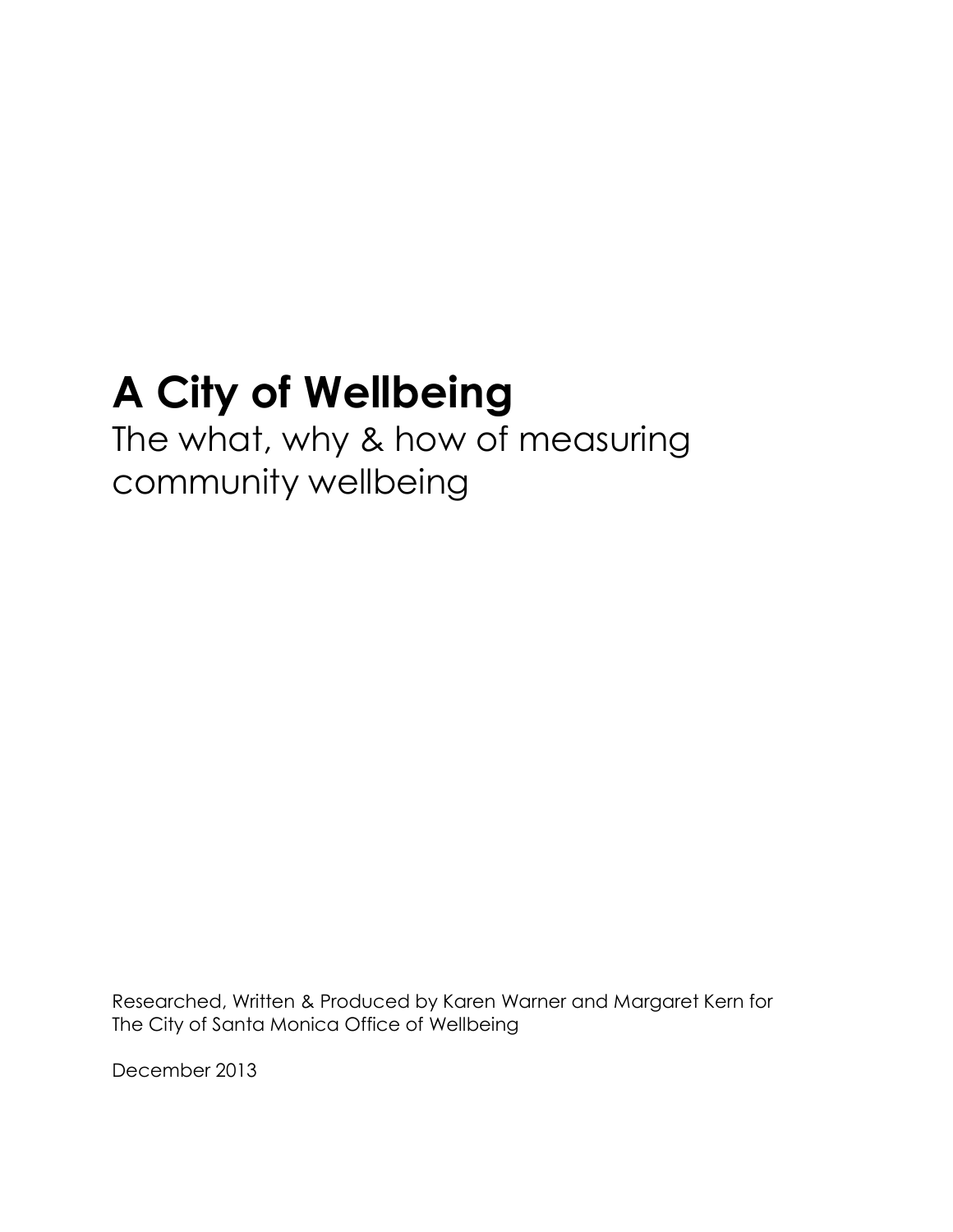## A City of Wellbeing

The what, why & how of measuring community wellbeing

## 1: Introduction

## 2: The What of Wellbeing

Defining Wellbeing A Framework for Understanding Community Wellbeing Defining the Wellbeing Index

## 3: Why Wellbeing? An Emerging Imperative

Wellbeing and Policymaking Counting What Matters: Quantity vs. Quality The Economics of Wellbeing

## 4: How Is Community Wellbeing Measured: It's Complicated

Community-level Perspectives Domains of Wellbeing Subjective vs. Objective Measures Inherent Complications

## 5: Measurement In Action: A Horizon Scan

Overview of Existing Measurement Tools Lessons Learned

## 6: Conclusion

Implications for Policymakers Counting What Counts

## Appendix: Resources

History & Evolution of Happiness and Measured Wellbeing **Organizations** Publications Featured Wellbeing Indexes

## References

End Notes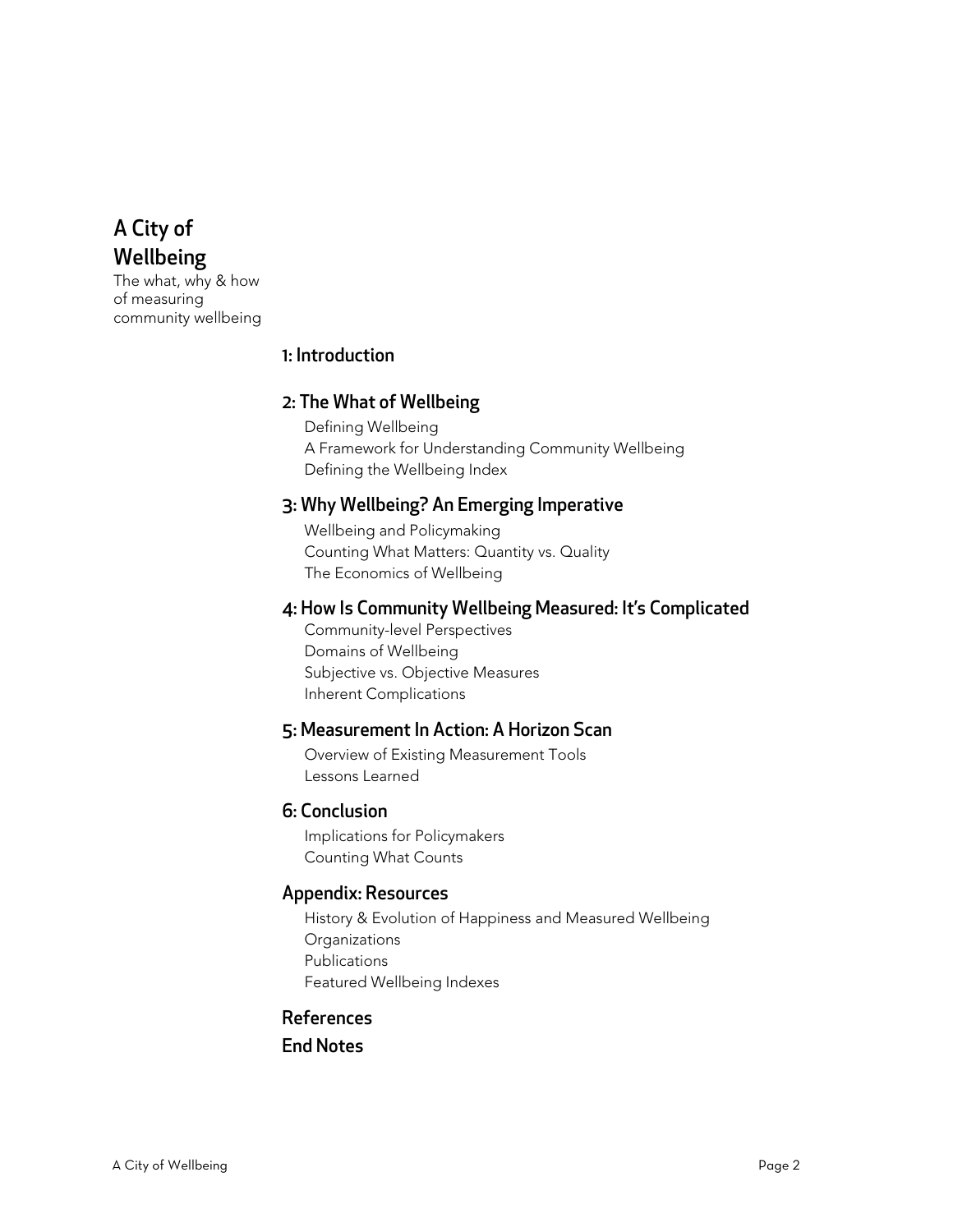#### **1: Introduction** "The good opinion of mankind, like the lever of Archimedes, with the given fulcrum, moves the world."

 $-$  Thomas Jefferson, 1814 $^1$ 

This is a story about changing the world by what is measured -- counting what matters. It has a cast of characters: Socrates and Aristotle; Jeremy Bentham and Thomas Jefferson; Simon Kuznets and Robert F. Kennedy; Nicolas Sarkozy and David Cameron; Amartya Sen and Joseph Stiglitz; Martin Seligman and Daniel Gilbert; His Majesty the King Jigme Khesar Namgyel Wangchuck, the Fourth King of Bhutan, and the City of Santa Monica – among a cast of millions, including you and me.

This story has a central hero – the wellbeing index – and this whitepaper will examine its past, present, and future in an exploration of the what, why, and how of community wellbeing:

- What is wellbeing and how is wellbeing defined at the community level?
- Why does measuring and prioritizing wellbeing matter and how does it relate to public policy?
- How is wellbeing measured at the community level?

First, we will define the architecture of wellbeing, grounding existing theory within a social ecological framework. Then, we will define the building blocks of collective wellbeing at the local level.

Promoting a better life for citizens is a core goal of democratic governments. Leaders are elected on the implied promise that they will somehow improve people's lives. While government alone cannot directly make us happier, it is a steward of those things that can: the economy, our surroundings, our community, and the culture in which we live.<sup>2</sup>

By the end of this whitepaper, you will see that wellbeing can be measured. What can be measured can be managed. Communities can yield great benefit by prioritizing wellbeing, and it should be imperative for government to redefine the lens through which it views progress and success based upon the values of the people it serves.

Wellbeing measurement is an emerging field, representing a promising trend in academic, policy, and public arenas, fueled by the availability of new sources of data and new ways to engage with the public. The concept of measuring wellbeing is relatively new to most governments, incorporating meaningful measures of how people are doing into the traditional assessment of performance, prosperity, and progress will be key to government remaining relevant to people's lives. Those governments that have already invested resources in measuring wellbeing, including countries like Bhutan, France, Canada, Australia, and the UK, can provide important lessons as leaders in this global movement, supported by psychology, sociology, epidemiology, and economics among other disciplines. Why should a government create a comprehensive, multifaceted understanding of human flourishing? Because, when all is said and done, government exists to preserve and promote the wellbeing of the people.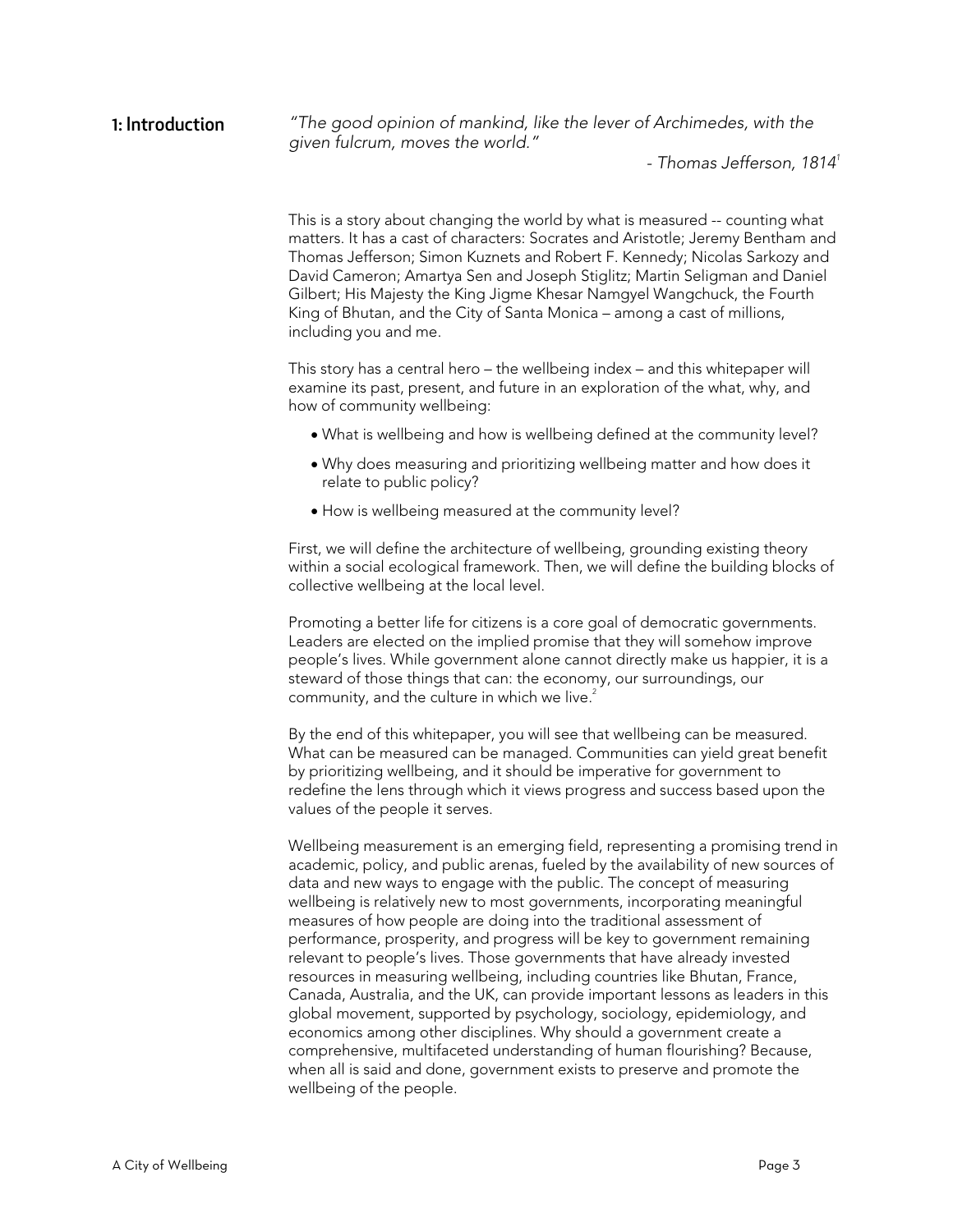For more than 50 years, there has been a tendency for governmental bodies to view the mandate to make life better for their citizens through the lens of economic growth. Focus has been on ensuring a reasonable distribution of resources and opportunities, providing affordable access to services like housing, education, healthcare, that might otherwise be inaccessible, and securing people from the major threats against which they cannot secure themselves. 3 Through policies and decisions about how to spend finite resources, through laws that regulate what can and cannot be done, and through the creative use of knowledge and ability to bring programs and services to those who need them most, government is perfectly positioned to understand and take action to improve our wellbeing.

In parallel, however, collective wellbeing – the greatest good for the greatest number of people – has been the spoken and unspoken goal of democratic governance. The cultivation and support of wellbeing requires collaborative participation by many actors, including the government, who tends to the public sector; the citizenry, who tend to families, communities, and culture; and institutions, including business, religion, media, entertainment, and nongovernmental organizations (NGOs).<sup>456</sup> Proactively addressing wellbeing at the local level is a logical next step for city government.<sup>7</sup> While local government can be seen as being slow to change, they are uniquely positioned to begin to measure wellbeing and to adapt their policies accordingly. Nations, communities, Nobel laureates, ordinary citizens, academics, economists, technologists, politicians, and policymakers are increasingly embracing collective wellbeing as a viable goal of governance. Still, it should be noted, since the policy tools for influencing wellbeing are at an early stage of development, few policies have been tested for their impact on wellbeing.

We hope that this foundational document will accelerate the ability of individuals, institutions, and governments large and small to embrace the concept of measuring wellbeing through the creation of a wellbeing index, easing the start-up process by providing a birds' eye view of the current and quickly moving landscape for marrying wellbeing measurement and government policy.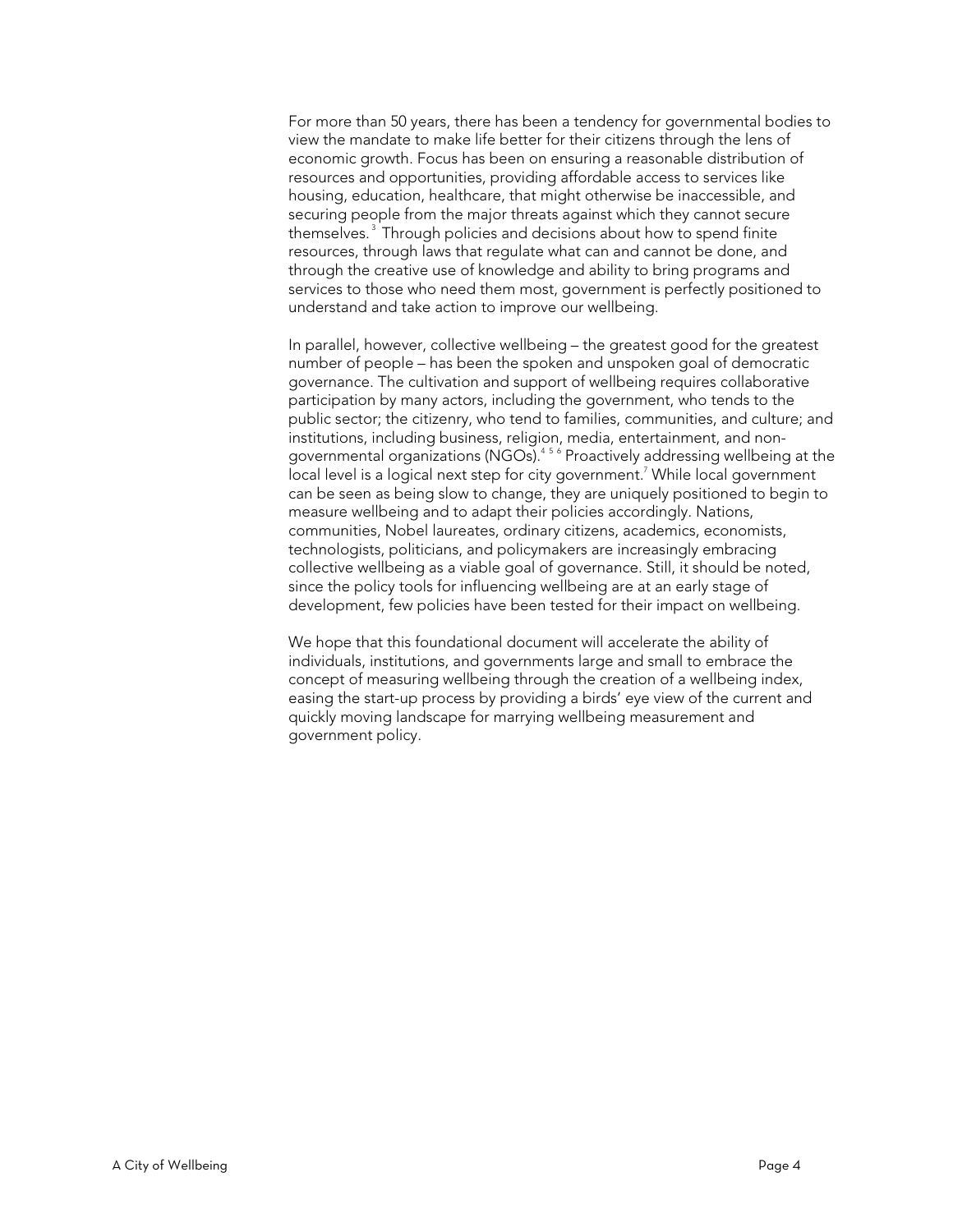2: The What of Wellbeing "Happiness is serious business." —Nic Marks, Founder of the Centre for Well-Being, new economics foundation (nef) $8<sup>8</sup>$ 

#### Defining Wellbeing

"Happiness" and "wellbeing" are often used interchangeably, but they are fundamentally different. "Happiness" communicates its appeal across a spectrum of audiences. It's easy for the general public to understand it.<sup>9</sup> However, the definition of happiness is a moving target, depending upon one's background and perspective. The word "happiness" can be easily confused with the emotion of pleasure. In contrast, the word "wellbeing" draws upon the traditions of Aristotle and the ancient Greek philosophers as well as contemporary positive psychology to marry two traditions together: hedonia –a state of pleasure – and eudaimonia – a life experienced as meaningful and engaging. $^{\scriptscriptstyle 10\,\,11}$ Wellbeing, as it is used in the context of measurement and social change, deliberately emphasizes this Aristotelian concept of living well and reaching our full human potential.<sup>12</sup> At the individual level, wellbeing may be defined as living a meaningful life, characterized by feeling empowered to make change, be happy, healthy, and connected to one's environment and community.

Even researchers who study happiness and wellbeing often interchange the two, while offering diverse definitions to distinguish them. To some, individual happiness is about feeling good, enjoying life and wanting the feeling to last. To others, it is a higher ratio of positive to negative feelings. Some focus on objective life components that people need to thrive. Others focus on subjective perspectives, in which individuals evaluate for themselves the degree of wellbeing they are experiencing. Despite the diversity of definitions, a common theme is that wellbeing is more than the lack of problems; it involves thriving – not merely surviving – in one's life.

Inconsistent definitions also arise from whose wellbeing we focus on. Psychologists focus primarily on individual perspectives – your personal flourishing. Sociologists and economists focus primarily on society's perspective – the nation's or the community's flourishing. Since the community can be seen as the collected interests of the individual, individual wellbeing and collective wellbeing are mutually interdependent.<sup>13</sup> Therefore, community wellbeing is relational: a positive state where the wellbeing of any one individual depends highly on the wellbeing of that individual's relationships and on the wellbeing of the community in which he or she lives.<sup>14</sup> From this perspective, cultivating wellbeing is not the job of the collective nor the individual. It is a shared responsibility; a process that is dynamic and interactive, telescoping interdependently, from the personal level to the group level and back again.<sup>15</sup>

#### A Framework for Understanding Community Wellbeing

Inherent in the relationship between individual and collective wellbeing is the concept of a human development ecosystem. For centuries, individuals and governments have been striving to set and meet each other's standards, however imperfectly. Urie Bronfenbrenner, founder of the US federal program Head Start and one of the world's leading scholars on the impact of public policy on child development, calls the interdependence of individuals and societies the "Ecosystem of Human Development.<sup>"16 17</sup> Sufficient checks and balances between individual and collective wellbeing are needed, or else it is too easy for both sides to become unbalanced. $^{\text{\tiny{18}}}$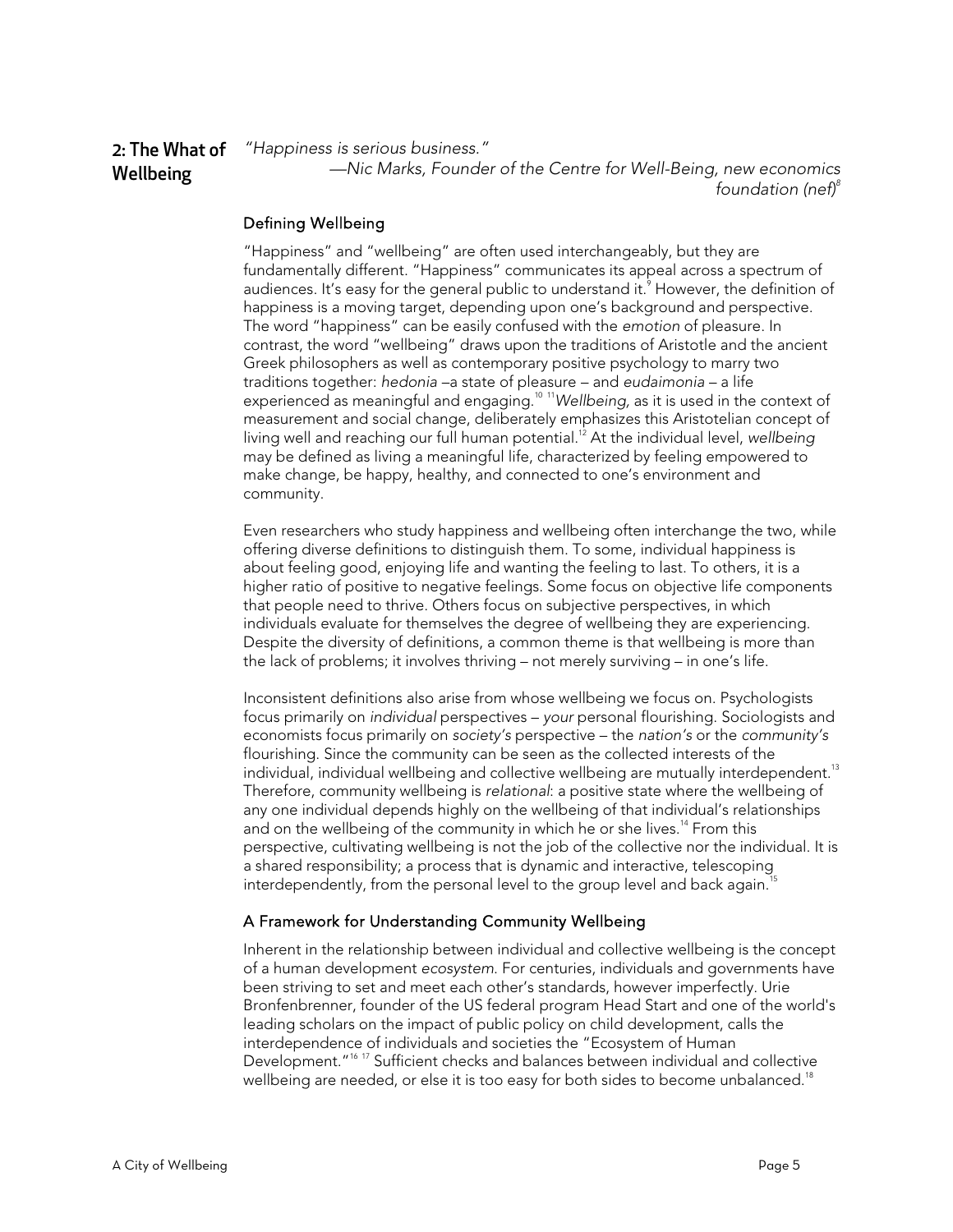For example, the government may choose to increase jobs by drilling for oil. The oil workers and the oil companies win in terms of financial gain, but the planet is negatively impacted, with potentially long-term consequences to the individuals who inhabit it. Or, an investor may choose to amass as much personal fortune as possible by selling subprime mortgages. That investor might increase company profits and his or her own personal wealth and quality of life, but contributes to the destabilization of the economy, as well as disrupting the earning power and quality of life of his or her neighbors.

Bronfenbrenner's socioecological model (pictured below) illustrates that an individual's development occurs within four systems – like a set of nested Russian dolls – the microsystem, mesosystem, exosystem, and macrosystem.



Source: Adapted from Bronfenbrenner, U. (1986). Ecology of the family as a context for human development: Research perspectives. Developmental Psychology, 22(6), 723.

- Microsystem: The system in which the individual lives. This includes the individual's immediate influences, such as family, peers, school, church, workplace, and neighborhood.
- Mesosystem: The system of interconnections that individuals in the microsystem have with each other, whether or not they actually know one another. It can be thought of as two microsystems interacting, such as the home and school environments, or work-versus-home tensions.
- Exosystem: The system of institutions that indirectly affect the individual and his or her microsystem, including governments and social policy, the broader community, mass and social media, institutions, non-governmental organizations, and businesses.
- Macrosystem: The larger socio-cultural context, including norms, expectations, ideologies, and attitudes about the nation, government, religion, ethnicity, race,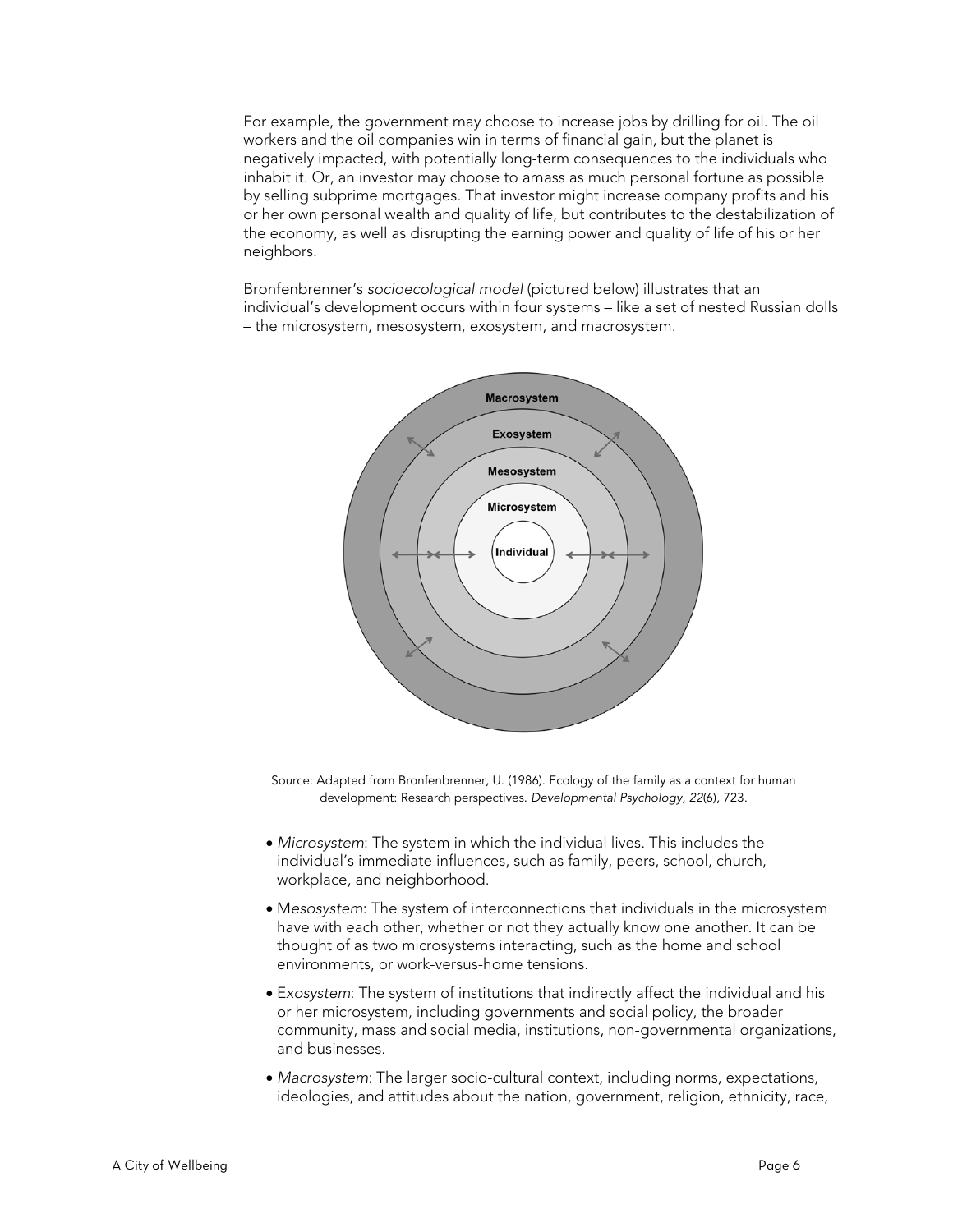and economic class.<sup>19 20</sup>

This model captures the dynamic and relational nature of collective wellbeing by placing the wellbeing of the individual in the context of a larger system of interdependent actors and groups and by highlighting how the state of the larger system impacts the wellbeing of the individual and vice versa. Each level is dependent upon the others. $21$ 

How do the individual and the government interact within this multilevel framework? Individuals want a good quality of life for themselves and those in their microsystems (e.g., family, coworkers, neighbors). Most governments, working at the exosystem level, aim to provide for people directly by meeting basic needs, and indirectly through programs and policies (e.g., environmental initiatives, healthcare, education).

From a socioecological perspective, wellbeing theory and application needs to engage across these four systems, to include individuals, communities, society, and the relationships that connect them. The wellbeing index can serve as a bridge, providing a common language and purpose. It is a metric that could be used by institutions and communities to influence and be influenced by individual perspectives of satisfaction. In turn, as individual wellbeing adjusts upward in response to the community-level programs, wellbeing at the collective level also increases.

#### Defining the Wellbeing Index

The term "wellbeing index" may describe any of a number of composite measures being used all over the world at international, national and subnational levels to measure a society's relation of wellbeing to progress (see Section 5 for a summary of existing measures). While they go by different names – signaling not so much what they measure (e.g., life satisfaction, use of time, health), but what they hope to achieve – national happiness, sustainability, a productive workplace – wellbeing indexes tend to have several characteristics in common.

#### 1: Each index is designed around an overarching goal or problem to be solved.

For example, the Bristol Workplace Wellbeing Charter was developed to raise the wellbeing of workers on the job. It measures targeted indicators such as leadership, attendance, healthy eating, and physical activity.<sup>22</sup> In contrast, the Greater New Haven Community Index was developed to learn about opportunities and challenges facing residents of the region. It measures a broader set of domains (demographics, housing, education, public safety, economy, health, civic vitality, and environment). $^{23}$ 

#### 2: Wellbeing indexes have several successive goals.

- To understand the initial state of wellbeing for a community.
- To identify disparities and domains where wellbeing falls short.
- To identify areas to strengthen or adjust policies and programs to sustain existing levels of wellbeing and build additional wellbeing.

To serve as an evidence-based lens into policy adaptation, data collected by indexes may be used to:

- Monitor progress and identify fluctuations, growth, or decline over time.
- Inform policy design for different populations affected by policy.
- Assess policies by showing costs and benefits of different decisions in order to adjust accordingly to lower costs and maximize results.<sup>24</sup>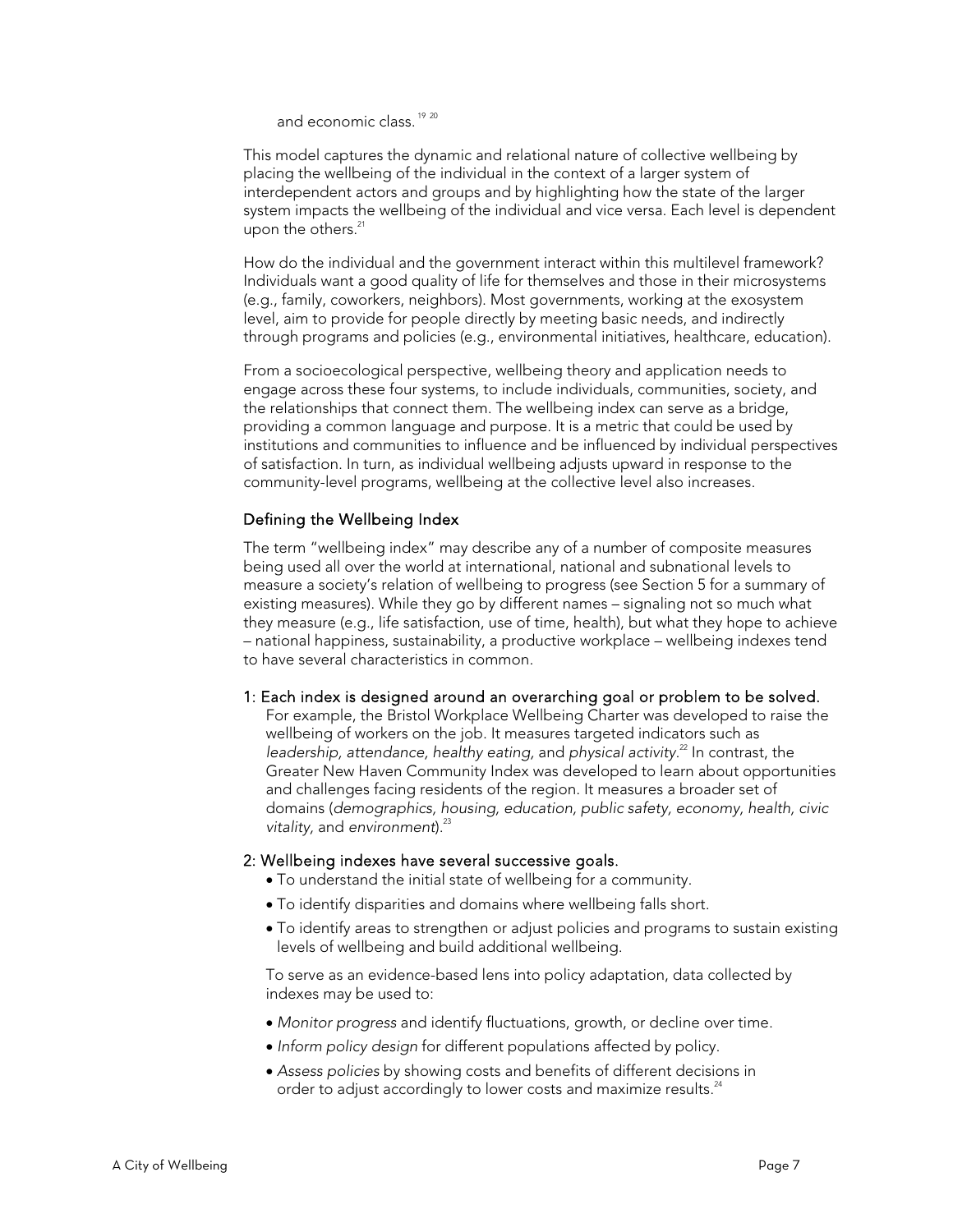The extent to which measures are descriptive (describing the state of the community) versus prescriptive (used to inform policy) depends upon the perspectives of policy makers and constituents. Governments should proceed with caution. Researchers are the first to admit that any tools that study the returns on policymaking are imperfect.<sup>25</sup> However, wellbeing indexes are continually moving toward greater precision and accuracy. Ultimately, wellbeing index results should produce a return on investment (ROI), impacting the overall financial health or prosperity of the measuring entity (country, city, corporation, etc.).

3: Indexes typically measure wellbeing at periodic intervals across a spectrum of indicators. Frequency of measurement and specific indicators vary. Typical indicators include (life satisfaction, the environment, educational attainment, and community vitality.<sup>26</sup>

In the past, repeated measures have presented challenges. However, rapid advancements in social media and technology will soon allow local government to experiment with ways to leverage ever-present personal technologies such as sensors and smartphones to actively and passively gather subjective and objective wellbeing data. For example, Somerville, Massachusetts has been measuring happiness for the past two years using traditional surveys and interviews.<sup>27</sup> Taking advantage of new technology, they recently announced a partnership with The H(app)athon Project, which leverages technology to help cities better assess the circumstances and places where people experience a sense of wellbeing. Somerville's mayor, Joe Curtatone says, "It's an ambitious idea, but I know that the data will help us run the city as much as it will help residents find resources that they might not know about otherwise."<sup>28</sup> As another example, the World Wellbeing Project at the University of Pennsylvania, a collaboration of computer scientists and psychologists, is pioneering techniques to unobtrusively measure psychological and medical well-being through online social media.<sup>29</sup> These scientists are using the social media communication that is already taking place at various social media sites like Facebook and Twitter in the hope that their insights and analyses will help individuals, organizations, and governments choose actions and policies that are not only in the best economic interest of their people and institutions, but which truly improve their wellbeing. $30$ 

When taken together, wellbeing indexes combine different interacting indicators to offer a big-picture profile of progress toward specified goals. A weighting system that combines different domains into a single criterion allows comparison of the cost and benefits of various cuts and expenditures, and several scholars have suggested that such a weighting is a requirement of rational public policy. $31$ 

Putting wellbeing at the heart of policymaking is a promising new approach to governance at the local and national levels. This approach is supported by research efforts that have evolved over the past three decades, as we explain in the next section.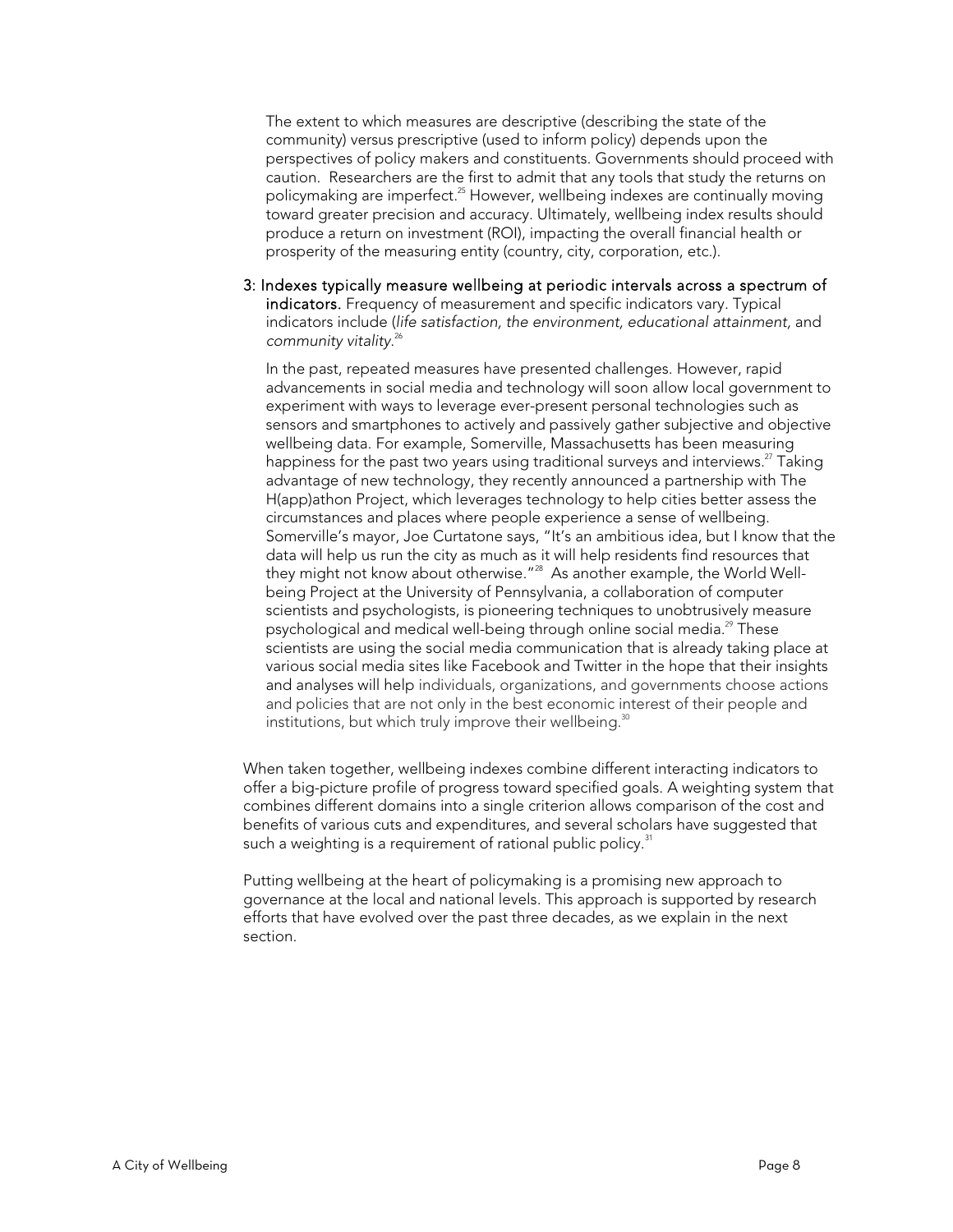## 3: Why Wellbeing? An Emerging Imperative

"Most people would agree that prosperity is more than just the accumulation of material wealth, it is also the joy of everyday life and the prospect of being able to build a better life in the future." – Legatum Institute, 2012 Prosperity Index $32$ 

The quest for wellbeing is not new. To philosophers like Socrates, Plato, and Aristotle, the search for the flourishing life was an act of purpose, not chance. Happiness did not just happen; it was the highest good to pursue.<sup>33</sup> Starting with the Greek and Roman eras, the focus was on individual wellbeing. However, happiness was sought and attained by relatively few. It was not until the Enlightenment that we see a shift toward "modern Western happiness" and the rise of a happiness imperative.Happiness became not merely a hoped-for state, but a right or entitlement.<sup>34</sup>

The intersection of wellbeing and public policy is also not new, and has its current roots in the Enlightenment. Bhutan's 1729 Legal Code stated that "if the government cannot create happiness for its people, there is no purpose for the government to exist."35 In 1776, Thomas Jefferson penned the US Declaration of Independence, claiming, "We hold these truths to be self-evident, that all men are … endowed by their Creator with certain unalienable Rights, that among these are Life, Liberty and the pursuit of Happiness."<sup>36</sup> The words invoked the Aristotelian tradition that happiness and civic virtues, such as courage, moderation, and justice, engage the collective government in the social aspect of the pursuit of happiness.<sup>37</sup> Finally, in 1781, we see the first attempt to measure happiness in a rational and scientific sense. British philosopher and social reformer Jeremy Bentham suggested a classification of various pains and pleasures rated by their utility for either producing pleasure or for preventing pain. Bentham's philosophy of Utilitarianism noted that we ought to do whatever will bring the greatest good for the greatest number of persons, and government can and should legislate on the basis of this principle.<sup>38</sup>

What is new is the convergence of philosophy and science around the issue of wellbeing. Recent decades have seen the coming together of economists, seeking to know what people value;<sup>39</sup> neuroscientists, who want to know how the brain responds to rewards;<sup>40</sup> sociologists, seeking to alleviate disparities and problems across communities; $^{41}$  and psychologists, who want to know empirically what people feel. $^{42}$  These disparate disciplines, all pursuing the intersection where wellbeing meets data, have landed happiness on the world's scientific agenda. Happiness is now winning Nobel prizes and getting published in Science magazine, prompting governments to consider how to increase the wellbeing of their citizenry through measurement.<sup>43</sup>

#### Wellbeing and Policymaking

With science to back it up, the field is now seeing another shift. Wellbeing measurement is transitioning from academia to mainstream society. According to the Centre for Bhutan Studies, wellbeing measurement has entered a period of intense innovation.<sup>44</sup> Governments around the world are beginning to harness wellbeing metrics to get a full understanding of their citizens. In their oft-cited Report by the Commission on the Measurement of Economic Performance and Social Progress, Nobel laureate and economist Joseph Stiglitz and his colleagues state that it is possible, and desirable, for governments to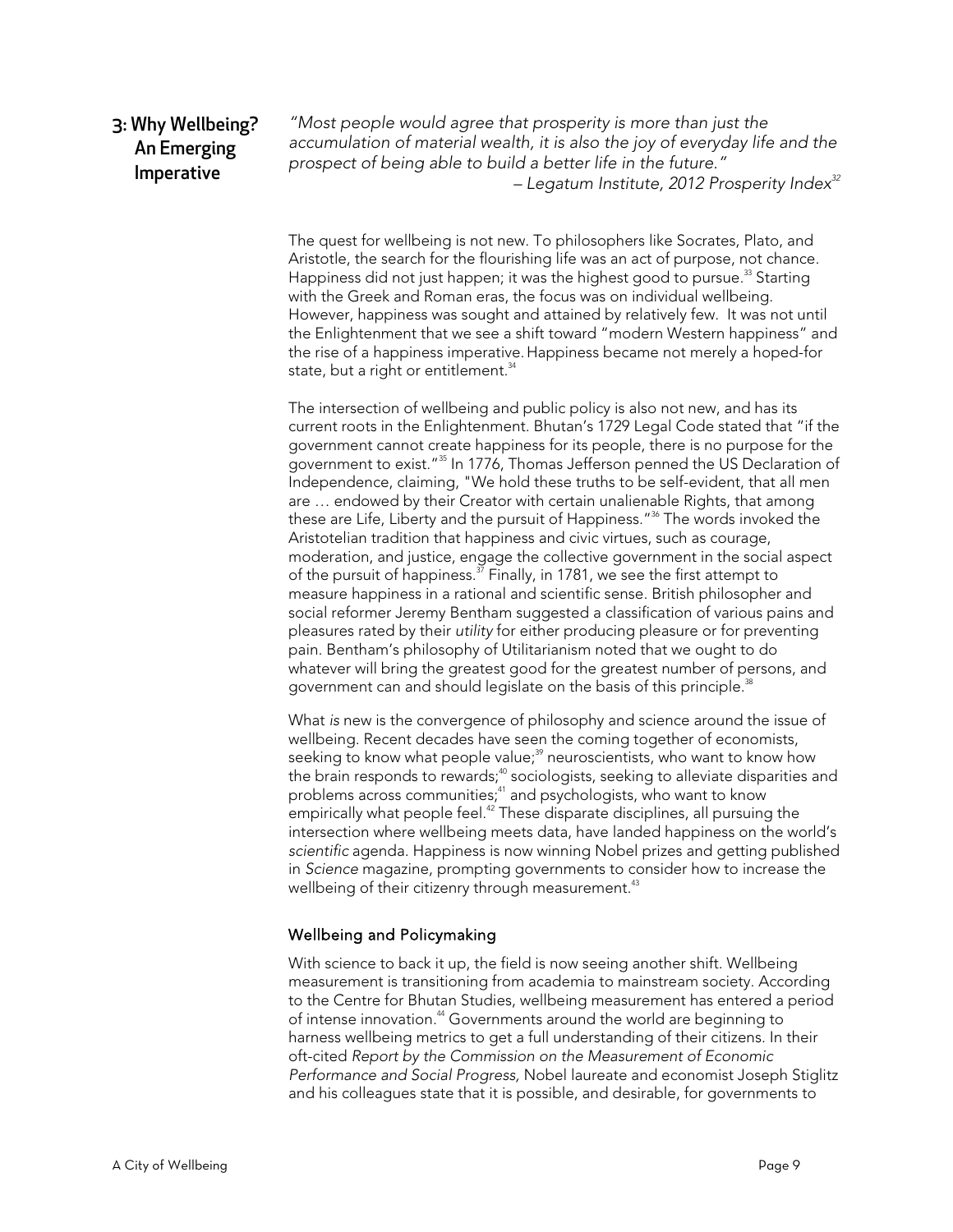collect meaningful and reliable data on both subjective and objective wellbeing.<sup>45</sup> Leveraging this work, the UK's Coalition Government 2010 Budget Report committed resources to developing wellbeing and sustainability indicators across the UK.<sup>46</sup> Internationally renowned researchers such as Martin Seligman,<sup>47</sup> Ed Diener, John Helliwell,<sup>48</sup> Dolan and Metcalfe,<sup>49</sup> Felicia Huppert,<sup>50</sup> and Nic Marks<sup>51</sup> suggest that the measurement of wellbeing is logically aligned with public policy.<sup>52</sup>

The wellbeing of any community depends on the influences of the macrosystem in which it operates. This is driven, in part, by what is valued, as indicated by what is measured. Jacksonville's wellbeing thought leader Ben Warner notes, "What we value we measure; what we measure we do; what we do, we value."53 The macrosystem houses the attitudes and ideologies of any given culture, providing the lens through which the wellbeing of a culture may be assessed.

#### Counting What Matters: Quantity vs. Quality

At the heart of much of the impetus for these wellbeing indexes lays this story's most misunderstood character – the Gross Domestic Product, a national indicator of economic health. Until recently, the world's developed countries have largely relied upon the GDP as the key measure of value. But GDP's reign as the sole measure of national wellbeing is increasingly coming into question.

An often referred to criticism of the GDP took place on the US presidential campaign trail in 1968, when Robert Kennedy, addressing students at the University of Kansas, said: "Too much and for too long, we seem to have surrendered personal excellence and community values in the mere accumulation of material things. Our Gross National Product… counts air pollution and cigarette advertising, and ambulances to clear our highways of carnage… special locks for our doors and the jails for the people who break them… Yet the gross national product does not allow for the health of our children, the quality of their education or the joy of their play."<sup>54</sup>

By the time Robert Kennedy made this speech, the gross national (now "gross domestic")<sup>55</sup> product prevailed as the primary measure of a country's success. Unfortunately, GDP falls far short of Kennedy's vision. It is simply the dollar value of a country's economic output. Formally, it is the monetary value of all the finished goods and services produced within a country's borders within a specific time period. To Kennedy's point, it is a blunt instrument with which to measure how a country is doing. It does not account for the quality of our lives or the joy we experience or how empowered people feel to make change in order to reach their full potential. Yet despite Kennedy's speech, nearly 50 years later, the GDP continues to be the primary metric of a country's success. By examining how we got here, we'll create context for why wellbeing matters.

Throughout history, the time-honored gauge of a nation's performance was ranking by military victories. Issues as varied as education and public health were justified in terms of their impact on a nation's relative military priorities. During the  $20<sup>th</sup>$  century, due in large part to the Great Depression and its aftermath, the lens shifted from military superiority to economic prosperity. During that crisis, the US federal government was struck by how few indicators of economic information actually existed. Enter Simon Kuznets, a Russian-born economist who went on to win the Nobel Prize in economics. The metric he helped the US Department of Commerce design was based on a standard for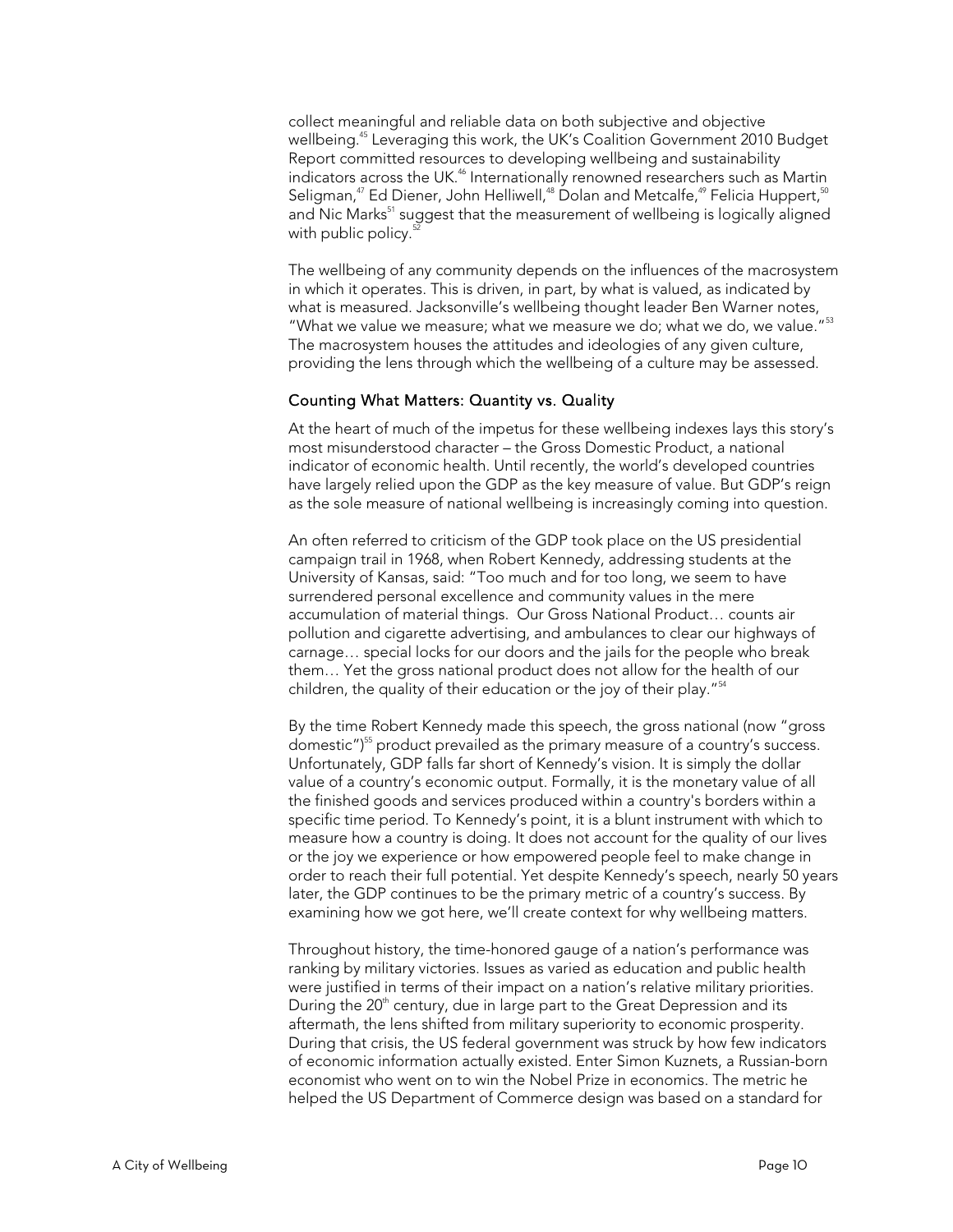measuring gross national product. It quickly took hold, with policies developed based on their impact on economic growth.

Today, most of the developed countries, especially members of the Organization for Economic Co-operation and Development (OECD)<sup>56</sup>, have come to rely on the GDP as the most widely used measure of national health. According to William Nordhaus, a Yale economist who thinks about economic measurement for a living, the GDP "is one of the greatest inventions of the 20th century…it is an awesome thing." It allows the government to make fast yet informed policy responses to economic crises. For example, in the 2008 recession, the US government was able to quickly put into place a stimulus package using the information provided by the GDP. What was noticeably absent was an assessment of how people impacted by the crisis were doing. $^{57}$ 

GDP is an important, albeit insufficient, metric. It's a measure of market production, not living standards. There is a growing consensus among economists, including Joseph Stiglitz, who has worked on finding alternative measures to the GDP, that although the GDP provides economic growth indicators, it is insensitive to context.<sup>58</sup> Even Kuznets, its creator, has said, "The welfare of a nation can scarcely be inferred from a measure of national income." The GDP, therefore, may not only not measure the subjective markers with which we experience wellbeing, it masks and misleads.<sup>5</sup>

To illustrate this point, Stiglitz asks us to imagine that we are driving an unusual car, one that has only one gauge on its dashboard (instead of the usual array of indicators). That single gauge is like the GDP. If we want to know how the car is functioning, this single gauge conveys only one piece of data – our speed, for example. That is useful information, but it certainly does not tell the whole story. How much gas is in the tank? Is the engine too warm or too cold? How far have we traveled? We want a car – and, Stiglitz argues, a government – that has a dashboard that is big enough to provide multiple indicators of performance, but not so big that it becomes overwhelming.<sup>61</sup>

If traditional measures are insufficient, then how can we measure what does matter to us? The wellbeing index may serve as Stiglitz's dashboard.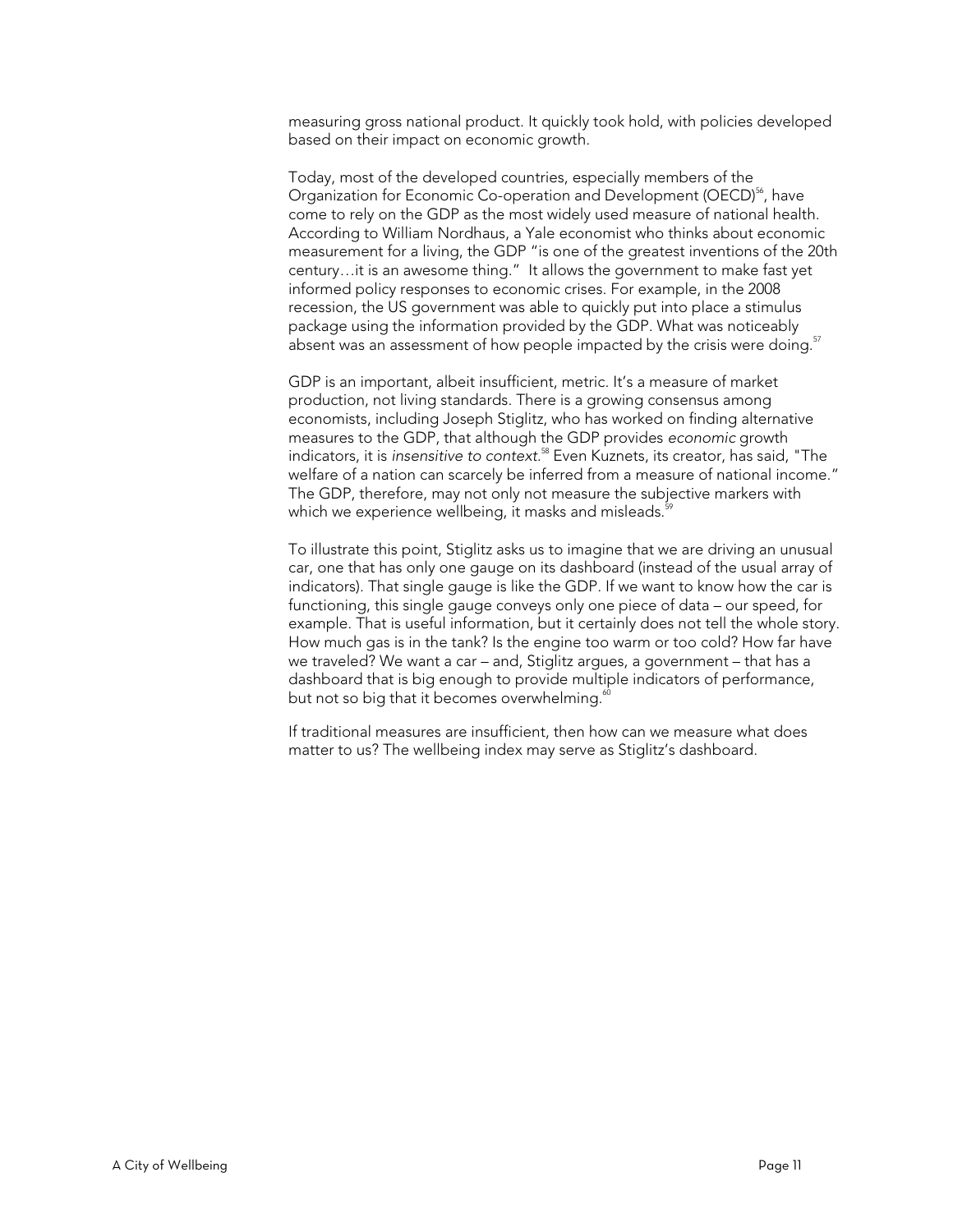#### **Wellbeing and the GDP**

Here is an example to illustrate how the GDP operates relative to wellbeing.

Let's say Kate is working from home and she decides she wants a snack. She has nothing in the refrigerator, so she gets on her bike and rides over to the farmer's market in her neighborhood. She buys a locally grown apple for a dollar, rides her bike home, and drinks a glass of water from the kitchen tap. Since she rode her bike, bought something locally grown, and drank water from the tap, the GDP would record her impact as a little more than a dollar and change.

Now, say she decides to run the same errand, but she drives her car instead. She goes to the local Mega Market, buys a kiwi and a bottle of imported spring water, and then drives back home. By driving her car, she has consumed gas that will need to be replaced: let's call that \$5.50; the Mega Market has marked up the kiwi she bought to \$2 to cover the cost of importing and stocking it; and the bottle of water cost her a whopping \$2.50. The GDP registers all that as \$10, a tenfold increase in the GDP indicator, errand over errand. On this metric alone, it looks like Kate's second errand has actually caused the economy to grow and prosper. But not so fast. For what is essentially the same errand, let's look at what happens in context on the other side of the scorecard.

Driving instead of biking adds pollutants to the environment. Buying at the Mega Market only encourages the huge carbon footprint required to stock, package, and maintain so much inventory to serve so many types of buyers. The kiwi and the designer water have come all the way from New Zealand and France, respectively, and, along with production of the plastic bottle, consume fossil fuels in production and transport. The bottle itself will likely end up in a landfill, where it will fail to decompose.

What's more, if Kate were to be injured in a car accident on her way home from the store, the GDP would have a field day, adding on the economic impact of the ambulance, the emergency room, prescription drugs and doctor bills. While, for Kate, an accident would seriously erode her subjective wellbeing, it would look through the lens of the GDP as economic prosperity.

Adapted from a PBS animation, Well-being In the New Economy.

#### The Economics of Wellbeing

The relationship between life satisfaction and income is well-traveled ground. It's much studied, sometimes challenged, and hotly debated.<sup>61</sup> At the center of the debate is the Easterlin paradox. Formulated in 1974 by economist Richard Easterlin, it says that as individuals get richer, they do not necessarily become happier. Through international comparisons of prosperity, Easterlin noted that although the rich are generally happier than the poor, once basic needs are met, neither GDP growth nor higher GDP per capita increases happiness. $62$ People tend to judge their lives to be better as they become richer, up to a point. There seems to be a set point beyond which increases in income do not relate to greater levels of happiness (in the US, about \$75,000 per year for a family of four).<sup>63</sup>

A consistently-stated rationale for governments to invest in the measurement of wellbeing is that policymakers want to balance economic and material growth with the preservation of intangibles – the more nuanced things we value. According to a poll conducted by the BBC (illustrated below), our family, friends, and neighbors – followed by matters of health – make up nearly threequarters of the factors that influence our happiness.<sup>64</sup>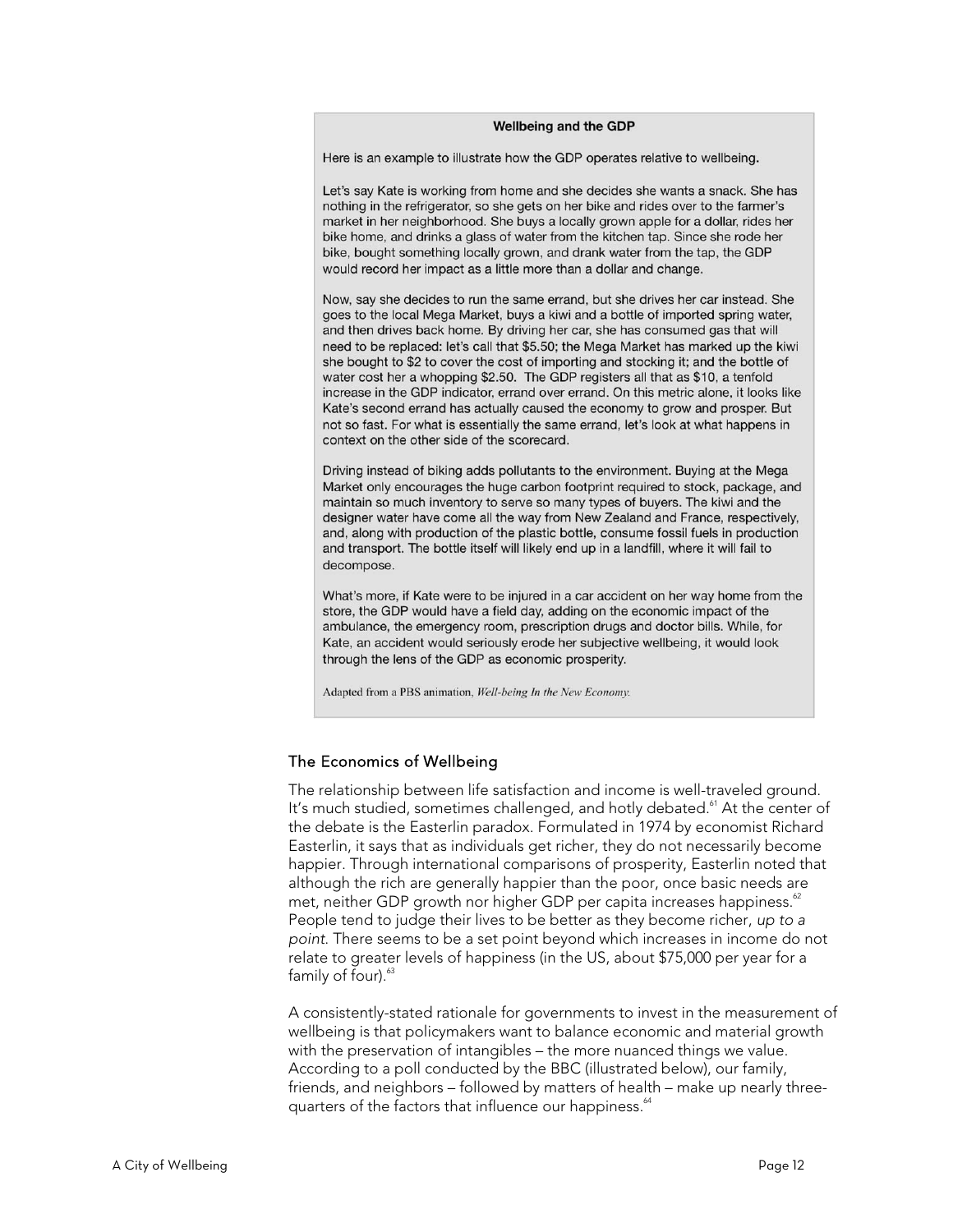

Factors That Influence Happiness Adapted from Prosperity Without Growth, The Sustainable Development Commission

A growing body of evidence suggests that wellbeing and happiness, along with companion constructs such as life satisfaction, resilience, optimism, grit, and self-determinism, are related to many socially-valued outcomes, including stronger marriages, lower rates of divorce, increased educational and workrelated accomplishments, community involvement, and better health outcomes.65 <sup>66</sup> <sup>67</sup> 68 The implication for governments is that to increase wellbeing basic needs should be the first priority, but once those needs are met, policy should focus less on economic growth and more on ways to support and enhance other valued aspects of life, such as access to medical care, clean air and water, and arts and cultural programs.<sup>69</sup> These programs support the health and wellbeing of community members, who in turn are more productive and more involved with their community. The implication for the entire ecosystem is that the individual and the collective, working together, have the potential to create an upward spiral of wellbeing.

GDP isn't going away any time soon, but the time has come to move beyond a sole focus on economic measures. A wellbeing index can complement GDP to create a deeper understanding of a community's needs. Helliwell notes, "Next time we have a comprehensive spending review, let's not just guess what effect various policies will have on people's wellbeing. Let's actually know."<sup>70</sup> Further, if individuals see that their government is embracing a wellbeing index in order to prioritize social programs that meet their needs and priorities, "that fact alone," says subjective-wellbeing researcher, Richard Eckersley, "can restore people's belief in a broader social ideal and a commitment to the common good."<sup>71</sup> With this perspective in mind, we turn to the challenging questions of how the wellbeing index works and we explore its implications for policy.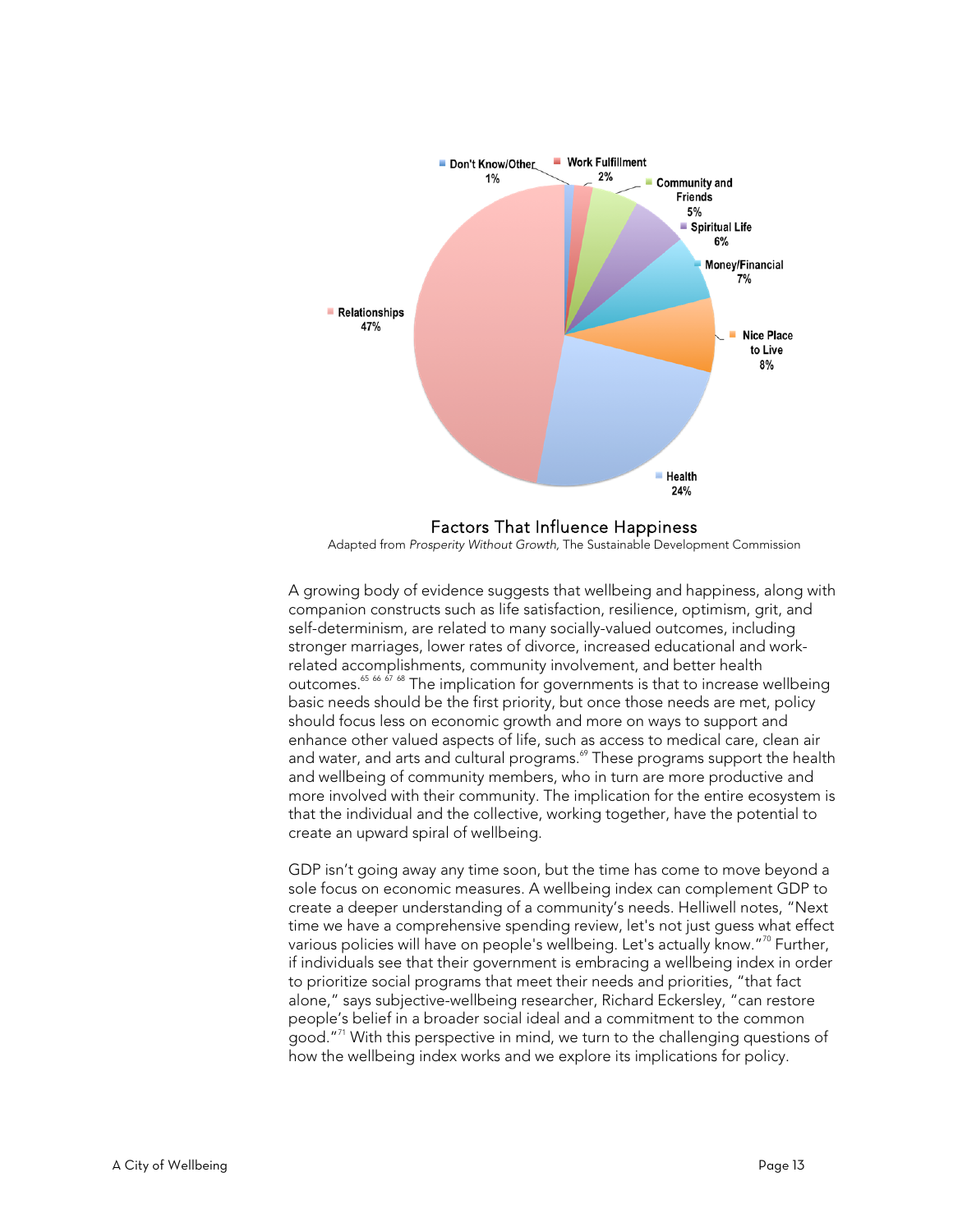## 4: How Is Community Wellbeing Measured: It's Complicated

"Changing the balance of what is measured and reported on a regular basis is likely to change the nature of policy thinking among both policymakers and those living with the policy results."

 $-$  John Helliwell and Christopher Barrington-Leigh<sup>72</sup>

There is a lot that contributes to a person's – and a community's – wellbeing. Health, safety, purpose, relationships, and education all play a role in the level of one's wellbeing. Disparate measures related to each exist or could easily be collected. How does one bring them together to create a composite picture of the collective wellbeing of people in a community?

Many subjective wellbeing measures are directed at the individual level. Objective data is collected at the community, regional, or national level. Bringing the two together is complicated, but not impossible. The good news: cities already do this to an extent, collecting data on traffic, crime, the environment, infrastructure, urban planning, and so forth. The trick is bringing this information together to create a multifaceted understanding of wellbeing.

The measures of collective wellbeing that are in place are largely at the global or national levels. Less focus has been geared toward measuring community or local progress. Yet the existing administrative infrastructures of local governments may be especially suited to developing the framework essential to measuring social progress at a local level. And often the data collection processes for a local measurement framework are already in place. $73$ 

Still, wellbeing measurement is complicated. Decision making and delivery around measurement-based policy requires good local data, a framework for analysis, an understanding of the goals, challenges, and limitations of measuring wellbeing, and the alignment of shared objectives among the various partnerships and agencies that comprise the local government and its stakeholders. To measure agencies that comprise the recal generalization of the with key stakeholders, must come to know what drives better outcomes for residents and communities.<sup>7</sup>

There is a healthy respect for the complexity of this and acknowledgement that talk about measuring wellbeing is speculative and experimental.<sup>75</sup> Regions within a country and neighborhoods within a city often have different sets of social, cultural, and civic requirements, depending upon where people are in their lives and what they value. How can a policymaker develop initiatives to cultivate wellbeing for diverse constituents? It's not possible, nor desirable, to insist that the entire planet adopt a single definition of wellbeing and a single standard for measuring it. What is possible is to create a community to share best practices around the process of measuring wellbeing, as we begin to do here.

#### Community-Level Perspectives

A community is a collection of individuals in an ecosystem drawn together by shared activity and experience and who subscribe to a set of common principles, group norms, relationships, networks, and shared beliefs. Especially in the age of social media and digital communities, the definition of "local" is not necessarily fixed by geography; it is a space that can be bounded by physical as well as social parameters.

Returning to Bronfenbrenner's socioecological model, the notions of local and community take hold at the microsystem level and extend to the mesosystem,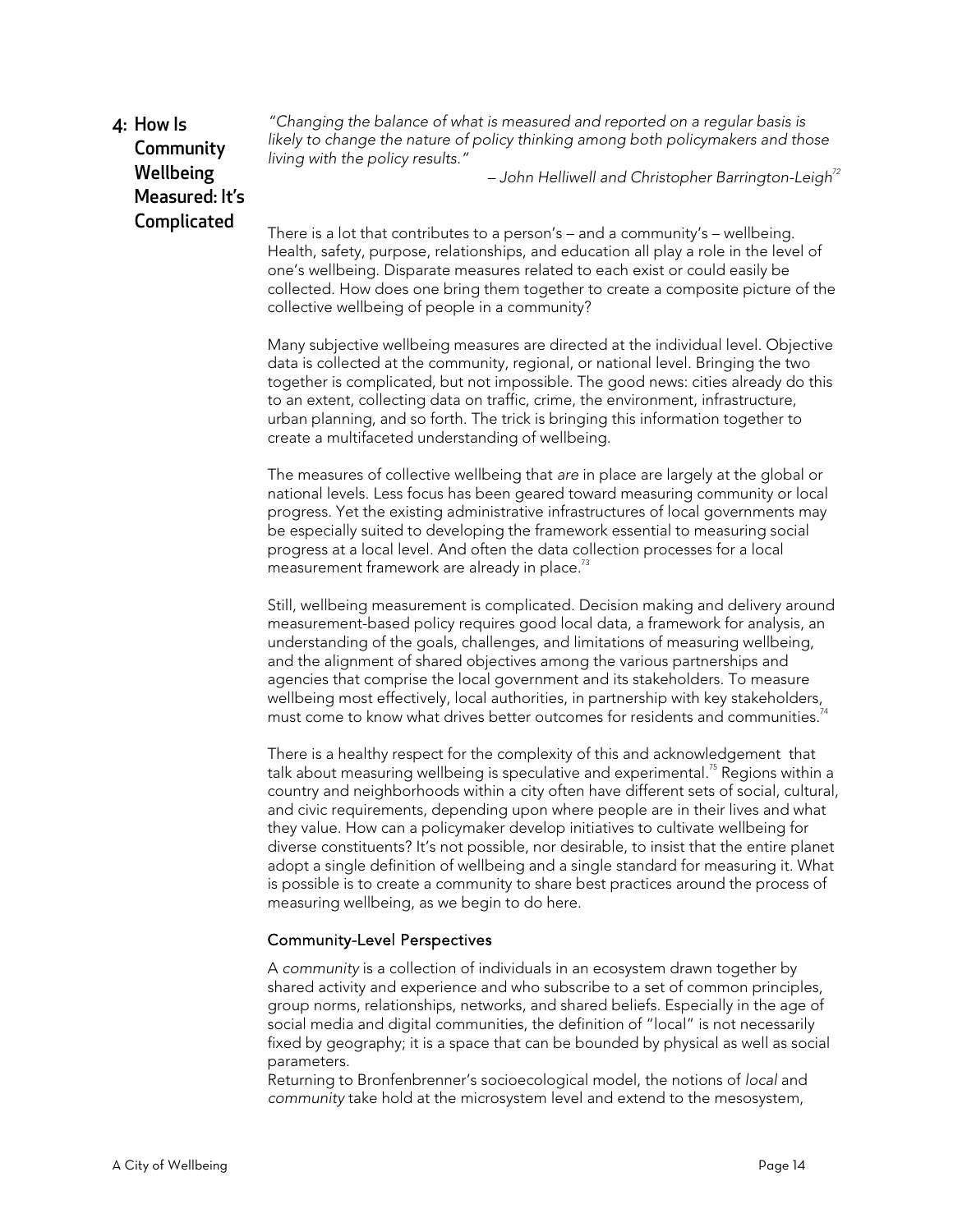since the clusters of networks that form communities can include interactions with churches, schools, public spaces, and housing. A community provides a bounded, observable space from which local government can detect, analyze, and amend social trends; communities comprised of neighborhoods provide a useful basis upon which local government can organize policy and deliver interventions.<sup>76</sup>

Of the existing non-local wellbeing indexes, the majority do not measure personal wellbeing, so much as the conditions that enable people to flourish. These conditions can be impacted at the collective level. This trend fits directly into the socioeconomic model. By carefully constructing indexes that measure thriving at the community level, we can potentially nudge people toward individual wellbeing.

Local government's ability to shape community wellbeing depends upon its capacity to recognize and respond to the paramount and varied needs of its residents. For instance, Sir Michael Lyons, non-executive chairman of the English Cities Fund and Participle Ltd., adopted the term "place shaping" to describe "the creative use of powers and influence to promote the general wellbeing of a community and its citizens." In an inquiry into the form, function, and funding of the local British government, Lyons championed the strategic role of local government and its partnerships as "agents of place," engaged in shaping local identity and in matching services provided to the actual needs and preferences of residents. Place shaping starts developing a narrative about the community's needs by asking two basic questions: what kind of place is this, and what kind of place do we want it to be? The wellbeing index begins where this idea of placeshaping leaves off: it helps policy makers collect and analyze the answers that will shape the place. $^{77}$ 

Jacksonville, Florida offers an example of place shaping in action, through its Quality of Life Progress Report (published annually). Ben Warner, of the Jacksonville Community Council, understands the power of leveraging story and narrative in both creating, and being accountable to, the community's vision of wellbeing. "JCCI is driven by the bold idea that together, we can build a better community… We bring people together to learn about our community, engage in problem-solving, and act to make positive change… Our vision is to be a place where people matter."78 By Lyons' definition, Jacksonville's wellbeing index continually engages its constituents in shaping place, and by extension, wellbeing.

#### Domains of Wellbeing

Wellbeing domains and indicators are carefully-selected windows into measuring what matters at the individual level against the index's overarching goal. We use the word "domain" to apply to the highest-level social condition that is measured by the indexes (Education, Health, Safety, etc.). Within each domain, there is a set of indicators against which objective and subjective data may be gathered. For example, under the domain category People in the New Haven index, indicators are Population Change; Race and Immigration; Households and Families; Young Children; Youth Opportunity; College Readiness; and Educated Workforce. There is no one set of domains and indicators that will measure wellbeing across the spectrum of desired outcomes for all the desired populations; nor is there currently a comprehensive wellbeing indicator set available for use by local authorities and their partners as a starting point to begin to capture people's subjective experience of life.

To bring sense to the various measures, domains and indicators for each index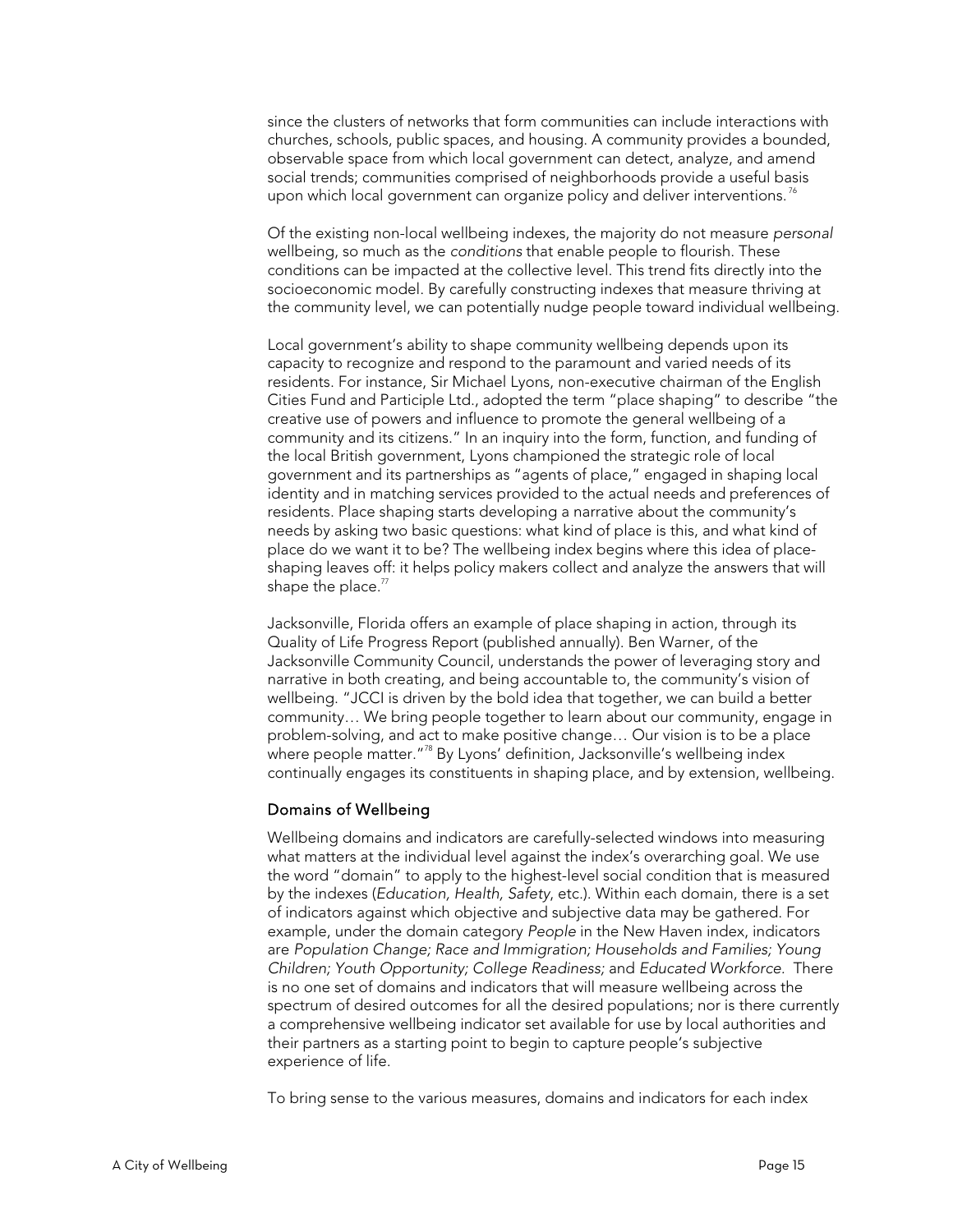may already integrate social values, reflecting what the originators believe best convey the measurable wellbeing of those surveyed. Indicators may reflect the populace's cultural, psychosocial, economic, political, and physical environments, all of which may influence the state of wellbeing; and they may also seek to measure aspects of subjective wellbeing that reach into the realm of values, meaning, and spirituality. Donella Meadows, writing in the last decade, has said, "the right indicators actively help. The presence of clear, powerful information almost automatically stimulates problem solving and action."<sup>79</sup> She further notes: "The indicators a society chooses to report to itself about itself are surprisingly powerful. They reflect collective values and inform collective decisions."<sup>80</sup>

For the average citizen, wellbeing is unlikely to be dependent on any single domain, but is rather the sum of the weighted indicators, taken altogether and inclusive of subjective measures (i.e. How satisfied are you with your community?) and objective measures: the availability of public transportation, for example, or the vibrancy of the local economy, and so on.

At the local level, there are multiple domains that must be measured and weighted to reflect the needs of the citizens, the community, and the overarching goals of the index itself. Not surprisingly, many of these domains parallel areas typically being collected by wellbeing indexes at the national level. Relationships, health, economy, education, community vitality, safety, and environmental issues are all logical domains of both national and community wellbeing. Knowledge of the sources of data already being collected at the local level, and a process for gathering and analyzing new data, will be imperative for a successful effort.

In their work on The Local Wellbeing Project – a partnership established in 2007 between the Young Foundation, Professor Richard Layard at the Centre for Economic Performance at the London School of Economics, the Improvement and Development Agency (IDeA), and three local authorities (Hertfordshire County Council, Manchester City Council, and South Tyneside Metropolitan Borough Council) and in collaboration with nef – researchers suggested a three-tiered framework for wellbeing measurement at the local level: a) universal or population level; b) domain level; and c) targeted level. This framework provides local authorities with a place to start when designing metrics. It is noted that the universal level and the domain level are particularly relevant in the beginning of measurement efforts, as data at these levels can be used to determine needs, priorities and outcomes and to establish a strong benchmark for "who we are; and who we want to be." Longer term, it is anticipated that this focus will shift to the more granular targeted level, with its emphasis on wellbeing measurement and action, especially toward specific users of services and the most vulnerable in the population. The following figure illustrates how these suggested levels might  $int$ eract  $81$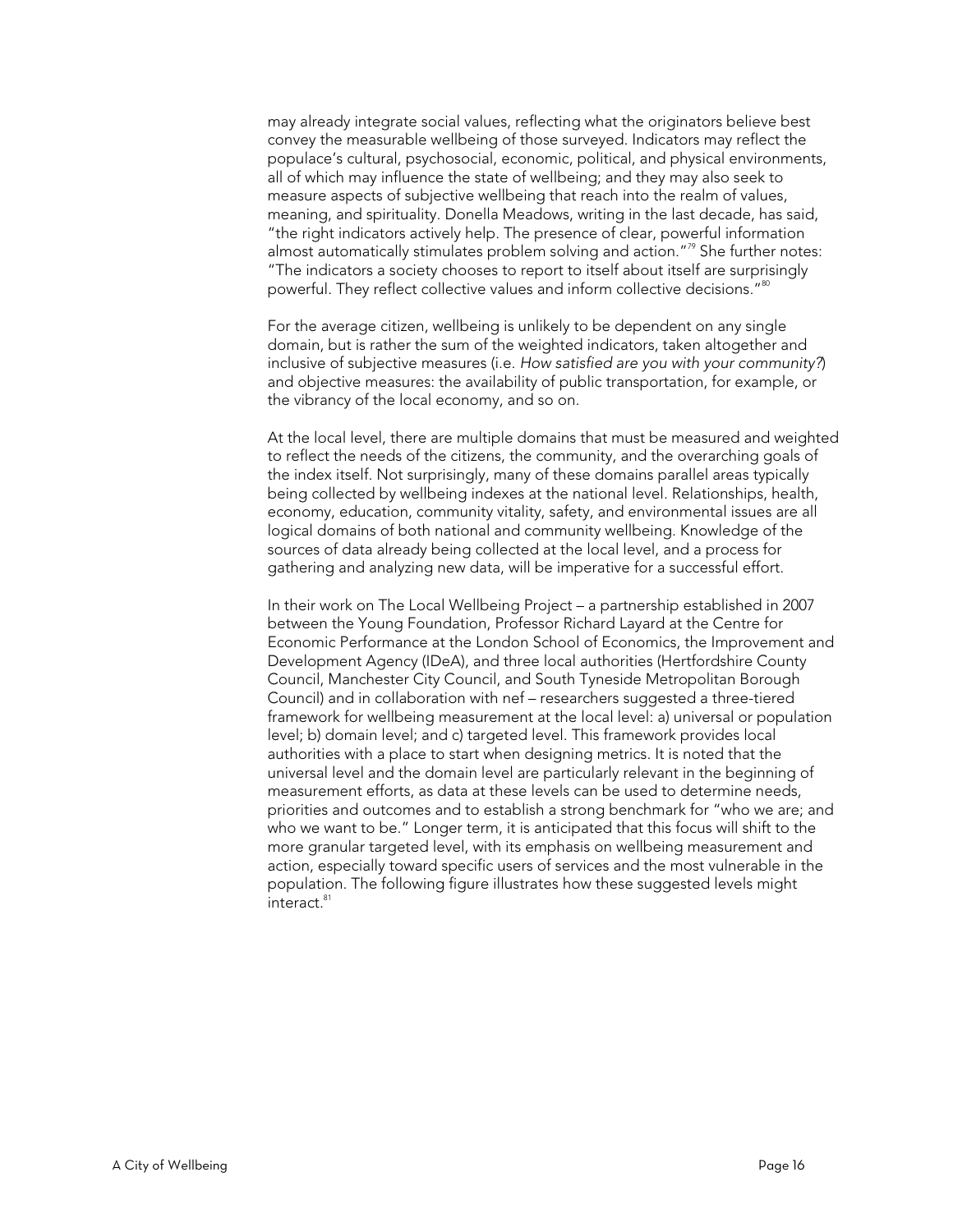

## Framework for measuring wellbeing at the local level

Adapted from The Local Wellbeing Project, Steuer & Marks, September 2008

#### Subjective versus Objective Measures

To measure valued outcomes, Stiglitz and colleagues suggest that indexes should include both subjective and objective evaluation criteria in their design for data collection.<sup>82</sup> Subjective criteria seek to capture the personal feelings and experiences of people's quality of life. Objective criteria measure status and trends such as crime rates, housing prices, air quality, the environment, and educational attainment.

In terms of community wellbeing, researchers stress the importance of exploring how the various subjective and objective indicators intersect and interrelate across different communities to provide a lens on wellbeing. For example, in Jacksonville, working in the area of public safety, one might measure objective data, like crime rates, and combine it with performance data, like police response times. They could look at subjective indicators – for example, Have you been the victim of a crime in the past 12 months? And: Are you satisfied with the quality of public safety services provided? Finally to tie the measure together, they might ask: Do you feel safe walking alone in your neighborhood at night? Each individual data point of objective information and subjective opinion may have limited meaning in its own right; but taken in aggregate, they provide a more comprehensive picture of the efficacy of the policies and programs impacting public safety – where they work and where they may be broken.

Further, strides are being made in the gathering of both subjective and objective wellbeing data. According to H(app)athon's John Havens, "Increasingly, sensors will provide a form of objective wellbeing data. Imagine if measurement could be linked with a tool like a Fit Bit so citizen heart rates could be measured in response to policy implementation, or just day-to-day city events. This data collected will be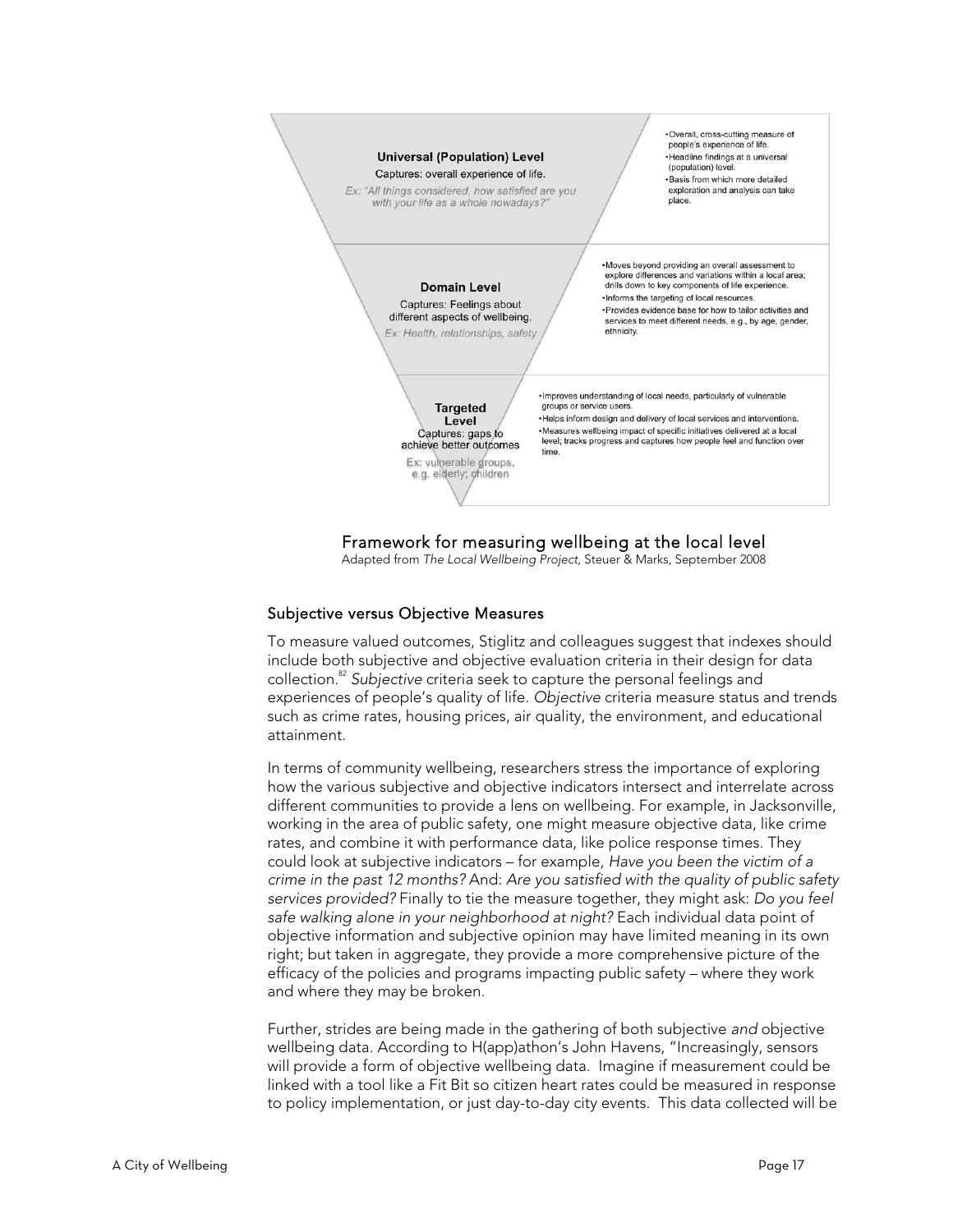objective – one's heart rate measured while sitting in a traffic jam on the way to work, for example. We are gathering subjective data as well, but our hope is to make a big contribution in eliminating survey bias. People may control their answers to active survey questions, but not their biometric data. In this sense, governments (with full permission of their citizens, using protected personal data clouds with aggregated, anonymous responses) could know almost more about how their citizens feel about certain policies than the citizens themselves do." 83

By gathering, analyzing, and interpreting information about individual's subjective wellbeing alongside a view of the objective data, institutions can continually evaluate whether people are helped or harmed. And although this approach provides no black-and-white answers, the many tones of grey provide meaningful insights for enhancing human systems. Further, experts are now working toward a consensus that the combination of questions that reflect the hedonic, the eudaimonic, and the evaluative understanding of wellbeing present the greatest chance of having a full picture emerge from population surveys. $^{\scriptsize{84-85}}$ 

#### Inherent Complications

For every assumption we believe we can make about happiness, contradictions abound. The creators and sustainers of Bhutan's GNH Index put it this way: "Happiness is a very deeply personal experience and any measure of it is necessarily imperfect." To be sure, differing perspectives of happiness complicate the measurement of wellbeing at the local level.<sup>86</sup> As Steuer and Marks of the centre for wellbeing at nef (the new economics foundation) point out, a focus on wellbeing will surely challenge our conventional assumptions.<sup>87</sup>

According to RAND Corporation, early local pioneers in measuring quality of life have been around since the 1960s, though it wasn't until the mid-2000s that they began to emerge as possible place and policy shapers.<sup>88</sup> The economic downturn of 2008 and the struggles of the world economy have further highlighted to governments the need for measures that reach beyond the GDP. Although to date there are few frameworks from which to draw conclusive evidence of the impact of the local wellbeing measurement on public policy design, there are numerous frameworks that are being developed. In the next section, we provide insights from these early adopters.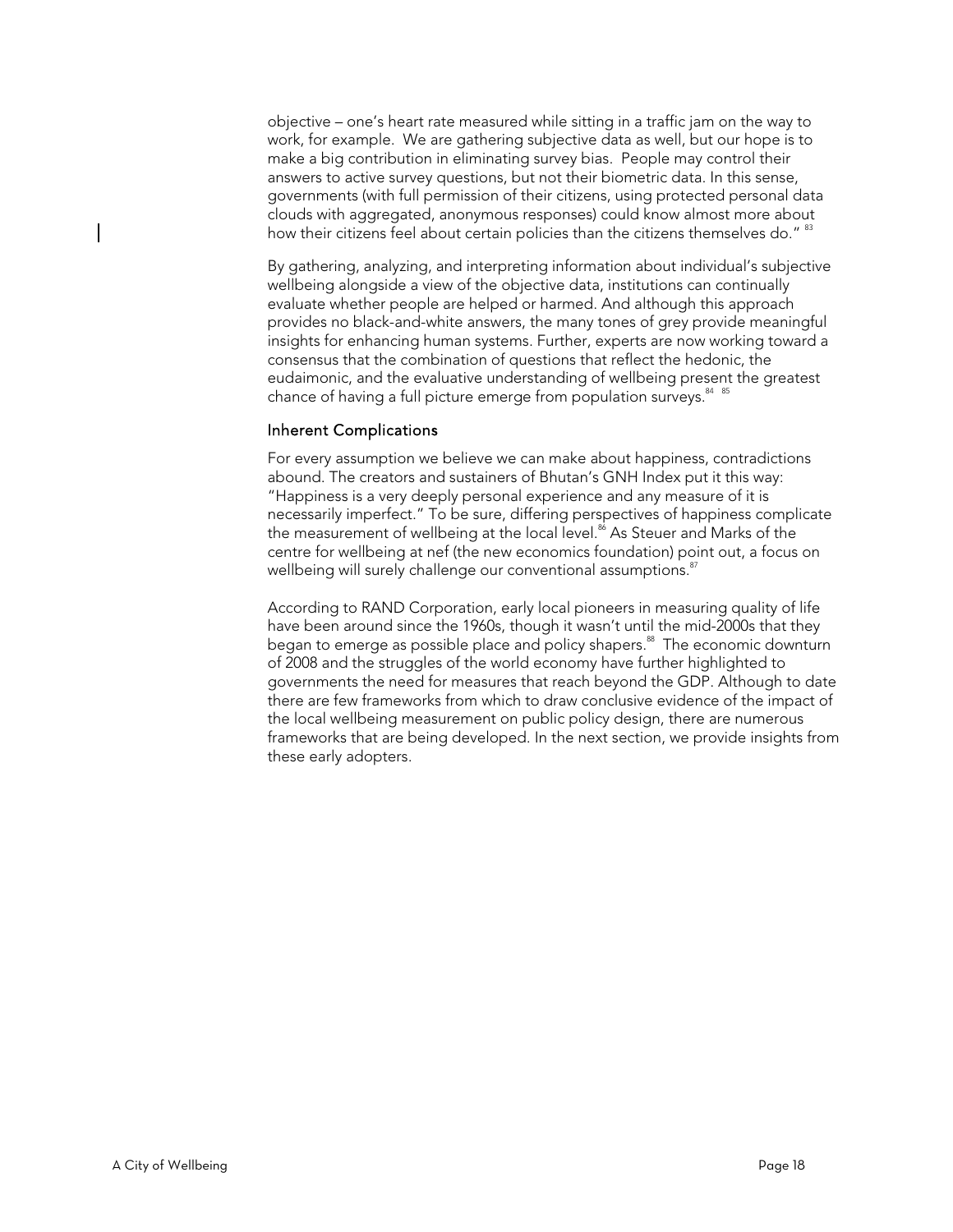## 5: Measurement In Action: A Horizon Scan

"Our message to the world is simple: Every nation, every community, needs to answer two questions. First, what is important to our community? What we value, we measure; what we measure, we do; what we do, we value. The second question is, who gets to decide what is important?"  $-$  Ben Warner, Jacksonville Community Council, Inc.<sup>89</sup>

This section provides an overview of existing national and local wellbeing indexes that have gained the most traction in their quest to measure what matters at the community and societal levels. Several national indexes (Australia, Bhutan, Canada, and the UK) have been included to provide contrast and perspective. Although there are indexes that are being developed elsewhere in the world, the selected indexes are high-profile examples or models for measurement, that we believe best contribute to the global and local conversation for evolving best practices around creating and analyzing wellbeing indexes. Each one engages stakeholders in the selection of domains and indicators, and considers such place shaping questions as "Who are we today and who do we want to be in the future?"

#### Highlights of Existing Wellbeing Indexes

In order to establish a "statement of common understanding of wellbeing" among central and local government in their pursuit of wellbeing measures, in 2006 the UK's Whitehall Wellbeing Working Group advanced this definition (italics added):

"Wellbeing is a positive physical, social and mental state; it is not just the absence of pain, discomfort and incapacity. It arises not only from the action of individuals, but from a host of collective goods and relationships with other people. It requires that basic needs are met, that individuals have a sense of purpose, and that they feel able to achieve important personal goals and participate in society. It is enhanced by conditions that include supportive personal relationships, involvement in empowered communities, good health, financial security, rewarding employment, and a healthy and attractive environment. Government's role is to enable people to have fair access now and in the future to the social, economic and environmental resources needed to achieve wellbeing. An understanding of the combined effect of policies on the way people experience their lives is important for designing and prioritizing them."<sup>90</sup>

While there are no universal definitions of local wellbeing, this Whitehall definition summarizes the current consensus on the range of domains (in italics) by which local wellbeing may be measured. Each of these domains might be segmented into a checklist of measurable indicators, many of which are already routinely surveyed and are known to be reliable (e.g., health statistics, crime levels), others of which will need to be added (e.g., sense of purpose, goal achievement).

Wellbeing indexes fall across a spectrum. They include grassroots indexes driven by local community leaders interested in raising wellbeing in their communities; indexes that promote wellbeing in specific domains (e.g., parenting, workplace) and a better understanding of what makes people happy and engaged; and multidimensional indexes that combine multiple subjective and objective domains, mirroring some of the established national and international wellbeing indexes. Gross National Happiness USA (GNHUSA)<sup>91</sup> is an organization formed by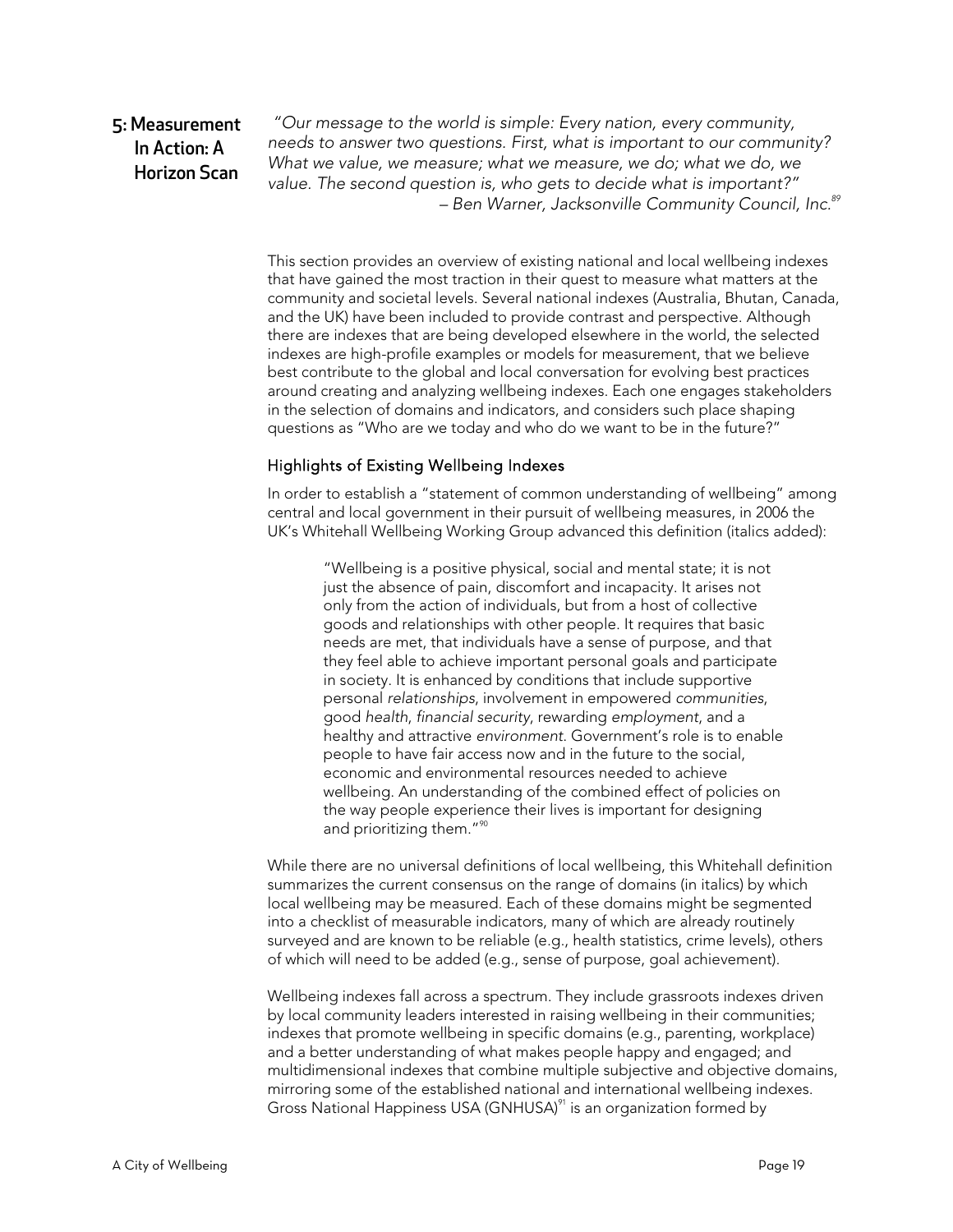community leaders with the goal of supporting grassroots efforts to bring the idea of gross national happiness to communities across the US. Their pilot, Measuring What Matters VT, is an example of a grassroots effort; Somerville's Report on Wellbeing, and Seattle's Sustainable Seattle fall in the middle, and Santa Monica aims to/seeks to be closest to the multidimensional end of the index spectrum.

Selected indexes (in alphabetical order):

- Bhutan Gross National Happiness Index (national level)
- **•** Bristol Workplace Wellbeing Charter
- Canadian Index of Wellbeing (national level)
- **•** Greater New Haven Community Index
- **Gross National Happiness USA**
- Hertfordshire Forward
- Jacksonville Quality of Life Progress Report
- Manchester Community Strategy
- Roquetes, Barcelona and Lindängen, Malmö Case Studies
- Santa Monica Local Wellbeing Index
- Somerville Report On Wellbeing
- Spirit of South Tyneside
- Sustainable Seattle
- UK National ONS Wellbeing Index (national level)

In the following tables, we highlight this information for each of these featured indexes:

- The name and date of establishment of the index
- Targeted level: national or local
- A brief description
- The "overall goal," that is, the problem the index was designed to resolve
- The website address
- Domains measured

Note: The descriptions and goals are taken verbatim from the index's own materials and reports, and edited for brevity and clarity.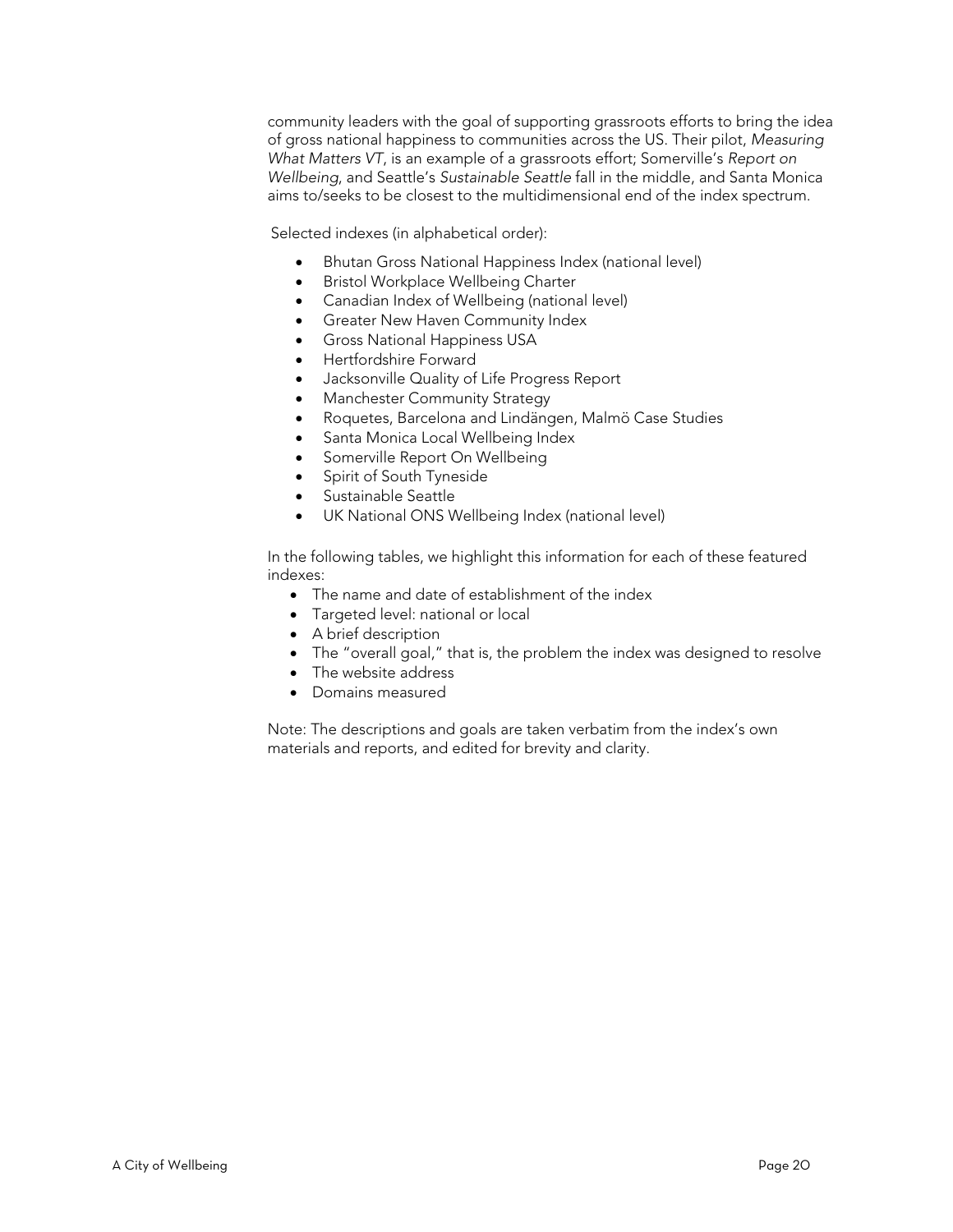## Horizon Scan

| Index:           | Bhutan Gross National Happiness Index, 2008/2010, Bhutan <sup>92</sup>                                                                                                                                                                                                                                                                                               |  |
|------------------|----------------------------------------------------------------------------------------------------------------------------------------------------------------------------------------------------------------------------------------------------------------------------------------------------------------------------------------------------------------------|--|
| Level:           | National                                                                                                                                                                                                                                                                                                                                                             |  |
| Description:     | Bhutan's Gross National Happiness Index is based upon a robust<br>multidimensional methodology, designed to create policy incentives for<br>government, NGOs and businesses to increase GNH. The statistically<br>reliable, normatively important indicators emphasize different aspects of<br>wellbeing and different ways of meeting these underlying human needs. |  |
| Overall<br>goal: | "We strive for the benefits of economic growth and modernization while<br>ensuring that in our drive to acquire greater status and wealth we do not<br>forget to nurture that which makes us happy to be Bhutanese The duty of<br>government is to ensure thatthe happiness and wellbeing of our people<br>are nurtured and protected" (Ura et al, 2012 p 6).        |  |
| Website:         | www.grossnationalhappiness.com                                                                                                                                                                                                                                                                                                                                       |  |
| Domains:         | Community vitality<br>Good governance<br>1.<br>6.<br>Cultural diversity & resilience<br>Living standards<br>2.<br>7.<br>Psychological wellbeing<br>3.<br>Education<br>8.<br>9.<br>4.<br>Ecological diversity & resilience<br>Time use<br>5.<br>Health                                                                                                                |  |

| Index:           | Bristol Workplace Wellbeing Charter, 2012, Bristol, UK <sup>93</sup>                                                                                                                                                                                                                                                                                                                                             |  |
|------------------|------------------------------------------------------------------------------------------------------------------------------------------------------------------------------------------------------------------------------------------------------------------------------------------------------------------------------------------------------------------------------------------------------------------|--|
| Level:           | Local                                                                                                                                                                                                                                                                                                                                                                                                            |  |
| Description:     | Bristol's Workplace Wellbeing Charter recognizes the positive way in which<br>we manage business and support the workforce. The Charter involves:<br>• Self-assessing against a set of nationally agreed standards.<br>• Devising an action plan to drive future change.<br>• Working with staff and other organizations to implement good practice.<br>Reducing sickness absence and improving staff wellbeing. |  |
| Overall<br>goal: | Proactive management of employees' physical and mental health can<br>produce a range of important business benefits, including reduction of<br>sickness absence; lost time due to accidents and associated costs; greater<br>staff engagement and productivity; reduced staff turnover recruitment and<br>costs.                                                                                                 |  |
| Website:         | www.bristol.gov.uk/page/business-bristol/workplace-wellbeing-charter                                                                                                                                                                                                                                                                                                                                             |  |
| Domains:         | Leadership<br>Smoking<br>5.<br>1.<br>Attendance management<br>Physical activity<br>2.<br>6.<br>Health and safety<br>3.<br>7. Healthy eating<br>Alcohol & substance abuse<br>Mental health & wellbeing<br>4.<br>8.                                                                                                                                                                                                |  |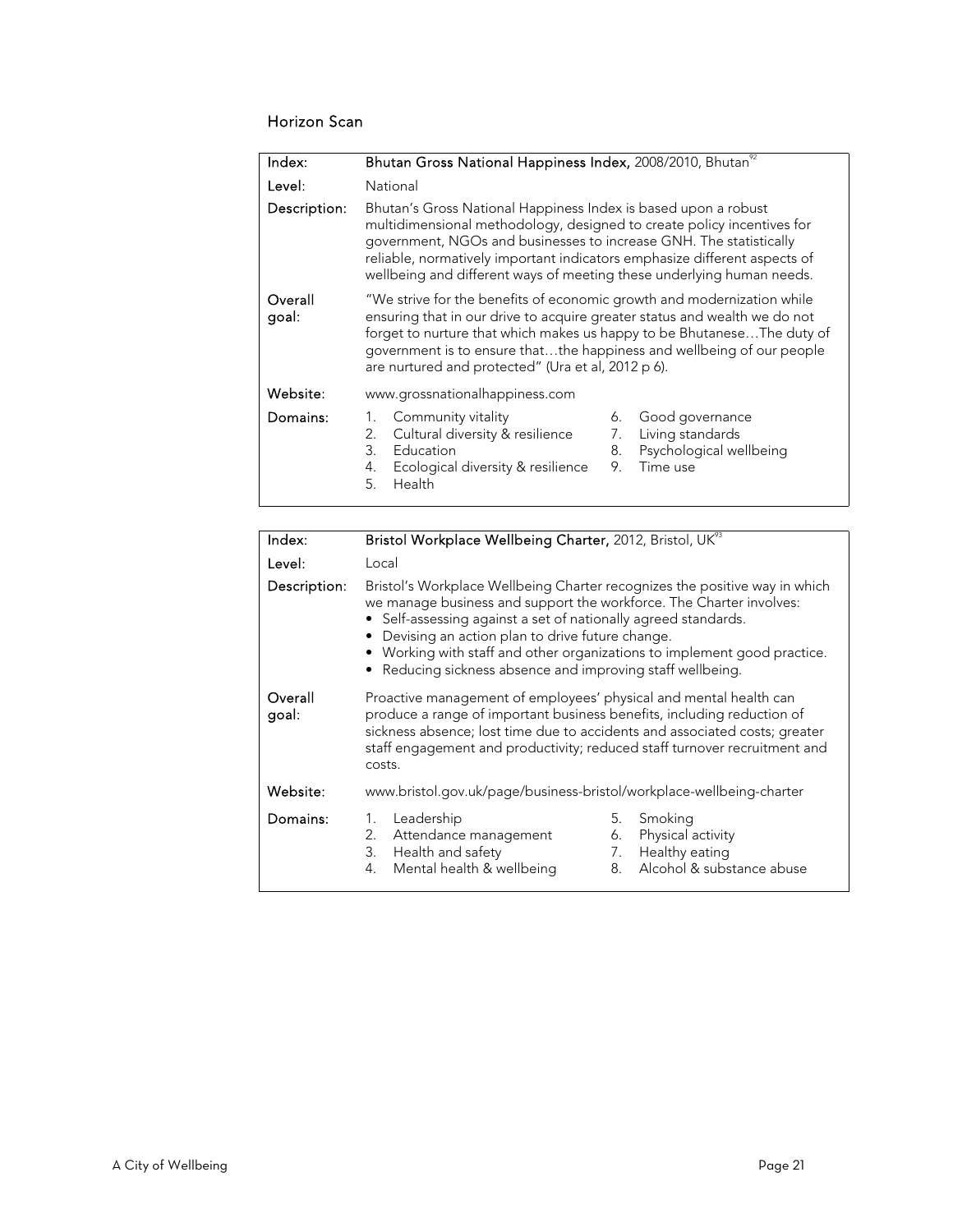| Index:           | Canadian Index of Wellbeing, 2011 <sup>94</sup>                                                                                                                                                                                                                                                              |                      |                                                          |
|------------------|--------------------------------------------------------------------------------------------------------------------------------------------------------------------------------------------------------------------------------------------------------------------------------------------------------------|----------------------|----------------------------------------------------------|
| Level:           | National                                                                                                                                                                                                                                                                                                     |                      |                                                          |
| Description:     | The Canadian Index of Wellbeing seeks to enable all Canadians to share in<br>the highest wellbeing status by identifying, developing and publicizing<br>statistical measures that offer clear, valid, and regular reports on progress<br>toward the wellbeing goals and outcomes Canadians seek as a nation. |                      |                                                          |
| Overall<br>goal: | To ensure leading-edge, ongoing research and development of the CIW<br>including further refinement of common standards, pilot testing of sub-<br>indexes, collection and compilation of data for health, social, economic, and<br>environmental variables and trends.                                       |                      |                                                          |
| Website:         | uwaterloo.ca/canadian-index-wellbeing/                                                                                                                                                                                                                                                                       |                      |                                                          |
| Domains:         | Community vitality<br>Culture<br>2.<br>3.<br>Education<br>4.<br><b>Future Security</b>                                                                                                                                                                                                                       | 5.<br>6.<br>7.<br>8. | Health<br>Relationships<br>Safety<br>Standards of living |

| Greater New Haven Community Index, 2012, New Haven, CT <sup>95</sup>                                                                                                                                                                                                                                                                                                                    |  |
|-----------------------------------------------------------------------------------------------------------------------------------------------------------------------------------------------------------------------------------------------------------------------------------------------------------------------------------------------------------------------------------------|--|
| Local                                                                                                                                                                                                                                                                                                                                                                                   |  |
| The Greater New Haven Community Index presents opportunities and<br>challenges that face the metropolitan region where we live, work, study, and<br>play. People are encouraged to engage neighbors, policy makers,<br>businesses, and institutions in a dialogue about the future of this region.                                                                                      |  |
| The Wellbeing Survey measures progress toward longstanding community<br>priorities, including the need to ensure that children have the opportunity to<br>succeed and to boost the financial security of families. The data can help<br>leaders understand the significant barriers residents face to economic<br>success, educational achievement, health, housing, and other aspects. |  |
| http://www.ctdatahaven.org/wellbeingsurvey                                                                                                                                                                                                                                                                                                                                              |  |
| Demographics<br>Economy<br>Health<br>Housing<br>2.<br>6.<br>3.<br>Education<br>Civic Vitality<br>7.<br>Environment<br>Public safety<br>4.<br>8.                                                                                                                                                                                                                                         |  |
|                                                                                                                                                                                                                                                                                                                                                                                         |  |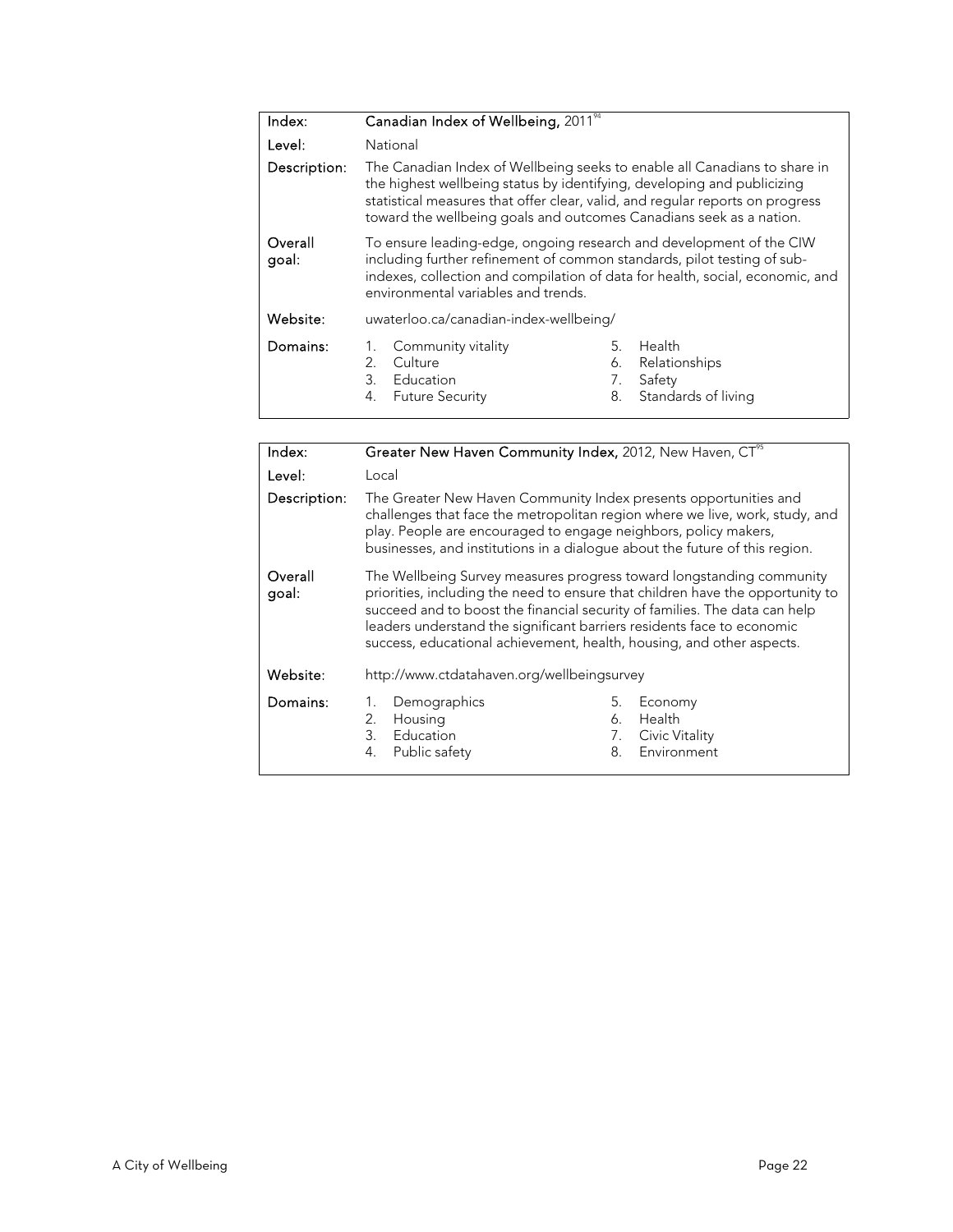| Index:                           | Gross National Happiness USA, 2008, Vermont (Pilot) <sup>%</sup>                                                                                                                                                                                                                                                                                                                                                                                                                                                                                                                                                                                             |  |
|----------------------------------|--------------------------------------------------------------------------------------------------------------------------------------------------------------------------------------------------------------------------------------------------------------------------------------------------------------------------------------------------------------------------------------------------------------------------------------------------------------------------------------------------------------------------------------------------------------------------------------------------------------------------------------------------------------|--|
| Level:                           | Local                                                                                                                                                                                                                                                                                                                                                                                                                                                                                                                                                                                                                                                        |  |
| Description:<br>Overall<br>goal: | Brings Bhutan's Gross National Happiness concepts to the US. The non-<br>partisan, non-profit organization organized Measure What Matters, a<br>collaborative of data experts in Vermont. Since then the state of Vermont<br>became the first state to pass legislation enabling development of<br>alternative indicators and to assist in making policy.<br>GNHUSA believes that we will get what we measure, advocating for<br>measures that go beyond economic production and consumption to<br>indicators that better reflect values. GNHUSA supports grassroots efforts of<br>communities throughout the US to adopt alternative measures of wellbeing. |  |
| Website:                         | www.gnhusa.org                                                                                                                                                                                                                                                                                                                                                                                                                                                                                                                                                                                                                                               |  |
| Domains:                         | Psychological wellbeing<br>Culture<br>6.<br>Physical health<br>2.<br>Environment<br>Time balance<br>3.<br>Good governance<br>8.<br>Standard of living<br>Community vitality<br>9.<br>4.<br>Education<br>5.                                                                                                                                                                                                                                                                                                                                                                                                                                                   |  |

| Index:           | Hertfordshire Forward, 2006, Hertfordshire, UK <sup>97</sup>                                                                                                                                                                                                                                                                                                                                                                                                                                                                                                                                                                                                                                                                                                                                                                                                                                                                                                                                                                                                                                              |                                                                                                        |
|------------------|-----------------------------------------------------------------------------------------------------------------------------------------------------------------------------------------------------------------------------------------------------------------------------------------------------------------------------------------------------------------------------------------------------------------------------------------------------------------------------------------------------------------------------------------------------------------------------------------------------------------------------------------------------------------------------------------------------------------------------------------------------------------------------------------------------------------------------------------------------------------------------------------------------------------------------------------------------------------------------------------------------------------------------------------------------------------------------------------------------------|--------------------------------------------------------------------------------------------------------|
| Level:           | Local                                                                                                                                                                                                                                                                                                                                                                                                                                                                                                                                                                                                                                                                                                                                                                                                                                                                                                                                                                                                                                                                                                     |                                                                                                        |
| Description:     | Hertfordshire's Local Strategic Partnership identified health and wellbeing<br>as a key challenge for the county over the next 15 years. Building on earlier<br>work looking at the dimensions of public health, Hertfordshire Forward has<br>broadened its focus to consider a wider range of quality of life and<br>wellbeing issues. Local assessments of wellbeing draw on surveys from<br>wider fields, such as residents' perceptions of their locality. The results of<br>this broader view helping statutory bodies understand and reflect upon<br>what contributes to the quality of life and wellbeing of Hertfordshire's<br>citizens. Local partners recognize that existing methods of data collection<br>have their limitations since they currently allow for a county-wide analysis of<br>quality of life and are not suitable for disaggregation to neighborhood or<br>district levels. Therefore, ways of measuring wellbeing in a robust way -<br>which allows analysis and comparison of different domains and population<br>groups – is now a priority for the county. (Source: nef). |                                                                                                        |
| Overall<br>goal: | Hertfordshire is generally a prosperous county and the residents enjoy some<br>of the highest standards of living in the country. However this headline<br>masks pockets of relative deprivation and we do not wish to be complacent<br>about the future – for that reason Hertfordshire Forward has identified<br>"health and wellbeing" as a key challenge which needs to be addressed<br>between now and 2021. Wellbeing of the residents does not just depend<br>upon promoting healthier lifestyles, but by ensuring that everyone has the<br>opportunity to share in the prosperity through improving access to<br>education and employment.                                                                                                                                                                                                                                                                                                                                                                                                                                                        |                                                                                                        |
| Website:         | www.hertsdirect.org                                                                                                                                                                                                                                                                                                                                                                                                                                                                                                                                                                                                                                                                                                                                                                                                                                                                                                                                                                                                                                                                                       |                                                                                                        |
| Domains:         | 1. Economy<br>2. Children and young people<br>3. Health and older people                                                                                                                                                                                                                                                                                                                                                                                                                                                                                                                                                                                                                                                                                                                                                                                                                                                                                                                                                                                                                                  | 4. Better places to live<br>5. Community safety<br>6. Transport, access and sustainable<br>development |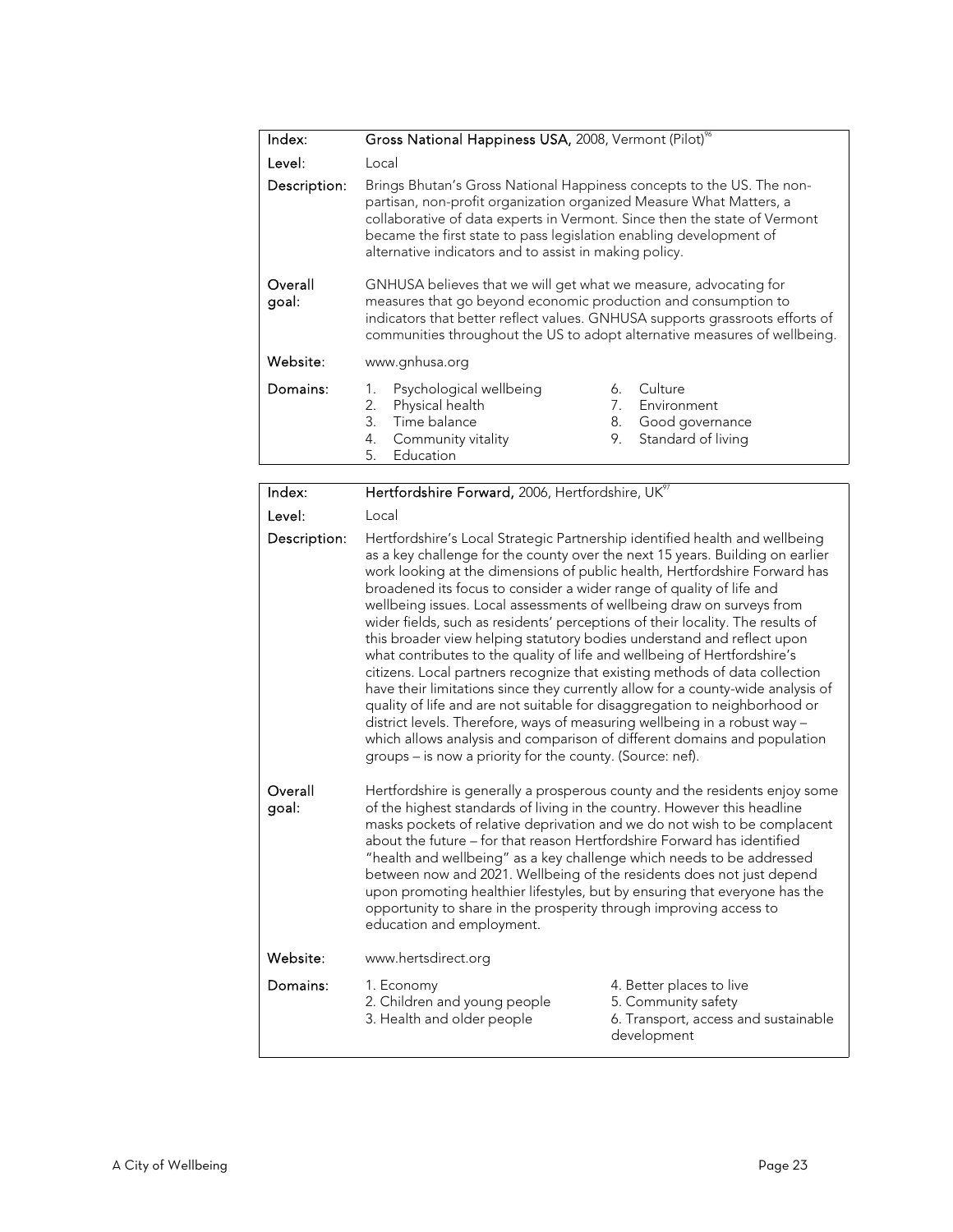| Index:           | Jacksonville Quality of Life Progress Report, 1985, Jacksonville, Florida <sup>38</sup>                                                                                                                                                                                                                                                                   |  |
|------------------|-----------------------------------------------------------------------------------------------------------------------------------------------------------------------------------------------------------------------------------------------------------------------------------------------------------------------------------------------------------|--|
| Level:           | Local                                                                                                                                                                                                                                                                                                                                                     |  |
| Description:     | Jacksonville's Quality of Life Progress Report positions itself as the oldest<br>and longest-running measurement of the well-being of a community in the<br>world. Every year since 1985, a citizens' group has reviewed the indicators<br>and made the necessary adjustments to keep the measures on point for<br>community needs.                       |  |
| Overall<br>goal: | In 1985, residents of Jacksonville were invited to help define what matters<br>and how they could know if they were making progress as a community<br>toward a shared vision of the future. A nation (or a community) that invites<br>the citizenry to be part of the decisionmaking process will increase its well-<br>being through that participation. |  |
| Website:         | www.jcci.org/quality-of-life-report                                                                                                                                                                                                                                                                                                                       |  |
| Domains:         | Educational excellence<br>Responsive government<br>6.<br>Social wellbeing<br>2.<br>7.<br>Vibrant economy<br>Moving around (transportation)<br>Healthy community<br>3.<br>8.<br>Community safety<br>Arts, culture, and recreation<br>4.<br>9.<br>Environment<br>5.                                                                                         |  |

| Index:           | Manchester Community Strategy, 2006, Manchester, UK <sup>99</sup>                                                                                                                                                                                                                                                                                                                                                                                                                                                                                                                                                                                |  |
|------------------|--------------------------------------------------------------------------------------------------------------------------------------------------------------------------------------------------------------------------------------------------------------------------------------------------------------------------------------------------------------------------------------------------------------------------------------------------------------------------------------------------------------------------------------------------------------------------------------------------------------------------------------------------|--|
| Level:           | Local                                                                                                                                                                                                                                                                                                                                                                                                                                                                                                                                                                                                                                            |  |
| Description:     | Manchester City Council and the Manchester Partnership welcome the<br>development of a wellbeing measurement. The Community Strategy aims to<br>increase material prosperity and wellbeing so that Manchester's residents<br>become wealthier, live longer, and have happier and healthier lives. It is<br>recognized that public services cannot achieve these things on their own,<br>raising expectations and a sense of wellbeing will be fundamental to<br>achieving this. Currently we use two Local Public Service Agreement targets<br>to measure the progress in this area and welcome any further mechanisms<br>to chart the progress. |  |
| Overall<br>goal: | The vision set out in Manchester's Community Strategy states that by 2015,<br>residents should be wealthier, live longer, healthier and happier lives. This<br>vision is at the heart of Manchester's explicit priority to promote aspiration,<br>wellbeing and happiness. This cannot be achieved through public services<br>alone; improving expectations and a sense of wellbeing among citizens is<br>fundamental.                                                                                                                                                                                                                           |  |
| Website:         | www.manchesterpartnership.org.uk                                                                                                                                                                                                                                                                                                                                                                                                                                                                                                                                                                                                                 |  |
| Domains:         | Population growth<br>Life expectancy/health<br>1.<br>4.<br>2.<br>Local Economy<br>5.<br>Community<br>Median incomes<br>Resident satisfaction<br>3.<br>6.                                                                                                                                                                                                                                                                                                                                                                                                                                                                                         |  |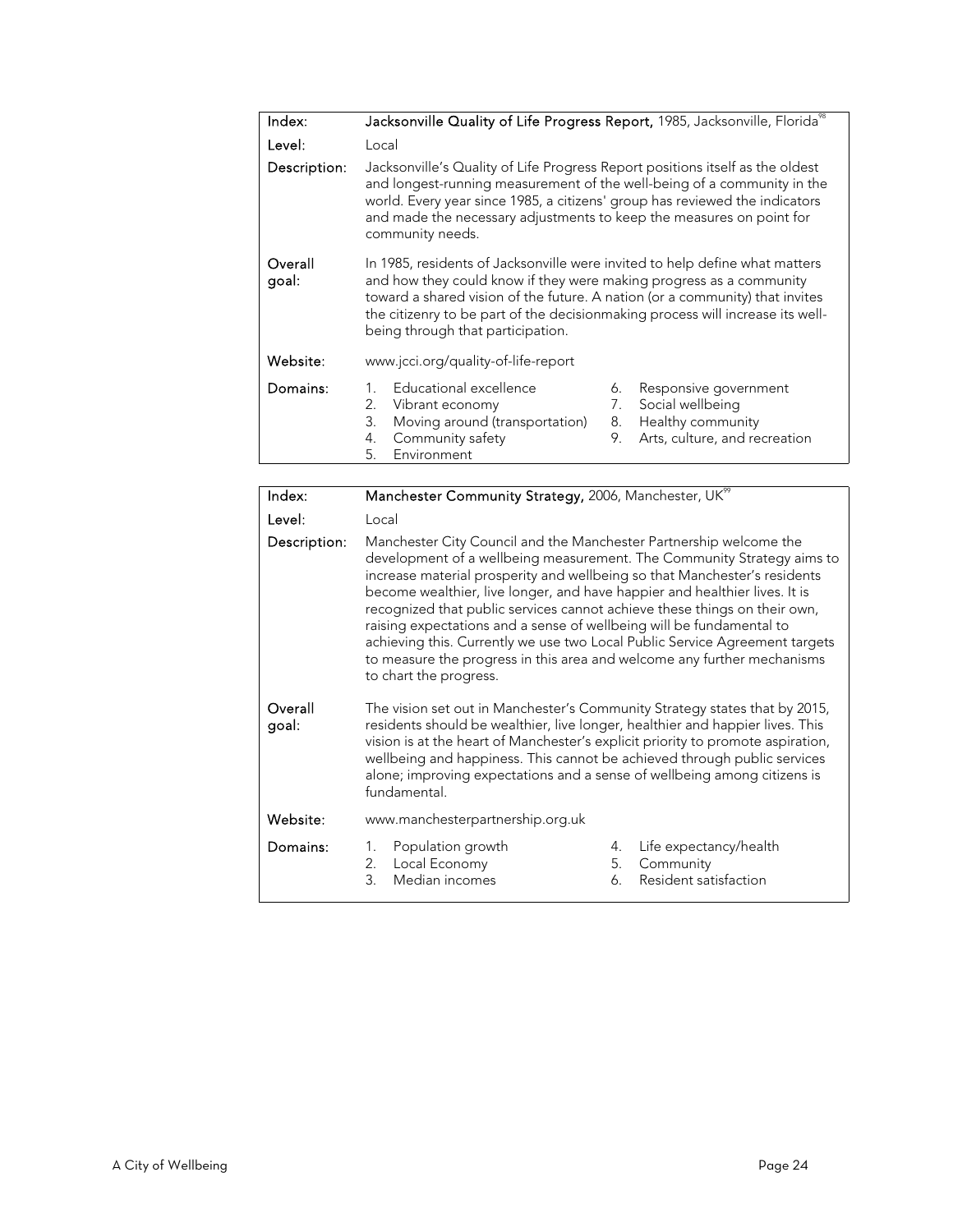| Index:<br>Level: | Roquetes, Barcelona and Lindängen, Malmö, 2012 <sup>100</sup> (WARM Case<br>Studies)<br>Local                                                                                                                                                                                                                                                                                                                                                    |  |
|------------------|--------------------------------------------------------------------------------------------------------------------------------------------------------------------------------------------------------------------------------------------------------------------------------------------------------------------------------------------------------------------------------------------------------------------------------------------------|--|
| Description:     | Roquetes and Lindängen are similar neighborhoods that developed as a<br>consequence of rapid urban expansion due to an influx of migrants from<br>surrounding areas in the post-war industrial period. As such, both<br>neighborhoods have higher levels of unemployment and deprivation<br>compared to surrounding areas. The WARM framework was introduced to<br>develop case studies to test the framework.                                   |  |
| Overall<br>goal: | To introduce the wellbeing and resilience measurement framework (WARM)<br>in two case study neighborhood sites, Roquetes, Barcelona and Lindängen,<br>Malmö, to test the extent to which a WARM framework can be adopted in<br>different European cities. The case studies explored how useful the existing<br>framework is in capturing local progress, cultural and political discrepancies<br>and identifying gaps in the existing framework. |  |
| Website:         | www.eframeproject.eu                                                                                                                                                                                                                                                                                                                                                                                                                             |  |
| Domains:         | Life satisfaction<br>5.<br>Family<br>2.<br>Education<br>Volunteering and caring<br>6.<br>3.<br>Civic participation and<br>Health<br>7.<br>4.<br>Employment<br>belonging                                                                                                                                                                                                                                                                          |  |

| Index:           | Santa Monica Local Wellbeing Index, 2013, Santa Monica, CA <sup>101</sup>                                                                                                                                                                                   |                                         |
|------------------|-------------------------------------------------------------------------------------------------------------------------------------------------------------------------------------------------------------------------------------------------------------|-----------------------------------------|
| Level:           | Local                                                                                                                                                                                                                                                       |                                         |
| Description:     | In 2013, the City of Santa Monica won the Bloomberg Philanthropies'<br>Mayors Challenge to create a Local Wellbeing Index to measure community<br>wellbeing, and then use the findings to inform City decision-making and<br>resource allocation processes. |                                         |
| Overall<br>goal: | To create a dynamic measurement tool using a blend of objective and<br>subjective information, in order to make decisions within city government to<br>actively improve wellbeing.                                                                          |                                         |
| Website:         | www.smgov.net/wellbeing                                                                                                                                                                                                                                     |                                         |
| Domains:         | 1. Economic Vitality<br>2. Social Connections<br>3. Physical & Mental Health                                                                                                                                                                                | 4. Education & Care<br>5. Local Context |
|                  |                                                                                                                                                                                                                                                             |                                         |

| Index:           | Somerville Report On Wellbeing, 2011, Somerville, MA <sup>102</sup>                                                                                                                                                                             |  |
|------------------|-------------------------------------------------------------------------------------------------------------------------------------------------------------------------------------------------------------------------------------------------|--|
| Level:           | Local                                                                                                                                                                                                                                           |  |
| Description:     | Somerville, Massachusetts tracks resident happiness as part of their census<br>in order to measure the happiness and well-being among the city's<br>residents. (The survey will soon be conducted through H(app)athon Project's<br>survey app.) |  |
| Overall<br>goal: | Somerville surveys its residents on their happiness and wellbeing and sends<br>a copy to each household.                                                                                                                                        |  |
| Website:         | www.somervillema.gov/departments/somerstat/report-on-well-being                                                                                                                                                                                 |  |
| Domains:         | A series of questions on subjective wellbeing, such as: "How happy are you<br>right now?"                                                                                                                                                       |  |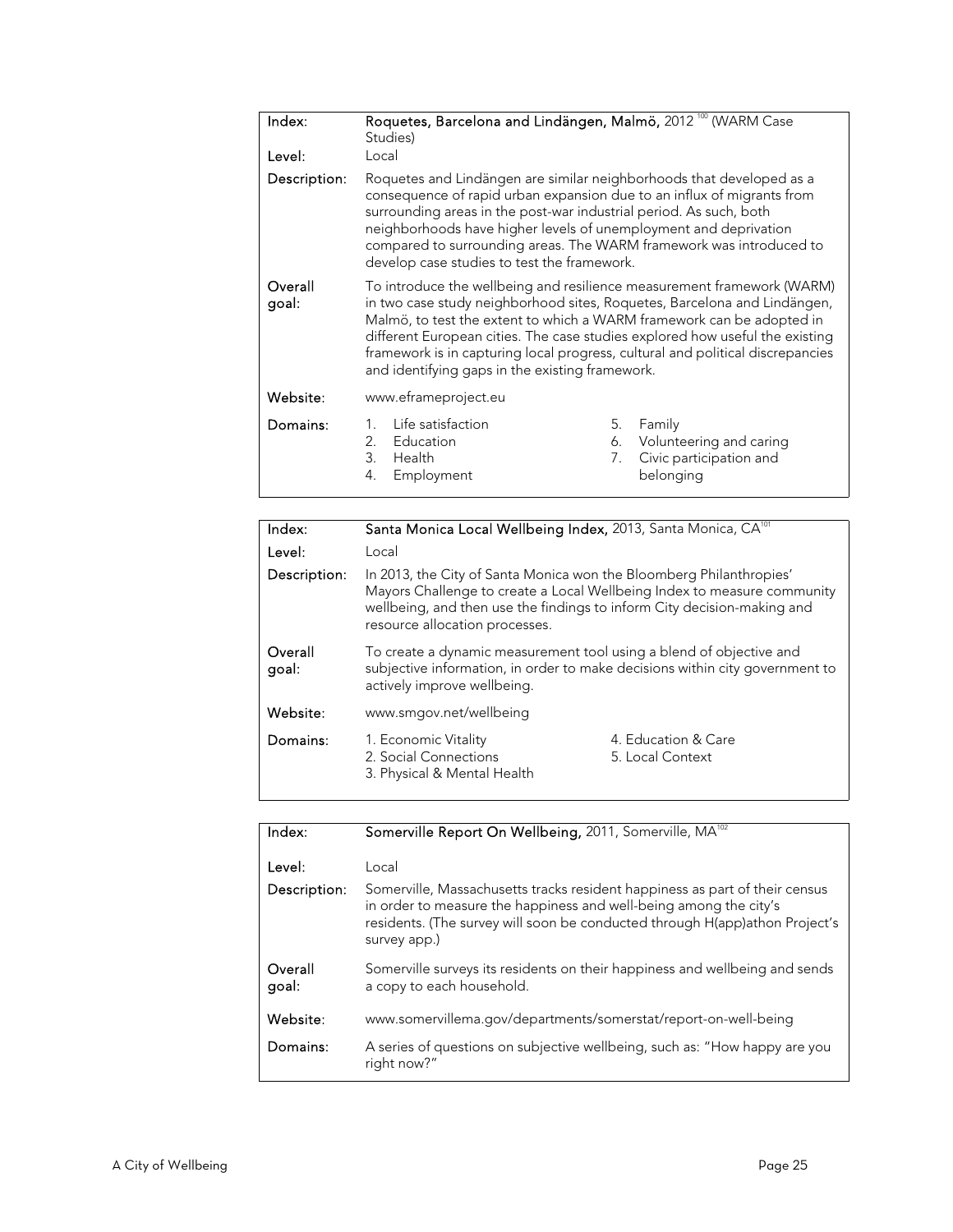| Index:           | Spirit of South Tyneside, 2006, South Tyneside, UK <sup>103</sup>                                                                                                                                                                                                                                                                                                                   |                                                                                                       |
|------------------|-------------------------------------------------------------------------------------------------------------------------------------------------------------------------------------------------------------------------------------------------------------------------------------------------------------------------------------------------------------------------------------|-------------------------------------------------------------------------------------------------------|
| Level:           | Local                                                                                                                                                                                                                                                                                                                                                                               |                                                                                                       |
| Description:     | Spirit of South Tyneside is the combined Local Area Agreement, Local<br>Neighborhood Renewal Strategy and Community Strategy. It sets out how<br>to tackle the communities' priorities and regeneration of the most deprived<br>neighborhoods. The plans for wellbeing are integral to the continuing<br>transformation of the borough, economically, environmentally and socially. |                                                                                                       |
| Overall<br>goal: | South Tyneside recognizes the impact that promoting culture and wellbeing<br>can have on people's lives, whether it's to improve health, help people into<br>jobs or help them achieve their full potential.                                                                                                                                                                        |                                                                                                       |
| Website:         | www.southtyneside.info                                                                                                                                                                                                                                                                                                                                                              |                                                                                                       |
| Domains:         | 1. Bins & Recycling<br>2. Business<br>3. Housing & Council Tax<br>4. Jobs<br>5. Leisure & Libraries                                                                                                                                                                                                                                                                                 | 6. People & Care<br>7. Planning & Environment<br>8. Schools & Learning<br>9. Transportation & Streets |
| Index:           | Sustainable Seattle, 1991, Seattle, WA <sup>104</sup>                                                                                                                                                                                                                                                                                                                               |                                                                                                       |

| Level:           | Local                                                                                                                                                                                                                                                                                                                                                                                                                                                                                                                                                                                                                                                  |                                    |
|------------------|--------------------------------------------------------------------------------------------------------------------------------------------------------------------------------------------------------------------------------------------------------------------------------------------------------------------------------------------------------------------------------------------------------------------------------------------------------------------------------------------------------------------------------------------------------------------------------------------------------------------------------------------------------|------------------------------------|
| Description:     | Sustainable Seattle developed local indicators of happiness in 1991 as an<br>alternative to GDP, in partnership with other local organizations. The work in<br>Seattle continues, with an emphasis on social justice and catalyzing citizen<br>dialogue and action in pursuit of happiness, sustainability and love.<br>To bring together individuals, organizations, and businesses as responsible<br>stewards for a sustainable future through innovation, education and on-the-<br>ground projects. To create a region of livable, socially just communities with<br>healthy ecosystems and vital local economies.<br>http://sustainableseattle.org |                                    |
| Overall<br>goal: |                                                                                                                                                                                                                                                                                                                                                                                                                                                                                                                                                                                                                                                        |                                    |
| Website:         |                                                                                                                                                                                                                                                                                                                                                                                                                                                                                                                                                                                                                                                        |                                    |
| Domains:         | 1. Environment<br>2. Population & Resources                                                                                                                                                                                                                                                                                                                                                                                                                                                                                                                                                                                                            | 3. Economy<br>4. Culture & society |

| Index:           | UK National ONS Wellbeing Index, 2011 <sup>105</sup>                                                                                                                                                                                                                                                                                           |                                                                                                         |
|------------------|------------------------------------------------------------------------------------------------------------------------------------------------------------------------------------------------------------------------------------------------------------------------------------------------------------------------------------------------|---------------------------------------------------------------------------------------------------------|
| Level:           | National                                                                                                                                                                                                                                                                                                                                       |                                                                                                         |
| Description:     | Within the UK, the Office of National Statistics (ONS) is developing new<br>measures of national wellbeing. The aim is to provide a fuller picture of how<br>society is doing by supplementing existing economic, social and<br>environmental measures that are relevant to what matters to people beyond<br>the measures provided by the GDP. |                                                                                                         |
| Overall<br>goal: | Wider and systematic consideration of wellbeing has the potential to lead to<br>better decisions by government, markets and the public and as such will<br>lead to better outcomes.                                                                                                                                                            |                                                                                                         |
| Website:         | www.ons.gov.UK/ons/guide-method/user-guidance/well-being/index.html                                                                                                                                                                                                                                                                            |                                                                                                         |
| Domains:         | 1. Where we live<br>2. Natural environment<br>3. Economy<br>4. Education and skills<br>5. Governance                                                                                                                                                                                                                                           | 5. Health<br>6. Relationships<br>7. Personal Finance<br>8. Personal wellbeing<br>9. Culture and society |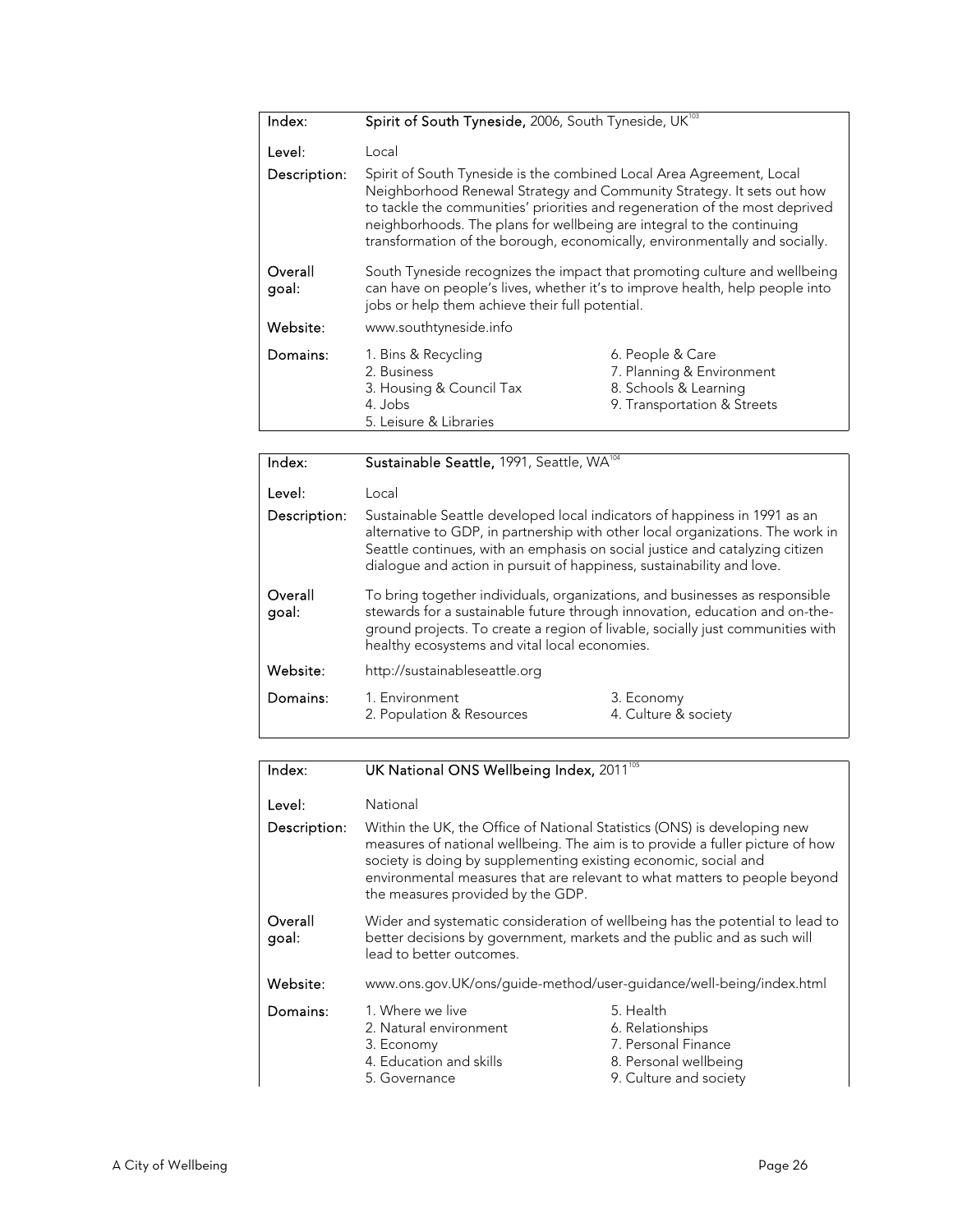#### Lessons Learned

Common lessons can to be learned from studying measures of wellbeing:

- Partner with key stakeholders. The vision, values, and priorities of various stakeholders across community groups share commonalities but also have diverse perspectives. Find ways to connect and explore with these groups.
- Identify and leverage existing processes and data. Many measures already exist for various aspects of social progress. At the local level, relevant data is likely already being collected. Instead of reinventing the wheel, take advantage of what is there and then supplement with what is missing. Make investments in technologies that will make data collection and reporting as seamless as possible at the targeted levels.
- Leverage new technologies. Stay up to date on new developments that can simplify data collection, especially self-reported data. Platforms are continually being developed that combine the emerging active and passive practices surrounding big data and privacy with ever-present end user technology like smartphones to capture quality information about how people feel in the moment and what gives them meaning. Learn from what people do, not just what they say.
- Align on a set of standards. Determine what constitutes wellbeing for the community and agree on these at the local agency level. All stakeholders must align with goals and objectives and with what constitutes quality in measurement.
- Communicate. Don't underestimate the power of over-communicating. Capture and communicate agreements, decisions, and commitments, as well as results. People surveyed have a vested interest in understanding the vision and seeing progress toward it, along with knowing the results. Use infographics and other media to help people embrace results and take action.
- Model the way for the global wellbeing community. Although a few of the local highlighted indexes here have been measuring wellbeing for more than a decade, the art and science of this entire effort is nascent. When you determine a best practice, keep track of it and share it with others.
- You are not alone. If you are up against a particularly intractable problem inside your project group, reach out to your wellbeing-index colleagues. Odds are someone else has solved for it ahead of you.<sup>10</sup>

The pioneering efforts that are highlighted here represent only the beginning. Local governments will benefit from focusing strategic efforts. Externally, they can learn from those who have gone before them. A number of agencies, universities, think tanks, and non-profit organizations are ready to help, share best practices, and provide guidance. In Appendix 1, we list a variety of resources that can be helpful.

Internally, local governments must call upon their partnerships and agencies – those community stakeholders such as local businesses, religious and community leaders, elected officials, city councils, health initiatives, law enforcement authorities, and vested others – to align policy and practice with the data of wellbeing measurement at the local level.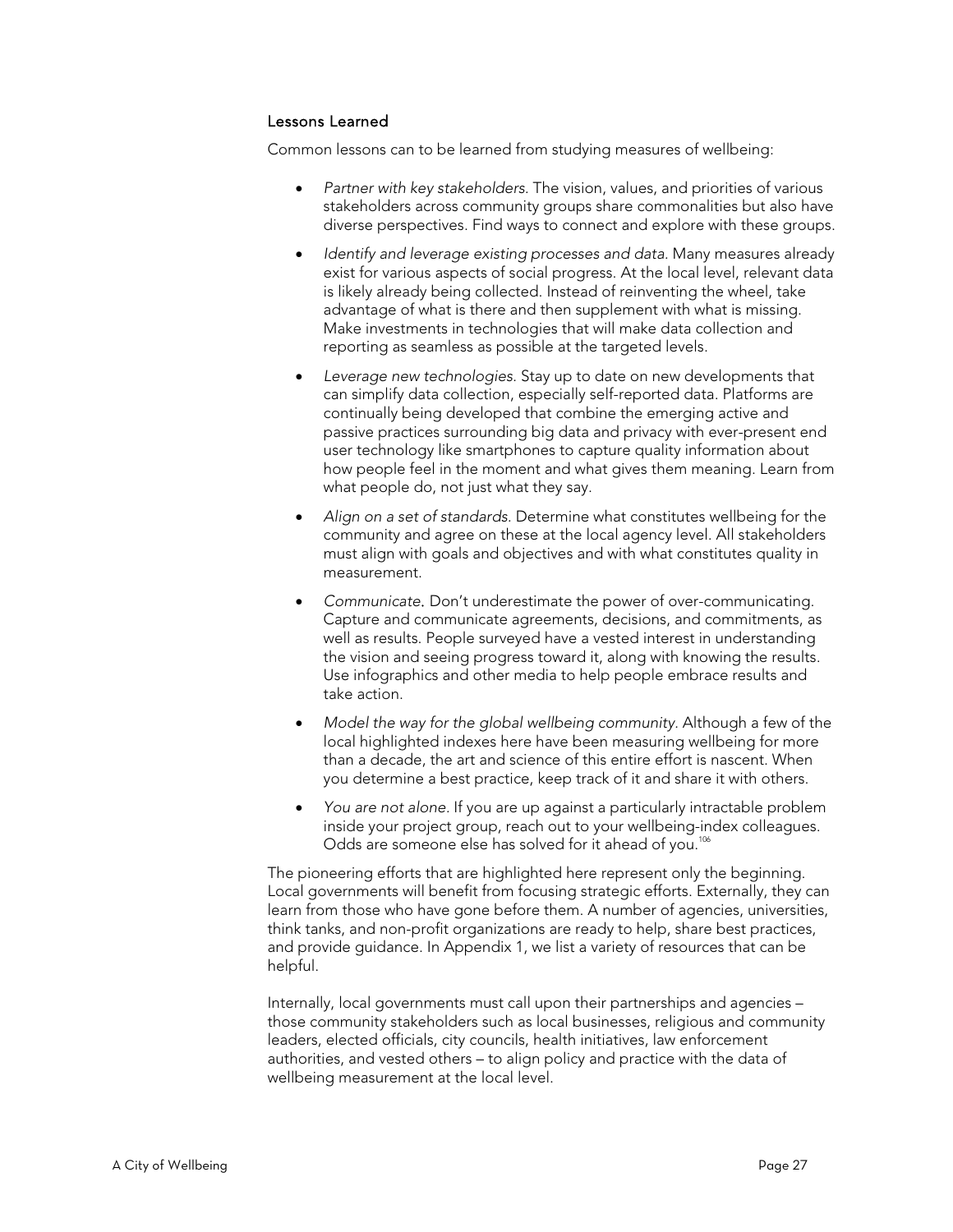Measures of wellbeing have the potential to change social and political spheres in several fundamental ways. Economists and social scientists can come together with robust and rigorously collected statistical evidence to expand indicators beyond economic prosperity. Further, wellbeing is a desirable product of public policy. Governments exist to make people's lives better. The wellbeing index can bridge governments and their citizens, providing a common language and enabling them to work together to reimagine the future.

#### Implications for Policymakers

Identifying the policy or program gaps across populations gives policymakers the rationale to search for mechanisms and strategies to correct course and or design new courses of action. For example, when Canada launched its Canadian Index of Wellbeing (CIW), they were surprised to find that economic growth had far outpaced Canadians' increases in wellbeing. According to a message from the CIW co-chairs: "A year [after we launched our first index] we are now able to track the significant impact the 2008 recession has had on the quality of life of everyday Canadians…The CIW provides a broader depth of understanding that, when partnered with GDP, gives us the evidence needed to help steer Canada forward and build a society that responds to the call for greater fairness."

We must take care to remember the imperfections, the complexity and contradictions of wellbeing measures. Efforts around the world are still in their infancy, and numerous technical, cultural, and organizational challenges lie ahead. Still, experts agree that the opportunity is worth the work. Consider the following benefits of the local wellbeing index:

- Connects initiatives that cities already are engaged in.
- **•** Leverages existing sources of data and methodologies for data collection that are already in place.
- Experiments with new technologies for simplifying and improving data collection and quality.
- **Breathes new life into public-sector outcomes** by using privatesector strategies, such as the application of metrics to drive decisions.
- Enables insights that have heretofore been hidden, shining a light into areas that previously were only guessed at.
- Supports local authorities and their stakeholders in capturing the qualities of people's experiences in subjective, self-reported, answers about real situations, rather than by indicators that merely are a proxy for first-hand experience.
- Creates a greater understanding of local needs, and targets resources to the groups and areas where they are most needed, which may be different from where they are assumed to be today.
- Tracks progress toward the community's vision for wellbeing.
- Takes the measure of place today, while helping to shape the place of tomorrow.<sup>108</sup>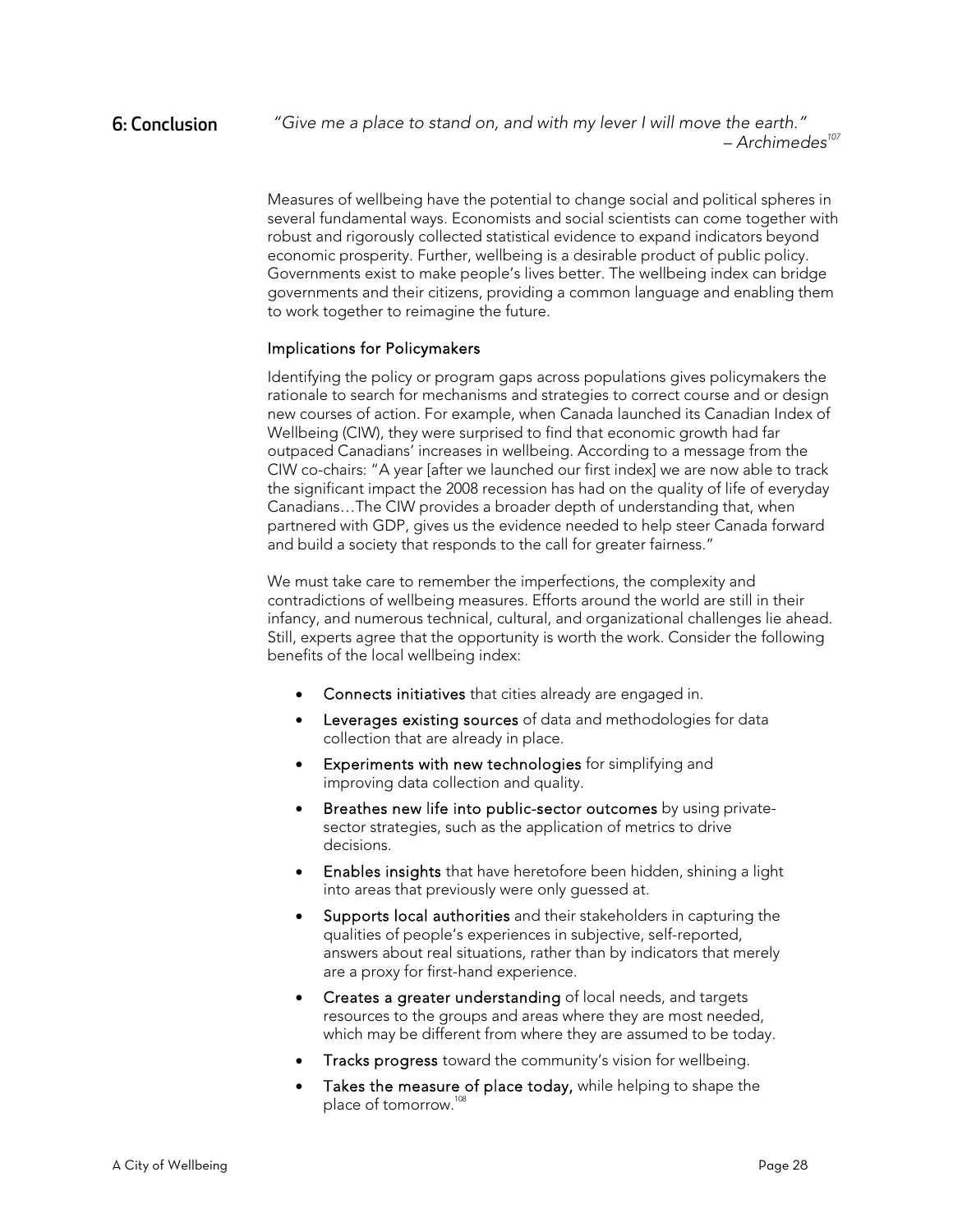Of course, the ultimate implication of introducing the wellbeing index into the realm of policy making is that it expands the positive relationship between the individual citizens and their collective government. Local government can serve as a welcome and relevant presence in people's lives and the people, in turn, can have the tools to engage their local government in a dialogue that is generative and productive. In this way, both the citizens and their government, together, will deliver upon the promise to do the greatest good, for the greatest number of people. Together they can approach the City of Wellbeing.

#### Counting What Counts

What gives a place its shape and vibrancy? What makes it a great place to live where its citizens have the opportunity not merely to survive, but to thrive? How can a city best serve its residents? This paper has made the case for one tool -- the local wellbeing index -- in all its current and potential forms, to drive fresh ideas, innovation, and change. The time-honored metrics of economic productivity fostered by the Gross Domestic Product are not going away any time soon. But as John C. Havens, founder of The H(app)athon Project and author of Hacking H(app)iness: Why Your Personal Data Counts and How Tracking It Can Change the World argues, "Around the world, countries are beginning to measure their citizen's lives and governmental actions via a wider lens. Multiple factors beyond financial metrics are being evaluated to see how people can live balanced lives beyond solely monetary measures." He further notes, "The Happiness Economy is redefining wealth."<sup>109</sup>

Institutions, companies, governments, and their citizenry are reinventing the blunt instruments of measurement in favor of measuring what Robert Kennedy once told us matters: "the health of our children, the quality of their education, and the joy of their play.<sup>"110</sup> If we want to create a flourishing society, we must continue to mainstream the wellbeing index. In this way we will count what truly counts.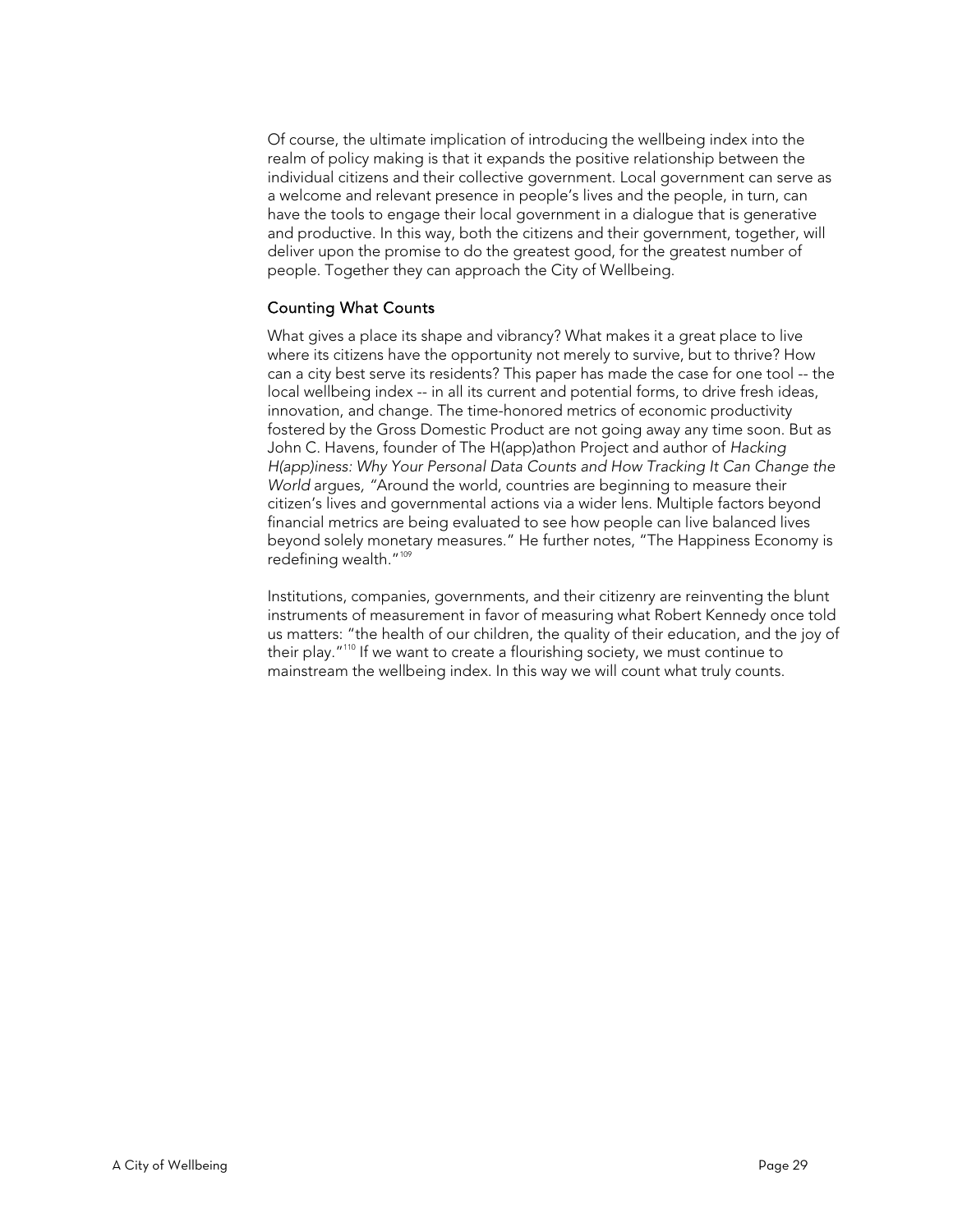#### Appendix: Resources The following list of resources, while by no means complete, represents a good starting point for exploring the growing phenomenon of indexes that measure wellbeing.

#### History and Evolution of Happiness and Measured Wellbeing

Aristotle. (1985). Nichomachean ethics. (T. Irwin, Trans.). Indianapolis, IN: Hackett. (Original work written fourth century B.C.E.).

Bentham, J. (1781). Introduction to the principles of utility. Oxford: Clarendon Press.

Easterlin, R. A. (1974). Does economic growth improve the human lot? Some empirical evidence. In P. A. David and M. W. Reder (Eds), Nations and Households in Economic Growth: Essays in Honor of Moses Abramovitz (pp. 89-125). New York: Academic Press.

Hamilton, C. (2008, January 27). The surprising origins and meaning of the "Pursuit of Happiness," History News Network. Retrieved from http://hnn.us/articles/46460.html

Kennedy, R. F. (1968, March 18). Address, University of Kansas, Lawrence, Kansas. Retrieved from http://rfkcenter.org.

Kuznets, S. (1934). "National Income, 1929-1932". 73rd U.S. Congress, 2d session, Senate document no. 124, page 7. Retrieved from http://library.bea.gov/u?/SOD,888

Jefferson, T. (1814). Letter from Thomas Jefferson to M. Correa de Serra. In Lipscomb and Bergh (Eds). The Writings of Thomas Jefferson, Memorial Edition, 1903-04. Washington, D.C., 14, p. 222.

Locke, J. (1690/1964). An essay concerning human understanding: In four books, 1, p. 223. Raleigh, NC: Hayes Barton Press.

McMahon, D. M. (2006). Happiness: A history. New York: Atlantic Monthly Press.

Melchert, N. (2002). Aristotle: The reality of the world. The good life. The great conversation: A historical introduction to philosophy, 4th ed. (pp. 186-198). Boston: Beacon Hill.

Seligman, M. E. P., & Csikszentmihalyi, M. (2000). Positive psychology: Anan introduction. American Psychologist; American Psychologist, 55(1), 5.

Stiglitz, J. E., Sen, A. & Fitoussi, J. P. (2009). Social progress report: Report of the commission on the measurement of economic performance and social progress. Paper presented at the first plenary meeting for the Commission on the Measurement of Economic Performance and Social Progress, Paris.

Ura, K., Alkire, S., Zangmo, T., & Wangdi, K. (2012). An extensive analysis of GNH Index, May <sup>2012</sup>. Thimphu, Bhatan: Centre for Bhutan Studies. ISBN 978-99936-14-67-8.

Wills, G. (1978). Inventing America: Jefferson's Declaration of Independence. New York: Houghton Mifflin Harcourt.

#### Organizations<sup>111</sup>

| Action for Happiness:                                | www.actionforhappiness.org                                    |
|------------------------------------------------------|---------------------------------------------------------------|
| Authentic Happiness:                                 | www.authentichappiness.sas.upenn.edu/Default.aspx             |
| Beyond GDP:                                          | http://ec.europa.eu/environment/beyond_gdp/index_en.html      |
| Center for Bhutan Studies:                           | www.bhutanstudies.org.bt                                      |
| The Centre for Well-being, nef: www.neweconomics.org |                                                               |
|                                                      | Community Indicators Victoria: www.communityindicators.net.au |
| Delivering Happiness:                                | www.deliveringhappiness.com                                   |
| Greater Good:                                        | http://greatergood.berkeley.edu                               |
| GNH USA:                                             | www.gnhusa.org                                                |
| GPI Atlantic:                                        | www.gpiatlantic.org                                           |
| GPI Maryland:                                        | http://green.maryland.gov/mdgpi/                              |
| <b>GPI Pacific:</b>                                  | www.gpipacific.org                                            |
| The H(appathon) Project:                             | http://happathon.com                                          |
|                                                      |                                                               |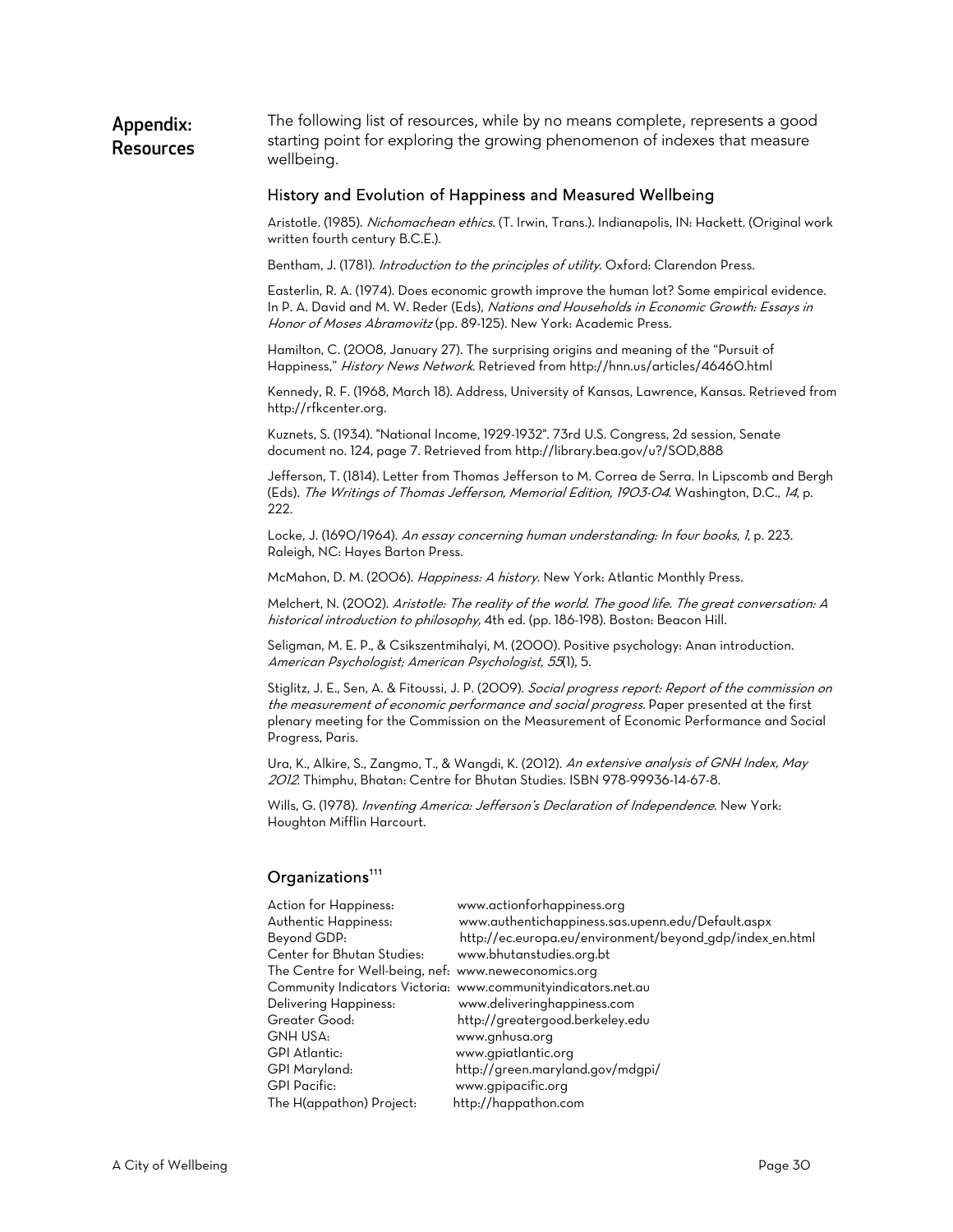Happiness Institute: www.thehappinessinstitute.com World Values Survey: www.worldvaluessurvey.org The World Wellbeing Project: www.wwbp.org The Young Foundation: www.youngfoundation.org

World Database of Happiness: http://worlddatabaseofhappiness.eur.nl

#### **Publications**

#### Books

Bok, D. (2010). The politics of happiness: What governments can learn from the new research on well-being. Princeton and Oxford: Princeton University Press.

Buettner, D. (2012). The Blue Zones: 9 lessons for living longer from the people who've lived the longest. National Geographic Books.

Csikszentmihalyi, M. (1997). Finding flow. New York: Basic Books.

Diener, E., Lucas, R., Schimmack, U., & Helliwell, J. F. (2009). Well-being for public policy. Oxford: Oxford University Press.

Fredrickson, B. (2009). Positivity: Groundbreaking research reveals how to embrace the hidden strength of positive emotions, overcome negativity, and thrive. New York: Crown.

Frey, B. S., & Stutzer, A. (2010). Happiness and economics: How the economy and institutions affect human well-being. Princeton University Press.

Havens, J. (2014). Hacking Happiness: Why Your Personal Data Counts and How Tracking it Can Change the World. New York: Tarcher.

Kahneman, D., Diener, E., & Schwarz, N. (2003). Well-Being: The foundations of hedonic psychology. New York: Russell Sage Foundation.

Layard, R. (2011). Happiness: Lessons from a new science. Penguin.

Lyubomirsky, S. (2008). The how of happiness: A new approach to getting the life you want. New York: Penguin

Parker, G. B., & Hyett, M. Pawelski, J. O., & Moores, D. (2012). The eudaimonic turn: Well-being in literary studies. New Jersey: Fairleigh Dickinson University Press.

Peterson, C. (2006). A primer in positive psychology. New York: Oxford University Press.

Seligman, M. E. P. (2011). Flourish: A new understanding of happiness and well-being and how to achieve them. London: Nicholas Brealey.

Seligman, M. E. P., & Peterson, C. (2004). Character strengths and virtues: A handbook and classification.

#### Articles: Popular Press

Aldrick, P. (2009, September 14). Nicolas Sarkozy wants 'well-being' measure to replace GDP. Retrieved from http://www.telegraph.com/finance/economics/689582/ Nicolas-Sarkozy-wantswell-being-measure-to-replace-GDP.html?fb

Anderson, J. (2013, March 13). City of Santa Monica named as one of five winners in Bloomberg Philanthropies' Mayors Challenge. Retrieved from http://www.smgov.net/Main/News\_Tab/City\_of\_Santa\_Monica\_Named\_as\_One\_of\_Five\_Winners\_in\_ Bloomberg\_Philanthropies'\_Mayors\_Challenge.aspx

Annear, Steve. (2013, June 5). Somerville will measure residents' happiness with a mobile app. Retrieved from http://www.bostonmagazine.com/news/blog/2013/06/05/somerville-well-beingsurvey-happathon-app/

Bernanke, B. S. (2010, May 8). The economics of happiness. Commencement address at University of South Carolina, Columbia, SC.

Bernanke, B. S. (2012, August 6). Remarks on economic measurement. Delivered to the 32nd General Conference of the International Association for Research in Income and Wealth.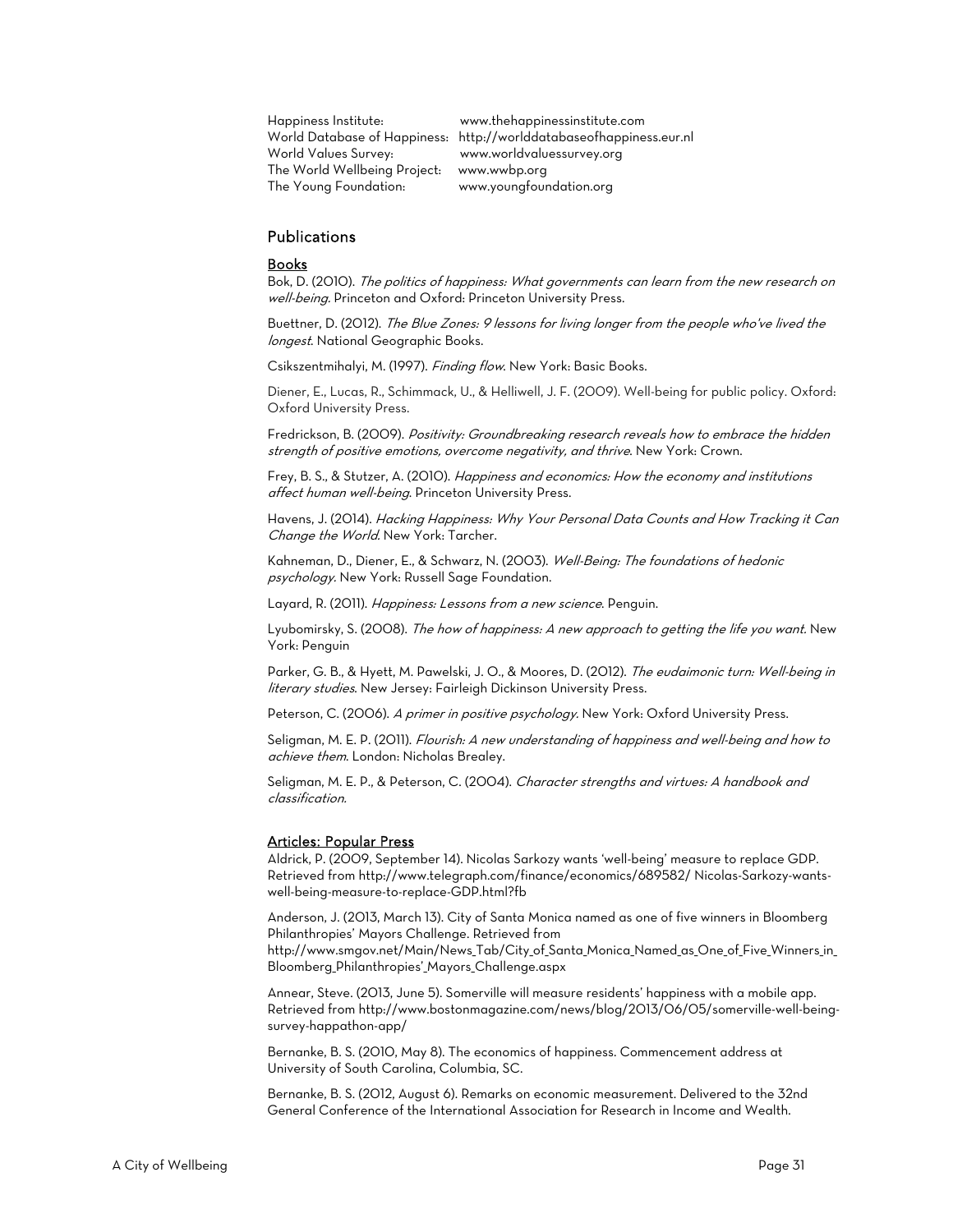Cambridge, Massachusetts.

City of Santa Monica. (2013). The wellbeing project. Application for The Mayors Challenge, Bloomberg Philanthropies Finalist. Wellbeing index application shared in conference call notes, University of Pennsylvania, Positive Psychology Center (April 24, 2013).

Cronin, B. (2013, April 10). Well-being gauge looks beyond GDP. The Wall Street Journal. Retrieved from

http://online.wsj.com/article/SB10001424127887324010704578414643005466164.html#

Fox, J. (2012, January-February). The economics of wellbeing. Harvard Business Review, 90(1/2), 78-83.

Gertner, J. (2010, May 13). The rise and fall of the G. D. P. New York Times. Retrieved from http://www.nytimes.com/2010/05/16/magazine/16GDP-t.html?pagewanted=all

Gilbert, D. (2012, January-February). The science behind the smile. Harvard Business Review,  $90(1/2)$ , 85-90.

Havens, J. (2012, June 13). The value of a happiness economy. Retrieved from http://mashable.com/2012/06/13/happiness-economy/

Marks, N. (Creator) (2013, March 20). Huffington Post (Poster). Happiness is a serious business. Retrieved from http://www.huffingtonpost.co.U.K./nic-marks/happiness-is-a-seriousbusiness\_b\_2914174.html.

Meacham, J. (2013, June 27). Free to be happy, *Time Magazine*, 182(2), 38-40.

O'Connor, P. (Creator). (2013, February 20). Huffington Post (Poster). Mayors challenge finalist: Santa Monica (Video, Vote). Retrieved from http://www.huffingtonpost.com/pamoconnor/mayorschallenge-santa-mo\_b\_2711428. html?utm\_hp\_ref=mayors-challenge/

Sherman, L. (2013, March 4). World's happiest places: A new report reveals where people feel most positive about their lives. Forbes Online. Retrieved from www.travelyahoo.com/p-interests-27761674

Stearns, P. N. (2012, January-February). The history of happiness. Harvard Business Review,  $90(1/2)$ , 104-108.

Stiglitz, J. E. (Creator). FORAtv (Poster). (2008, February 5). In conversation with Vishakha Desai, Asia Society, New York, NY. [Video]. Retrieved from http://www.youtube.com/watch?v=QUaJMNtW6GA&feature=fvw

Stratton, A. (2010, November 14). David Cameron aims to make happiness the new GDP. The Guardian. Retrieved from http://www.guardian.co.UK/politics/2010/nov/14/david-cameronwellbeing-inquiry

Thomas, J., & Evans, J. (2010). There's more to life than GDP but how can we measure it?. Economic & Labour Market Review, 4(9), 29-36.

Walsh, Z. D. A source list on wellbeing and happiness measurement, as well as links to popular resources, is available at http://zacharydavidwalsh.com.

Warner, B. (2013, September 9). JCCI: EngageJAX! Retrieved from jcci.org/jcciblog/entry/jcciand-making-the-world-a-happier-place.

Warner, B. (Creator). TEDx Jacksonville, Connecting Currents (Poster). (2013, October 26). Retrieved from http://www.jcci.org/jcciblog/blogger/benwarner/statistic/tag/measuringprogress#!Community-Engagement-Matters/zoom/mainPage/image3a1

#### Articles: Research and Scholarship

Abdallah, S., Stoll, L.,& Eiffe, F. (2013). Quality of Life in Europe: Subjective Wellbeing. European Foundation for the Improvement of Working and Living Conditions (Eurofound). Luxembourg: Publications Office of the European Union. ISBN 978-92-8971-120-3 doi:10.2806/37878

Adler, M. (2012). Well-being and fair distribution: beyond cost-benefit analysis. Retrieved from http://papers.ssrn.com/sol3/papers.cfm?abstract\_id=1980339. Oxford: Oxford University Press.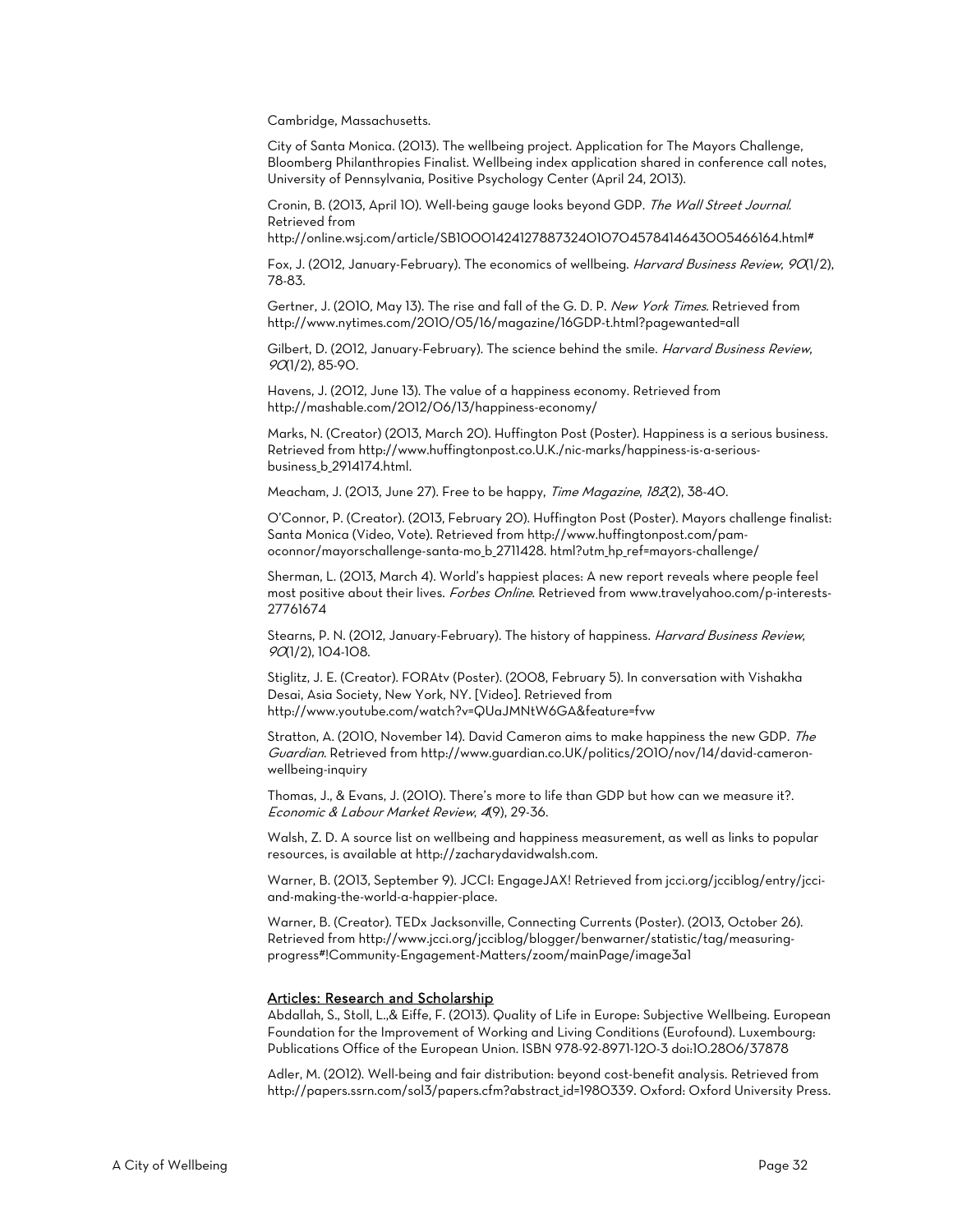Adler, M. D. (2013). Happiness surveys and public policy: what's the use?. Duke LJ, 62, 1509-1747.

Bacon, N., Brophy, M., Mguni, N., Mulgan, G., & Shandro, A. (2010). The state of happiness: Can public policy shape people's wellbeing and resilience. London: The Young Foundation.

Berridge, K. C., & Kringelbach, M. L. (2011). Building a neuroscience of pleasure and well-being. Psychology of Well-Being: Theory, Research and Practice, 1(3). doi:10.1186/2211-1522-1-3

Braun, A. A. (2009). Gross National Happiness in Bhutan: A living example of an alternative approach to progress. Social Impact Research Experience Journal (Sire). University of Pennsylvania, Wharton, 1-142.

Bronfenbrenner, U., & Morris, P. A. (2006). The bioecological model of human development. In Lerner, R. M. and Damon, W. (Eds) Handbook of child psychology (6th ed., pp. 793-828). Hoboken, NJ: John Wiley & Sons.

Bronfenbrenner, U. (1986). Ecology of the family as a context for human development: Research perspectives. Developmental Psychology, 22(6), 723.

Bronsteen, J., Buccafusco, C., & Masur, J. (2012). Well-being analysis vs. cost-benefit analysis. Duke Law Journal, Forthcoming, 2013-05.

Deci, E. L., & Ryan, R. M. (2008). Hedonia, eudaimonia, and well-being: An introduction. Journal of Happiness Studies, 9(1), 1-11.Diener, E. (2009). Assessing well-being: The collected works of Ed Diener, Social Indicators Research Series 39. doi: 10.1007/978-90-48-2354-4\_1.

Diener, E. (2000). Subjective well-being: The science of happiness and a proposal for a national index. American psychologist, 55(1), 34.

Diener, E. (2009). Assessing well-being: The collected works of Ed Diener, Social Indicators Research Series, 39. Doi: 10:1007/978-90-48-2354-4\_1.

Diener, E., & Chan, M. Y. (2011). Happy people live longer: subjective well‐being contributes to health and longevity. Applied Psychology: Health and Well-Being, 3(1), 1-43.

Diener, E., & Suh, E. (1997). Measuring quality of life: Economic, social, and subjective indicators. Social Indicators Research, 40(1-2), 189-216. Dolan, P., & Metcalfe, R. (2012). Measuring subjective wellbeing: recommendations on measures for use by national governments. Journal of social policy, 41(2), 409-427.

Dolan, P., Layard, R., & Metcalfe, R. (2011). Measuring subjective well-being for public policy. Special Paper No. 23, March.

Dolan, P., & Metcalfe, R. (2012). Measuring subjective wellbeing: recommendations on measures for use by national governments. Journal of Social Policy, 41(2), 409-427.

Duncan, G. (2013). Should happiness-maximization be the goal of government?. In The Exploration of Happiness (pp. 303-320). Springer Netherlands.

Eckersley, R. (2009). Population measures of subjective wellbeing: How useful are they? Social Indicators Research, 94(1), 1-12.

Fasolo, L., Galetto, M., & Turina, E. (2011). A pragmatic approach to evaluate alternative indicators to GDP. Quality & Quantity, 47(2), 633-657. doi 10.1007/s11135-011-9537-7

Forgeard, M. J., Jayawickreme, E., Kern, M. L., & Seligman, M. E. (2011). Doing the right thing: Measuring wellbeing for public policy. International Journal of Wellbeing, (1).

Fowler, J. H., & Christakis, N. A. (2008). Dynamic spread of happiness in a large social network: Longitudinal analysis over 20 years in the Framingham heart study. British Medical Journal, 337, a2338.

Helliwell, J. F., & Barrington-Leigh, C. P. (2010). Viewpoint: Measuring and understanding subjective well-being. Canadian Journal of Economics/Revue canadienne d'économique. 43(3) 729 – 753. doi: 10.1111/j.1540-5982.2010.01592.x

Hervas, C., & Vazquez, C. (2012). Validation of a brief measure of integrative well-being in seven languages: The Pemberton Happiness Index. Manuscript under review

Howell, R. T., Kern, M. L., & Lyubomirsky, S. (2007). Health benefits: Meta-analytically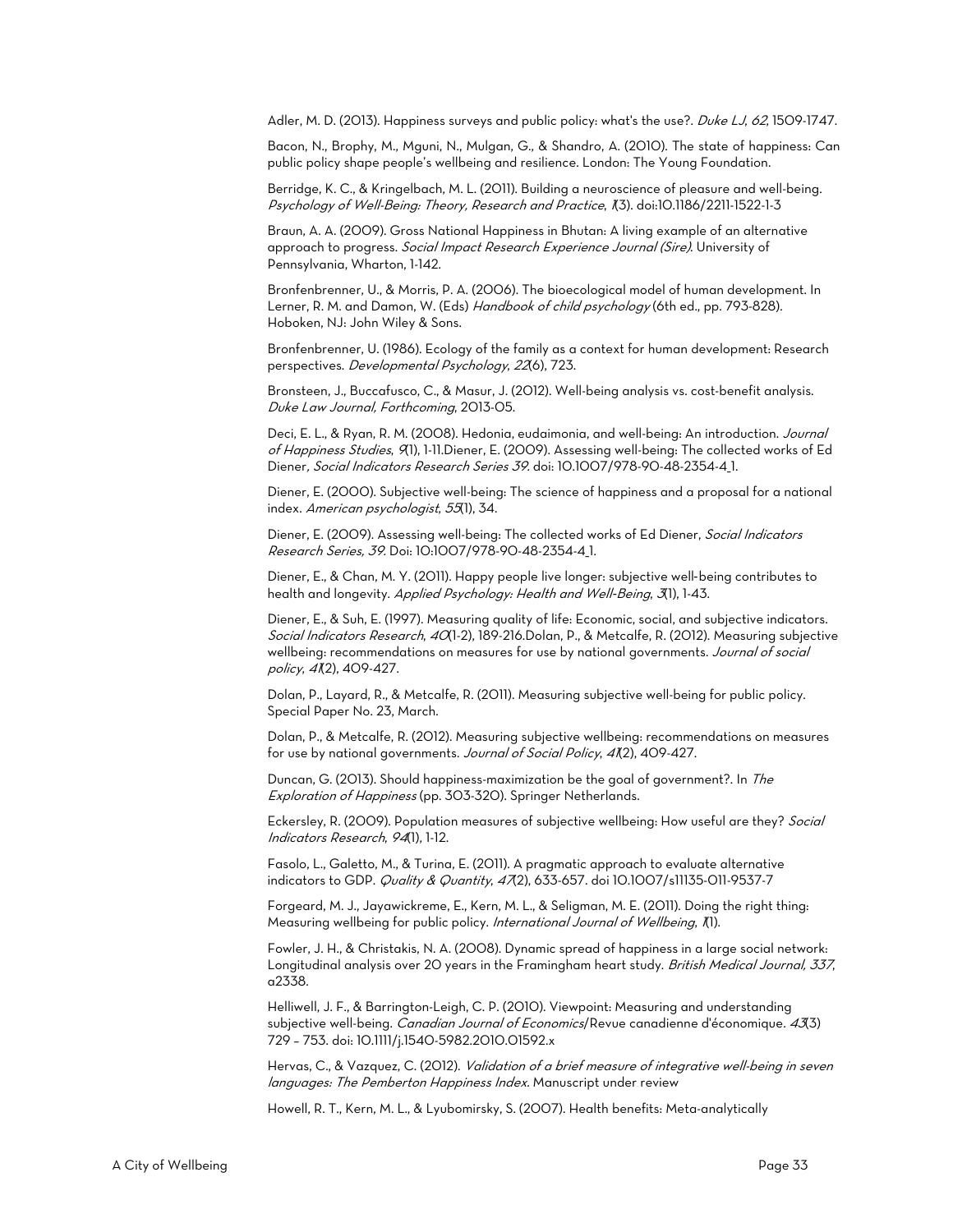determining the impact of well-being on objective health outcomes. Health Psychology Review, <sup>1</sup>(1), 83-136.

Huppert, F. A. (2009a). A new approach to reducing disorder and improving well-being. Perspectives on Psychological Science, 4, 108 – 111.

Huppert, F. A. (2009b). Psychological well-being: Evidence regarding its causes and consequences. Applied Psychology: Health and Well-being, 1, 137 – 164.

Huppert, F. A., & So, T. T. (2013). Flourishing across Europe: Application of a new conceptual framework for defining well-being. Social Indicators Research, 110(3), 837-861.

Kahneman, D., & Deaton, A. (2010). High income improves evaluation of life but not emotional well-being. Proceedings of the National Academy of Sciences, 107(38), 16489-16493.

Kahneman, D., Wakker, P. P., & Sarin, R. (1997). Back to Bentham? Explorations of experienced utility. The Quarterly Journal of Economics, 112(2), 375-406.

Kern, M. L., Eichstaedt, J. C., Schwartz, H. A., Park, G., Ungar, L. H., Stillwell, D. J., Kosinski, M., Dziurzynski, L., & Seligman, M. E. P. (2013, November 25). From "Sooo Excited!!!" to "So Proud": Using Language to Study Development. *Developmental Psychology*. Advance online publication. doi: 10.1037/a0035048

Keyes, C. L. M. (2002). The mental health continuum: From languishing to flourishing in life. Journal of Health and Social Behavior, 43, 207 – 222.

Layard, R. (2005). Rethinking public economics: The implications of rivalry and habit. *Economics* and Happiness, 147-170.

Layous, K., & Lyubomirsky, S. (2012). The how, who, what, when and why of happiness: Mechanisms underlying the success of positive activity interventions. In J. Gruber & J. Moskowtiz (Eds.), Light and dark side of positive emotion. Oxford: Oxford University Press.

Liberal Democrats. (2011). A new purpose for politics: quality of life (Policy Paper No. 102). ISBN: 978-1-907046-39-1.

Locke, E. A. (1996). Motivation through conscious goal setting. Preventive Psychology, 5, 117-124.

Lyons, M. (2007, March). The Lyons Inquiry into the Future of Local Government final report. Retrieved from http://www.webarchive.org.uk/pan/15454/20070428/www.

Lyubomirsky, S., King, L., & Diener, E. (2005). The benefits of frequent positive affect: Does happiness lead to success?. Psychological Bulletin, 131(6), 803-855.

Martens, U., & Stephenson, A. (2013). Encounter: The pursuit of happiness. The Focus, XIII(I). Retrieved July 7, 2013 from www.egonzehnder.com/files/50-53\_kahneman\_1.pdf

McMahon, D. M. (2012). The pursuit of happiness in history. In S. David, I. Boniwell, & A. Conley Ayers (Eds), Oxford Handbook of Happiness, 3(19). Oxford: Oxford University Press.

Mguni, N., & Caistor-Arendar, L. (2013, March 31). European framework for measuring progress: Report on conceptual framework to measure social progress at the local level and case studies. European Union under the 7th Research Framework Programme (Theme SSH-2011-3) Grant Agreement number 290520, Deliverable 9.1. Retrieved from www.eframeproject.eu?id-29 - 29k.

Myers, D. G. (2004). Human connections and the good life: Balancing individuality and community in public policy. Positive Psychology in Practice, 641-657.

Oishi, S., Graham, J., Kesebir, S., & Galinha, I. C. (2013). Concepts of happiness across time and cultures. Personality and Social Psychology Bulletin, 39(5), 559-577.

Pressman, S. D., & Cohen, S. (2005). Does positive affect influence health?. Psychological Bulletin, 131(6), 925.

Prilleltensky, I. (2005). Promoting well-being: Time for a paradigm shift in health and human services. Scandinavian Journal of Public Health, 33(Suppl 66): 53 - 60.

Ryan, R. M., & Deci E. L. (2001). On happiness and human potentials: A review of research on hedonic and eudaimonic well-being. Annual Review of Psychology, 42, 141-166.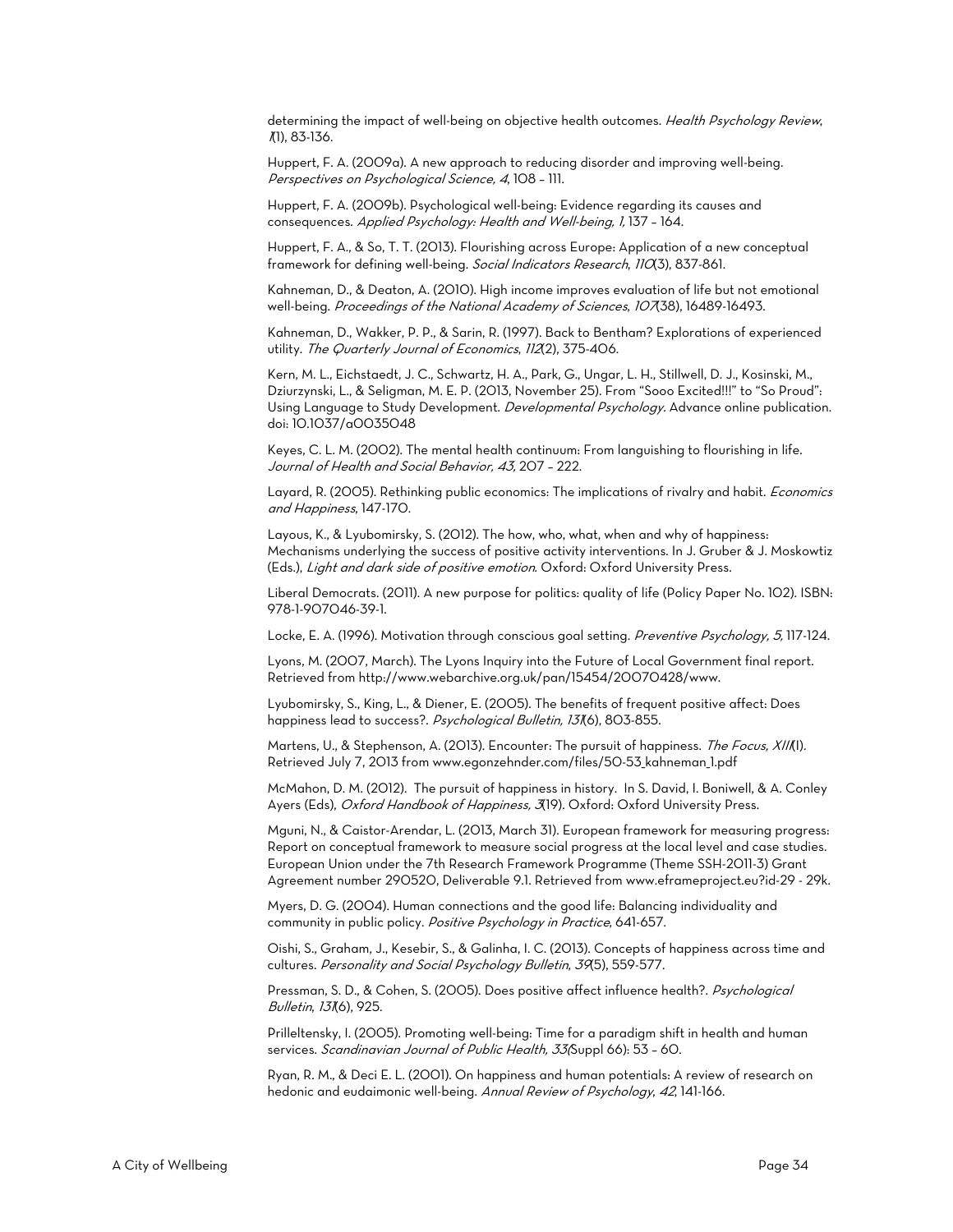Ryff, C. D., & Singer, B. (1998). The contours of positive human health. Psychological Inquiry, 9, 1 -28.

Ryff, C. D., & Singer, B. (2002). From social structure to biology: Integrative science in pursuit of human health and well-being. In Snyder, C. R., & Lopez, S. J. (Eds.), *Handbook of Positive* Psychology (pp. 541-555). New York: Oxford University Press.

Ryff, C. D. (1989). Happiness is everything, or is it? Explorations on the meaning of psychological well-being. Journal of Personality and Social Psychology, 57(6), 1069.

Sin, N. L., & Lyubomirsky, S. (2009). Enhancing well-being and alleviating depressive symptoms with positive psychology interventions: a practice-friendly meta-analysis. Journal of Clinical Psychology, 65(5), 467-487. doi: 10.1002/jclp.20593

Smart, D., & Sanson, A. (2005). What is life like for young Australians today, and how well are they faring? Family Matters, 70, 46 - 53.

Steuer, N., & Marks, N. (2008). Local Wellbeing: Can We Measure It? Centre for Wellbeing at the new economics foundation (nef), with Young Foundation.

Stevenson, B., & Wolfers, J. (2008, August 25). Economic growth and subjective well-being: reassessing the Easterlin paradox. Paper presented at the 3rd annual conference on Empirical Legal Studies Papers, Cornell University Law School.

Veenhoven, R. (2004). The greatest happiness principle. Happiness as an aim in public policy. Positive psychology in practice (John Wiley and Sons Inc., Hoboken, NJ, USA).

Veenhoven, R. (2008). Healthy happiness: Effects of happiness on physical health and the consequences for preventive health care. Journal of Happiness Studies, 9(3), 449-469.

Warner, K. (2012). "The Wellbeing Index: A Landscape of Worldwide Measures and the Potential for Large-Scale Change." University of Pennsylvania, Scholarly Commons: Repository. Retrieved from http://repository.upenn.edu/mapp\_capstone/46

Waterman, A. S. (1993). Two conceptions of happiness: Contrasts of personal expressiveness (eudaimonia) and hedonic enjoyment. Journal of personality and social psychology, 64(4), 678.

Whitehall Wellbeing Working Group. (2006, October). Strong and prosperous communities. Retrieved from http://www.communities.gov.uk/ publications/localgovernment/strongprosperous

World Wellbeing Project. University of Pennsylvania. Retrieved from http://www.wwbp.org

#### Featured Wellbeing Indexes

Australia Unity Wellbeing Index (2013). Retrieved from http://www.australianunity.com.au/about-us/Wellbeing

Butler, J., & Kern, M. L. (2013). The PERMA-Profiler: A brief multidimensional measure of flourishing. Manuscript in preparation.

Bristol Workplace Wellbeing Charter Event Presentation. (2013). Retrieved from http://www.bristol.gov.uk/page/business-bristol/workplace-wellbeing-charter

Canadian Index of Wellbeing (CIW). (2013). Retrieved from https://uwaterloo.ca/canadianindex-wellbeing/about-canadian-index-wellbeing

Center for Bhutan Studies (CBS). (2011). GNH indicators and thresholds of the 2010 GNH Index. Retrieved from http://www.grossnationalhappiness.com/articles/

Cummins, R. (2010). What makes us happy: Ten years of the Australian Unity Wellbeing Index. Retrieved from http://www.australianwellbeing.com.au/news/Pages/Whatmakesushappy.aspx

Gallup-Healthways Well-Being Index (2013). Retrieved from http://www.well-beingindex.com

Genuine Progress Indicator (GPI). (2013). Retrieved from http://rprogress.org/sustainability\_indicators/genuine\_progress\_indicator.htm

Greater New Haven Community Index. (2013). Retrieved from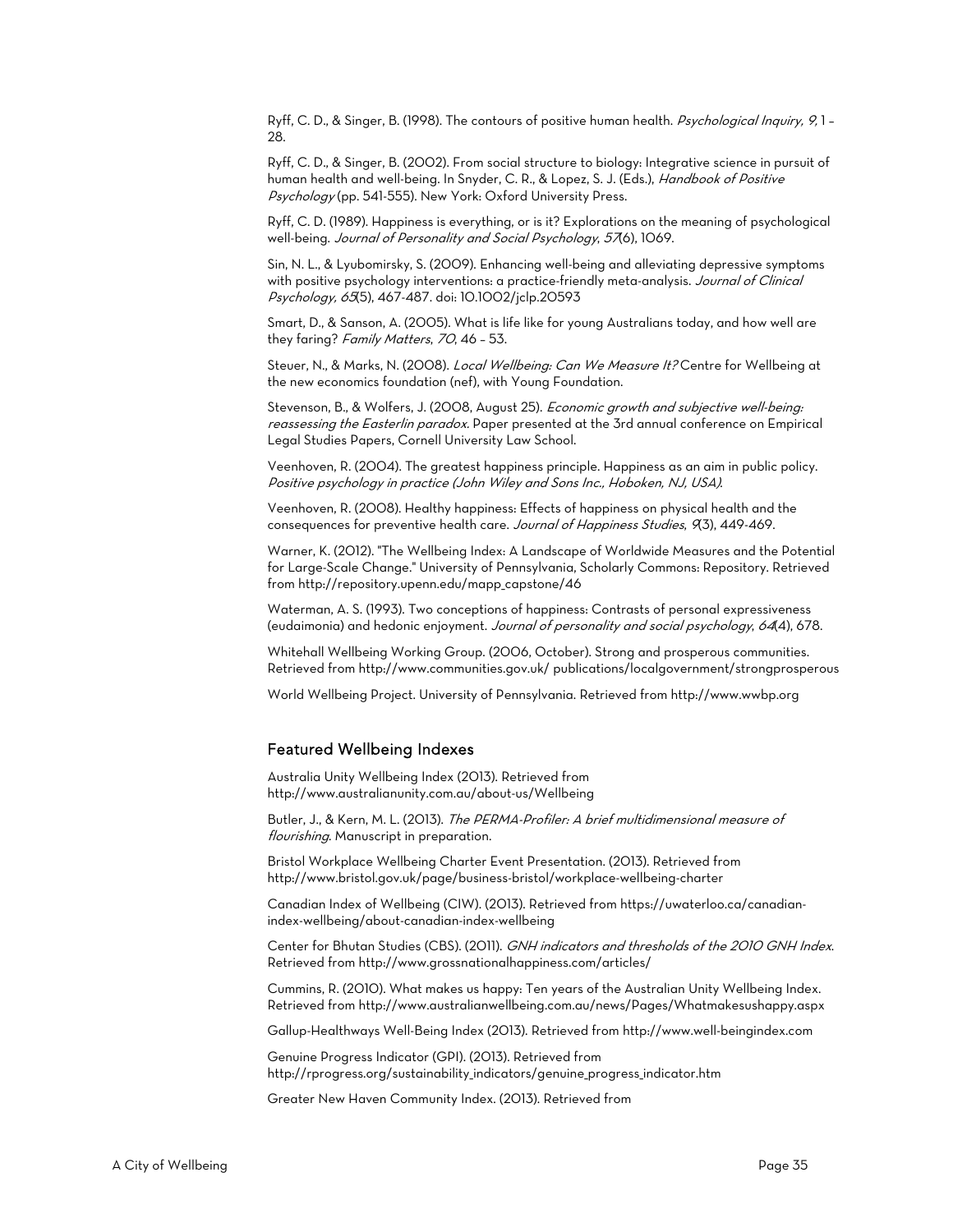http://www.ctdatahaven.org/communityindex

Gross National Happiness Index. (2013). Retrieved from http://www.grossnationalhappiness.com

Gross National Happiness USA. Retrieved from http://www.gnhusa.org

Happy Planet Index (HPI). (2013). Retrieved on July 17, 2013 from http://www.happyplanetindex.org

JCCI: Engaging People for Community Change. Retrieved from http://www.jcci.org/quality-oflife-report

Legatum Institute. (2012a). The 2012 Legatum Prosperity Index. Retrieved from http://www.prosperity.com/KeyFindings-1.aspx

Office of National Statistics (ONS). Organisation for Economic Co-operation and Development (OECD) (2011). How's life? Measuring what matters: National statistician's report well-being. Washington: OECD Publishing.

Organisation for Economic Co-operation and Development (OECD) Better Life Index. (2013). Retrieved on the national debate on measuring national wellbeing. July 5, 2013 Retrieved from http://www.ons.gov.UK/ons/guide-method/user-guidance/well-being/about-theprogramme/index.htmloecdbetterlifeindex.org

Office of National Statistics Well-Being Index (ONS Well-Being Index). (2013). Retrieved from http://www.ons.gov.UK/ons/guide-method/user-guidance/well-being/index.html, United Kingdom.

PERMA-Profiler. (2013). In development at the Positive Psychology Center, University of Pennsylvania, Philadelphia, PA. Retrieved from https://sasupenn.qualtrics.com/SE/?SID=SV\_bd5KWGQczyGfEMJ

Santa Monica Local Wellbeing Index. (2013). Retrieved from http://www.smgov.net/wellbeing/

Somerville's Happiness Survey

Somerville, MA. Report on Wellbeing. Retrieved from http://www.somervillema.gov/sites/default/files/documents/Somerville\_Well\_Being\_Report.pdf

State of the USA. (2013). Retrieved from http://www.stateoftheusa.org

Sustainable Seattle. Retrieved from http://sustainableseattle.org/home

United Nations Human Development Index. (2013). Retrieved from www.hdr.undp.org.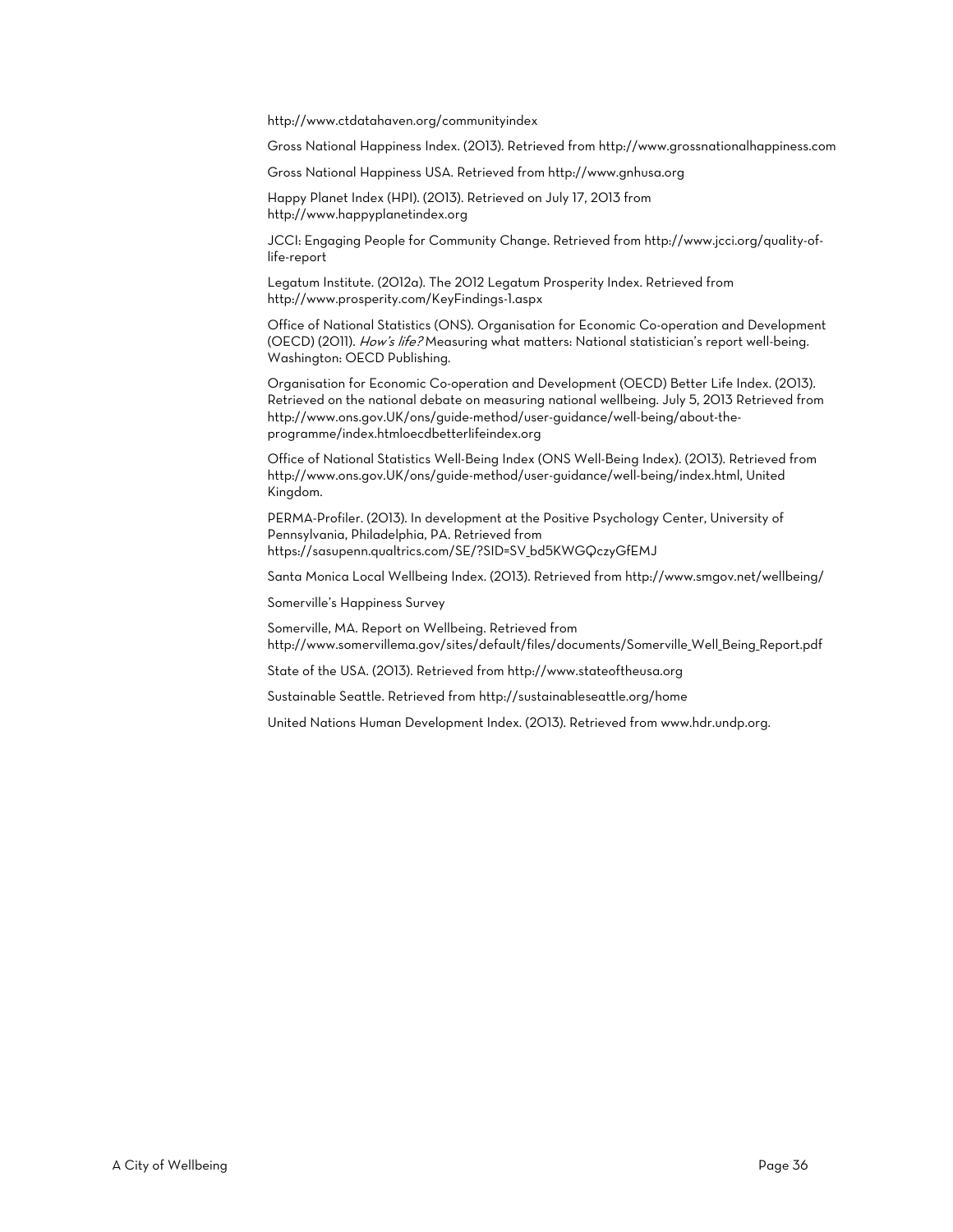#### References Abdallah, S., Stoll, L.,& Eiffe, F. (2013). Quality of Life in Europe: Subjective Wellbeing. European Foundation for the Improvement of Working and Living Conditions (Eurofound). Luxembourg: Publications Office of the European Union. ISBN 978-92-8971-120-3 doi:10.2806/37878

Anderson, J. (2013, March 13). City of Santa Monica named as one of five winners in Bloomberg Philanthropies' Mayors Challenge. Retrieved from http://www.smgov.net/Main/News\_Tab/City\_of\_Santa\_Monica\_Named\_as\_One\_of\_Five\_Winners\_in\_ Bloomberg\_Philanthropies'\_Mayors\_Challenge.aspx

Annear, Steve. (2013, June 5). Somerville will measure residents' happiness with a mobile app. Retrieved from http://www.bostonmagazine.com/news/blog/2013/06/05/somerville-well-beingsurvey-happathon-app/

Archimedes quote retrieved from www.math.nyu.edu/~%20crorres/Archimedes/contents.html

Aristotle. (1985). Nichomachean ethics. (T. Irwin, Trans.). Indianapolis, IN: Hackett. (Original work written fourth century B.C.E.).

Australia Unity Wellbeing Index (2013). Retrieved from www.australianunity.com.au/aboutus/Wellbeing

Bacon, N., Brophy, M., Mguni, N., Mulgan, G., & Shandro, A. (2010). The state of happiness: Can public policy shape people's wellbeing and resilience. London: The Young Foundation.

Bentham, J. (1781). Introduction to the principles of utility. Oxford: Clarendon Press.

Berridge, K. C., & Kringelbach, M. L. (2011). Building a neuroscience of pleasure and well-being. Psychology of Well-Being: Theory, Research and Practice, (3). doi:10.1186/2211-1522-1-3

Bristol Workplace Wellbeing Charter Event Presentation. (2013). Retrieved from http://www.bristol.gov.uk/page/business-bristol/workplace-wellbeing-charter

Bronfenbrenner, U. (1986). Ecology of the family as a context for human development: Research perspectives. Developmental Psychology, 22(6), 723.

Bronfenbrenner, U., & Morris, P. A. (2006). The bioecological model of human development. In Lerner, R. M. and Damon, W. (Eds) Handbook of child psychology (6th ed., pp. 793-828). Hoboken, NJ: John Wiley & Sons.

Butler, J., & Kern, M. L. (2013). The PERMA-Profiler: A brief multidimensional measure of flourishing. Manuscript in preparation.

Canadian Index of Wellbeing (CIW). (2013). Retrieved from https://uwaterloo.ca/canadianindex-wellbeing/about-canadian-index-wellbeing

Center for Bhutan Studies (CBS). (2011). GNH indicators and thresholds of the 2010 GNH Index. Retrieved from http://www.grossnationalhappiness.com/articles/

City of Santa Monica. (2013). The wellbeing project. Application for The Mayors Challenge, Bloomberg Philanthropies Finalist. Wellbeing index application shared in conference call notes, University of Pennsylvania, Positive Psychology Center (April 24, 2013).

Cummins, R. (2010). What makes us happy: Ten years of the Australian Unity Wellbeing Index. Retrieved from http://www.australianwellbeing.com.au/news/Pages/ Whatmakesushappy.aspx

Deci, E. L., & Ryan, R. M. (2008). Hedonia, eudaimonia, and well-being: An introduction. Journal of Happiness Studies, 9(1), 1-11.Diener, E. (2009). Assessing well-being: The collected works of Ed Diener, Social Indicators Research Series 39. doi: 10.1007/978-90-48-2354-4\_1.

Diener, E. (2000). Subjective well-being: The science of happiness and a proposal for a national index. American psychologist, 55(1), 34.

Diener, E., & Chan, M. Y. (2011). Happy people live longer: subjective well‐being contributes to health and longevity. Applied Psychology: Health and Well-Being, 3(1), 1-43.

Dolan, P., Layard, R., & Metcalfe, R. (2011). Measuring subjective well-being for public policy. Special Paper No. 23, March.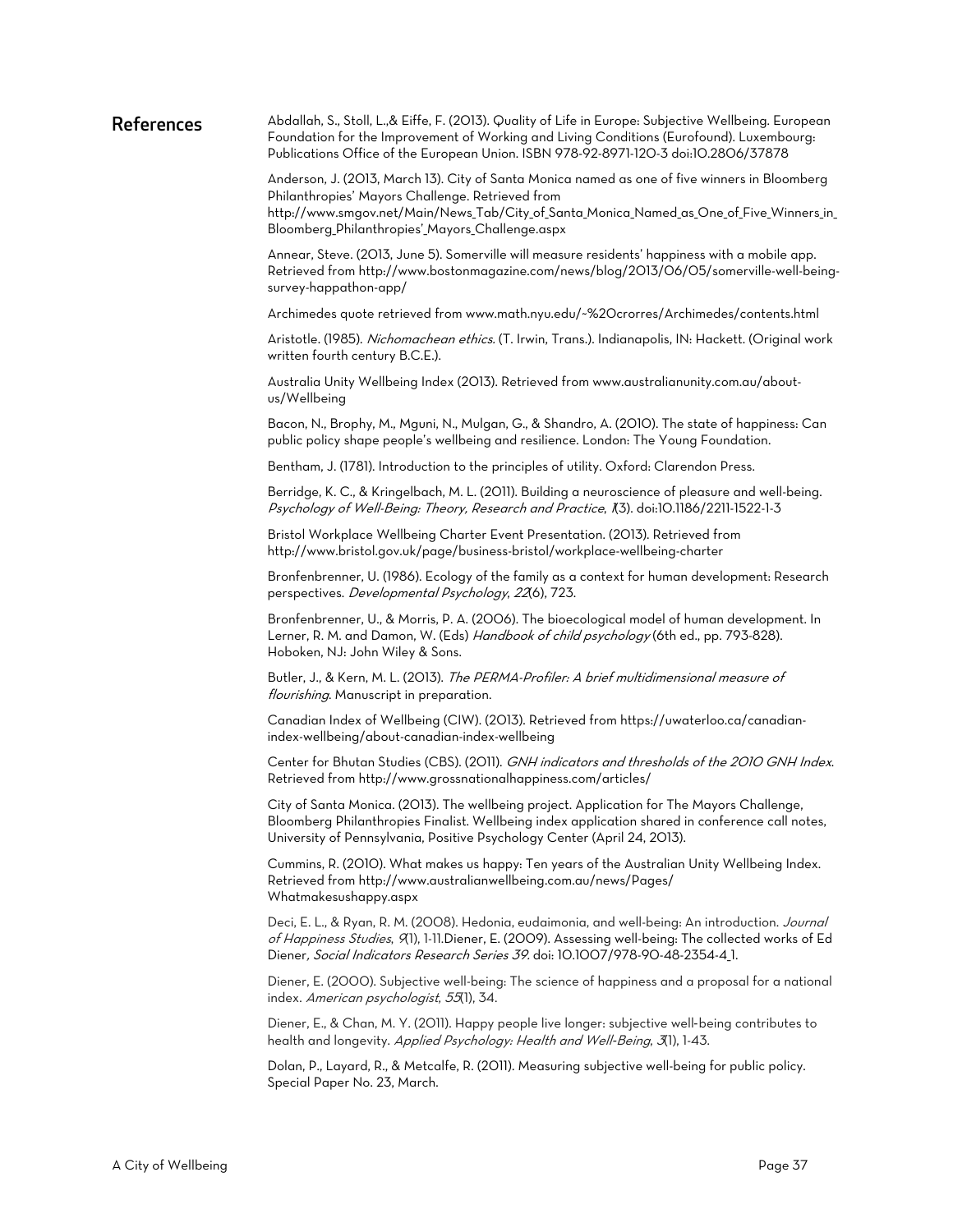Dolan, P., & Metcalfe, R. (2012). Measuring subjective wellbeing: recommendations on measures for use by national governments. Journal of Social Policy, 41(2), 409-427.

Easterlin, R. A. (1974). Does economic growth improve the human lot? Some empirical evidence. In P. A. David and M. W. Reder (Eds), Nations and Households in Economic Growth: Essays in Honor of Moses Abramovitz (pp. 89-125). New York: Academic Press.

Eckersley, R. (2009). Population measures of subjective wellbeing: How useful are they? Social Indicators Research, 94(1), 1-12.

Gertner, J. (2010, May 13). The rise and fall of the G. D. P. New York Times. Retrieved from http://nor

Gilbert, D. (2012, January-February). The science behind the smile. Harvard Business Review,  $90(1/2)$ , 85-90.

Greater New Haven Community Index. (2013). Retrieved from http://www.ctdatahaven.org/communityindex

Gross National Happiness Index. (2013). Retrieved from http://www.grossnationalhappiness.com

Gross National Happiness USA. Retrieved from http://www.gnhusa.org

Havens, J. (2014). Hacking Happiness: Why Your Personal Data Counts and How Tracking it Can Change the World. New York: Tarcher.

Helliwell, J. F., & Barrington-Leigh, C. P. (2010). Viewpoint: Measuring and understanding subjective well-being. Canadian Journal of Economics/Revue canadienne d'économique. 43(3) 729 – 753. doi: 10.1111/j.1540-5982.2010.01592.x

Howell, R. T., Kern, M. L., & Lyubomirsky, S. (2007). Health benefits: Meta-analytically determining the impact of well-being on objective health outcomes. Health Psychology Review, <sup>1</sup>(1), 83-136.

Huppert, F. A. (2009b). Psychological well-being: Evidence regarding its causes and consequences. Applied Psychology: Health and Well-being, 1, 137 – 164.

Kahneman, D., & Deaton, A. (2010). High income improves evaluation of life but not emotional well-being. Proceedings of the National Academy of Sciences, 107(38), 16489-16493.

Kahneman, D., Diener, E., & Schwarz, N. (2003). Well-Being: The foundations of hedonic psychology. New York: Russell Sage Foundation.

Kennedy, R. F. (1968, March 18). Address, University of Kansas, Lawrence, Kansas. Retrieved from http://rfkcenter.org.

Kern, M. L., Eichstaedt, J. C., Schwartz, H. A., Park, G., Ungar, L. H., Stillwell, D. J., Kosinski, M., Dziurzynski, L., & Seligman, M. E. P. (2013, November 25). From "Sooo Excited!!!" to "So Proud": Using Language to Study Development. Developmental Psychology. Advance online publication. doi: 10.1037/a0035048

Kuznets, S. (1934). "National Income, 1929-1932." 73rd US Congress, 2d session, Senate document no. 124, page 7. Retrieved from http://library.bea.gov/u?/SOD,888

Jefferson, T. (1814). Letter from Thomas Jefferson to M. Correa de Serra. In Lipscomb and Bergh (Eds). The Writings of Thomas Jefferson, Memorial Edition, 1903-04. Washington, D.C., 14, p. 222.

JCCI: Engaging People for Community Change. Retrieved from http://www.jcci.org/quality-oflife-report

Layard, R. (2011). Happiness: Lessons from a new science. Penguin.

Layard, R. (2005). Rethinking public economics: The implications of rivalry and habit. *Economics* and Happiness, 147-170.

Legatum Institute. (2012b). Unique global inquiry into wealth and wellbeing: The 2012 Legatum Prosperity Index Brochure. Retrieved from www.prosperity.com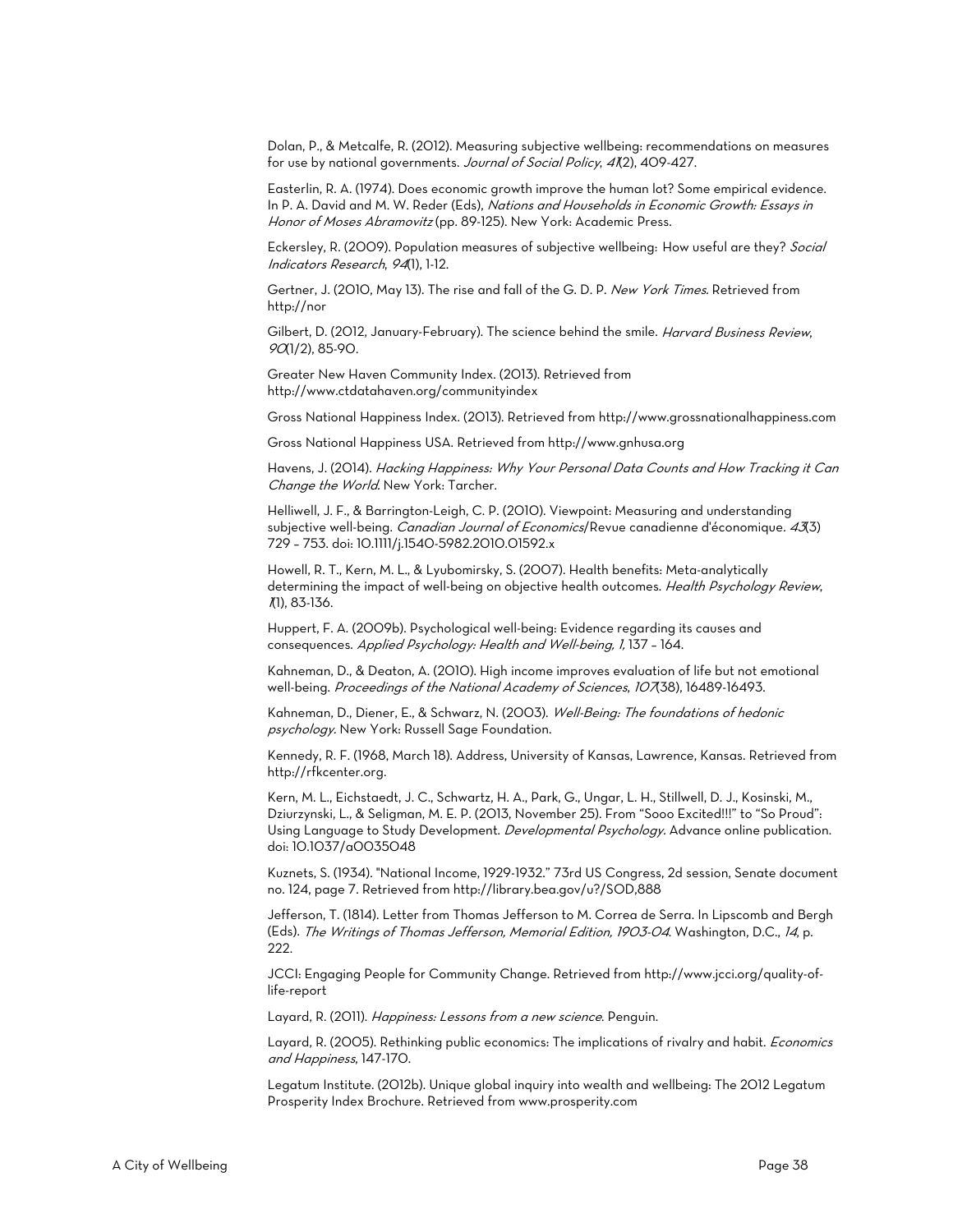Lyons, M. (2007, March). The Lyons Inquiry into the Future of Local Government final report. Retrieved from http://www.webarchive.org.uk/pan/15454/20070428/www.

Lyubomirsky, S., King, L., & Diener, E. (2005). The benefits of frequent positive affect: Does happiness lead to success?. Psychological Bulletin, 131(6), 803-855.

Marks, N. (Creator) (2013, March 20). Huffington Post (Poster). Happiness is a serious business. Retrieved from http://www.huffingtonpost.co.UK/nic-marks/happiness-is-a-seriousbusiness\_b\_2914174.html.

Martens, U., & Stephenson, A. (2013). Encounter: The pursuit of happiness. The Focus, XIII(I). Retrieved July 7, 2013 from www.egonzehnder.com/files/50-53\_kahneman\_1.pdf

McMahon, D. M. (2012). The pursuit of happiness in history. In S. David, I. Boniwell, & A. Conley Ayers (Eds), Oxford Handbook of Happiness, 3(19). Oxford: Oxford University Press.

Meacham, J. (2013, June 27). Free to be happy, Time Magazine, 182(2), 38-40.

Meadows, D. H. (1998). Indicators and information systems for sustainable development, Sustainability Institute, Hartland Four Corners VT.

Mguni, N., & Caistor-Arendar, L. (2013, March 31). European framework for measuring progress: Report on conceptual framework to measure social progress at the local level and case studies. European Union under the 7th Research Framework Programme (Theme SSH-2011-3) Grant Agreement number 290520, Deliverable 9.1. Retrieved from www.eframeproject.eu?id-29 - 29k.

O'Connor, P. (Creator). (2013, February 20). Huffington Post (Poster). Mayors challenge finalist: Santa Monica (Video, Vote). Retrieved from http://www.huffingtonpost.com/pamoconnor/mayorschallenge-santa-mo\_b\_2711428. html?utm\_hp\_ref=mayors-challenge/

Office of National Statistics (ONS). Organisation for Economic Co-operation and Development (OECD) (2011). How's life? Measuring what matters: National statistician's report well-being. Washington: OECD Publishing.

Organisation for Economic Co-operation and Development (OECD) Better Life Index. (2013). Retrieved on the national debate on measuring national wellbeing. July 5, 2013 Retrieved from http://www.ons.gov.UK/ons/guide-method/user-guidance/well-being/about-theprogramme/index.htmloecdbetterlifeindex.org

Office of National Statistics Well-Being Index (ONS Well-Being Index). (2013). Retrieved from http://www.ons.gov.UK/ons/guide-method/user-guidance/well-being/index.html, United Kingdom.

Pressman, S. D., & Cohen, S. (2005). Does positive affect influence health?. Psychological Bulletin, 131(6), 925.

Prilleltensky, I. (2005). Promoting well-being: Time for a paradigm shift in health and human services. Scandinavian Journal of Public Health, 33(Suppl 66): 53 - 60.

Santa Monica Local Wellbeing Index. (2013). Retrieved from http://www.smgov.net/wellbeing/

Seligman, M. E. P. (2011). Flourish: A new understanding of happiness and well-being and how to achieve them. London: Nicholas Brealey.

Somerville, MA. Report on Wellbeing. Retrieved from http://www.somervillema.gov/sites/default/files/documents/Somerville\_Well\_Being\_Report.pdf

Stearns, P. N. (2012, January-February). The history of happiness. Harvard Business Review, <sup>90</sup>(1/2), 104-108.

Steuer, N., & Marks, N. (2008). Local Wellbeing: Can We Measure It? Centre for Wellbeing at the new economics foundation (nef), with Young Foundation.

Stevenson, B., & Wolfers, J. (2008, August 25). Economic growth and subjective well-being: reassessing the Easterlin paradox. Paper presented at the 3rd annual conference on Empirical Legal Studies Papers, Cornell University Law School.

Stiglitz, J. E. (Creator). FORAtv (Poster). (2008, February 5). In conversation with Vishakha Desai, Asia Society, New York, NY. [Video]. Retrieved from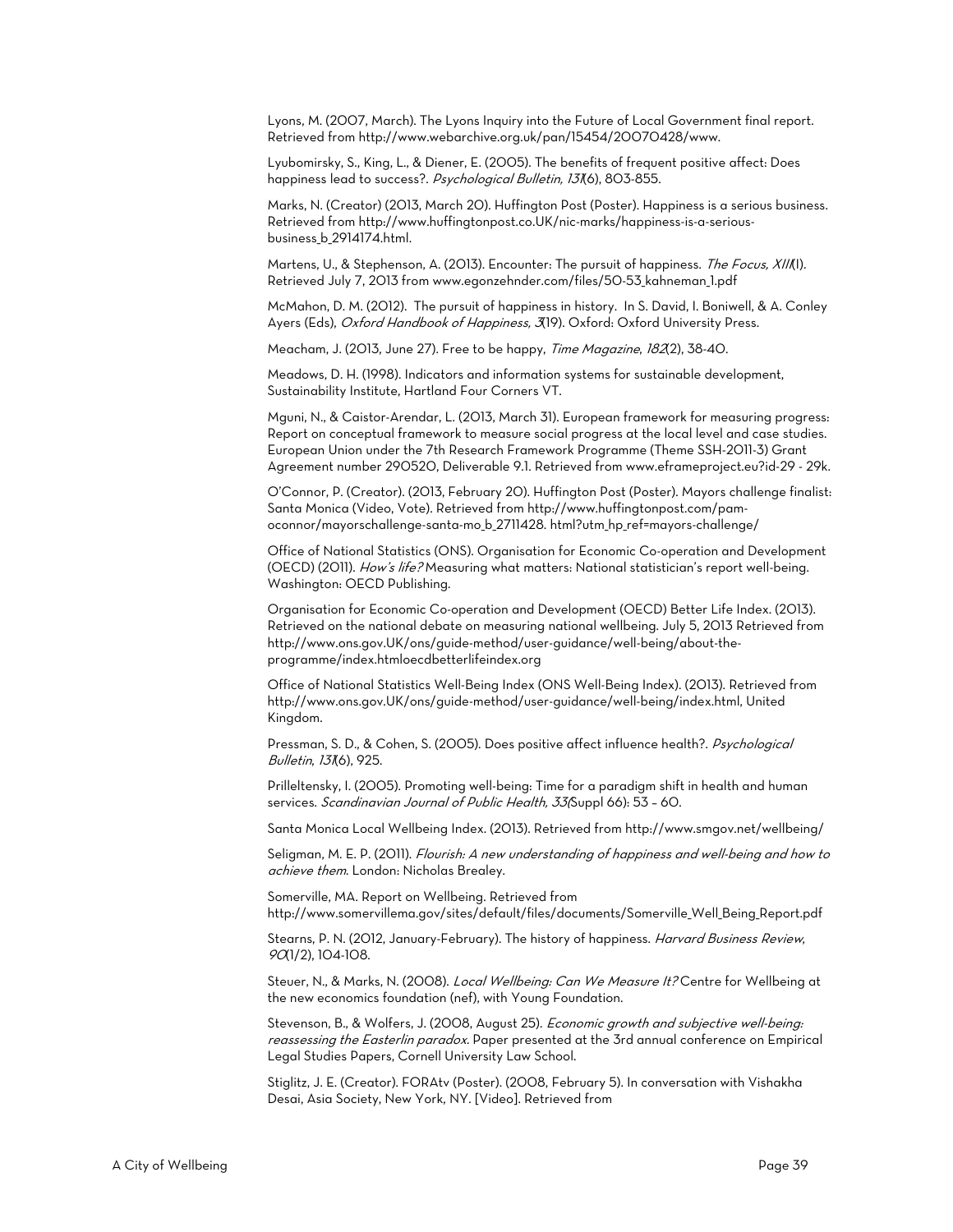http://www.youtube.com/watch?v=QUaJMNtW6GA&feature=fvw

Stiglitz, J. E., Sen, A. & Fitoussi, J. P. (2009). Social progress report: Report of the commission on the measurement of economic performance and social progress. Paper presented at the first plenary meeting for the Commission on the Measurement of Economic Performance and Social Progress, Paris.

Stratton, A. (2010, November 14). David Cameron aims to make happiness the new GDP. The Guardian. Retrieved from http://www.guardian.co.UK/politics/2010/nov/14/david-cameronwellbeing-inquiry

Sustainable Seattle. Retrieved from http://sustainableseattle.org/home

Ura, K., Alkire, S., Zangmo, T., & Wangdi, K. (2012). An extensive analysis of GNH Index, May <sup>2012</sup>. Thimphu, Bhatan: Centre for Bhutan Studies. ISBN 978-99936-14-67-8.

Walsh, Z. D. (Creator and Poster). Retrieved from www.zacharydavidwalsh.com

Warner, B. (Creator). TEDx Jacksonville, Connecting Currents (Poster). (2013, October 26). Retrieved from http://www.jcci.org/jcciblog/blogger/benwarner/statistic/tag/measuringprogress#!Community-Engagement-Matters/zoom/mainPage/image3a1

Warner, B. (2013, September 9). JCCI: EngageJAX! Retrieved from jcci.org/jcciblog/entry/jcciand-making-the-world-a-happier-place.

Warner, K. (2012). "The Wellbeing Index: A Landscape of Worldwide Measures and the Potential for Large-Scale Change." University of Pennsylvania, Scholarly Commons: Repository. Retrieved from http://repository.upenn.edu/mapp\_capstone/46

Waterman, A. S. (1993). Two conceptions of happiness: Contrasts of personal expressiveness (eudaimonia) and hedonic enjoyment. Journal of personality and social psychology, 64(4), 678.

Whitehall Wellbeing Working Group. (2006, October). Strong and prosperous communities. Retrieved from http://www.communities.gov.uk/ publications/localgovernment/strongprosperous

Wills, G. (1978). Inventing America: Jefferson's Declaration of Independence. New York: Houghton Mifflin Harcourt.

World Wellbeing Project. University of Pennsylvania. Retrieved from http://www.wwbp.org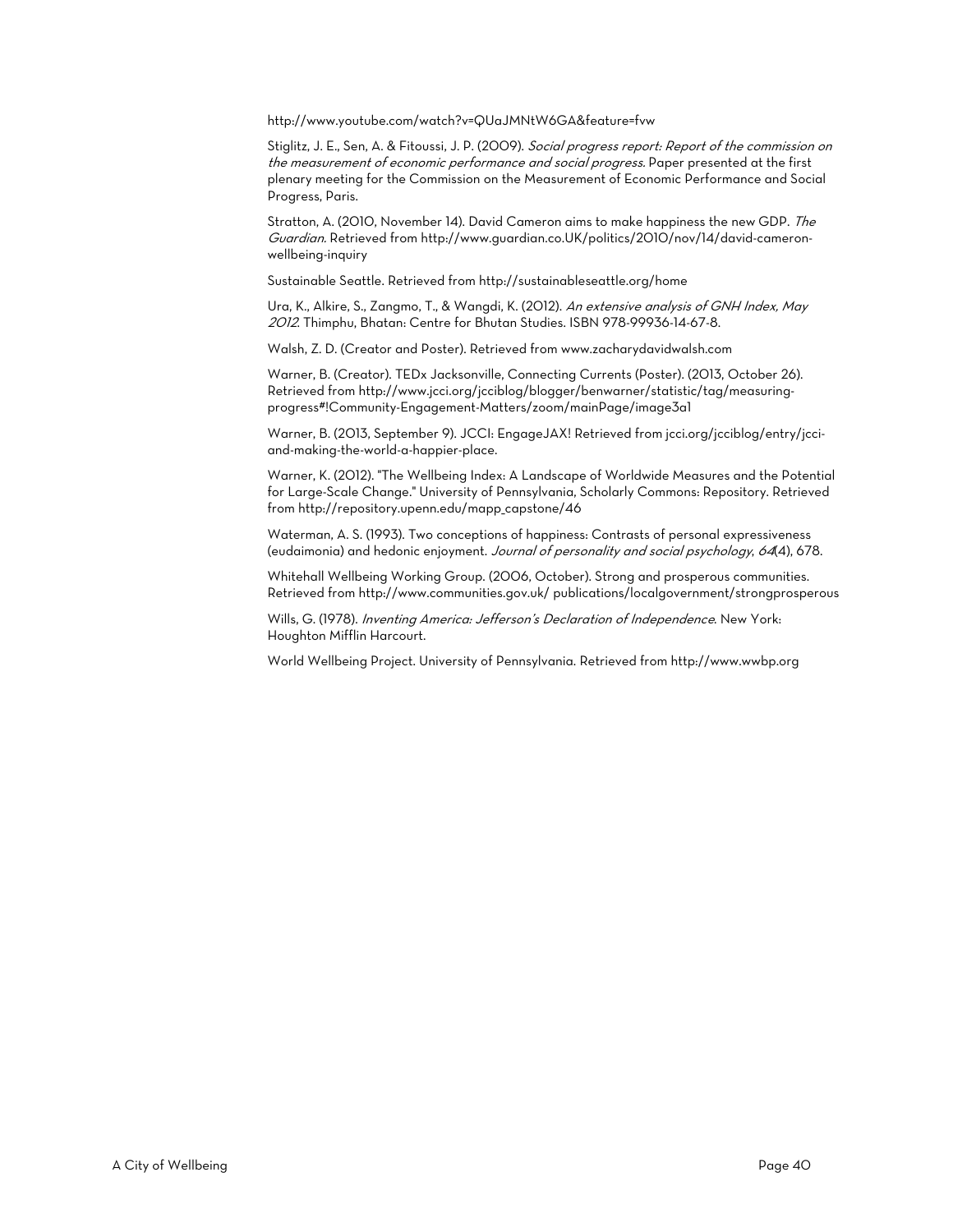| About the<br><b>Authors</b>                    | Karen Warner, MA, is founder and CEO of Tangible Group and an Assistant<br>Instructor for Positive Psychology and the Institution in University of Pennsylvania's<br>Masters of Applied Positive Psychology (MAPP) program. Karen has considerable<br>experience translating research into applied interventions via coaching and<br>consulting in the corporate and public sectors. Her master's thesis, The Wellbeing<br>Index: A Landscape of Worldwide Measures and the Potential For Large-Scale<br>Change, reviewed existing global wellbeing indices, their domains, and their<br>indicators. In addition, she currently collaborates with The H(app)athon Project,<br>supporting their efforts to help cities and non-profits leverage the known best<br>practices of wellbeing measurement. Prior to founding Tangible, Karen served as<br>Vice President of Worldwide Marketing for a private equity firm. |  |  |
|------------------------------------------------|----------------------------------------------------------------------------------------------------------------------------------------------------------------------------------------------------------------------------------------------------------------------------------------------------------------------------------------------------------------------------------------------------------------------------------------------------------------------------------------------------------------------------------------------------------------------------------------------------------------------------------------------------------------------------------------------------------------------------------------------------------------------------------------------------------------------------------------------------------------------------------------------------------------------|--|--|
|                                                | Margaret P. Kern, Ph.D, is a Postdoctoral fellow at the University of Pennsylvania.<br>Her research focuses on how psychosocial characteristics impact health and<br>wellbeing (www.margaretkern.org). Her recent work includes wellbeing<br>measurement, particularly as applied to individuals, schools, and workplace<br>organizations. Over the past three years, she has developed brief measures of<br>flourishing for individuals and organizations. In addition, she is a leading team<br>member of Penn's World Well-being Project (www.wwbp.org), a collaboration<br>among computer scientists and psychologists to use language from social media<br>to shed light on psychosocial processes that impact health and happiness.                                                                                                                                                                            |  |  |
| About the City of<br>Santa Monica<br>Office of | The City of Santa Monica Office of Wellbeing oversees the successful<br>implementation of The Wellbeing Project, a grant-funded project to measure,<br>define, and actively improve community wellbeing.                                                                                                                                                                                                                                                                                                                                                                                                                                                                                                                                                                                                                                                                                                             |  |  |
| Wellbeing                                      | For more information:<br>phone: 310-458-8310<br>email:<br>wellbeing@smgov.net<br>web:<br>www.smgov.net/wellbeing                                                                                                                                                                                                                                                                                                                                                                                                                                                                                                                                                                                                                                                                                                                                                                                                     |  |  |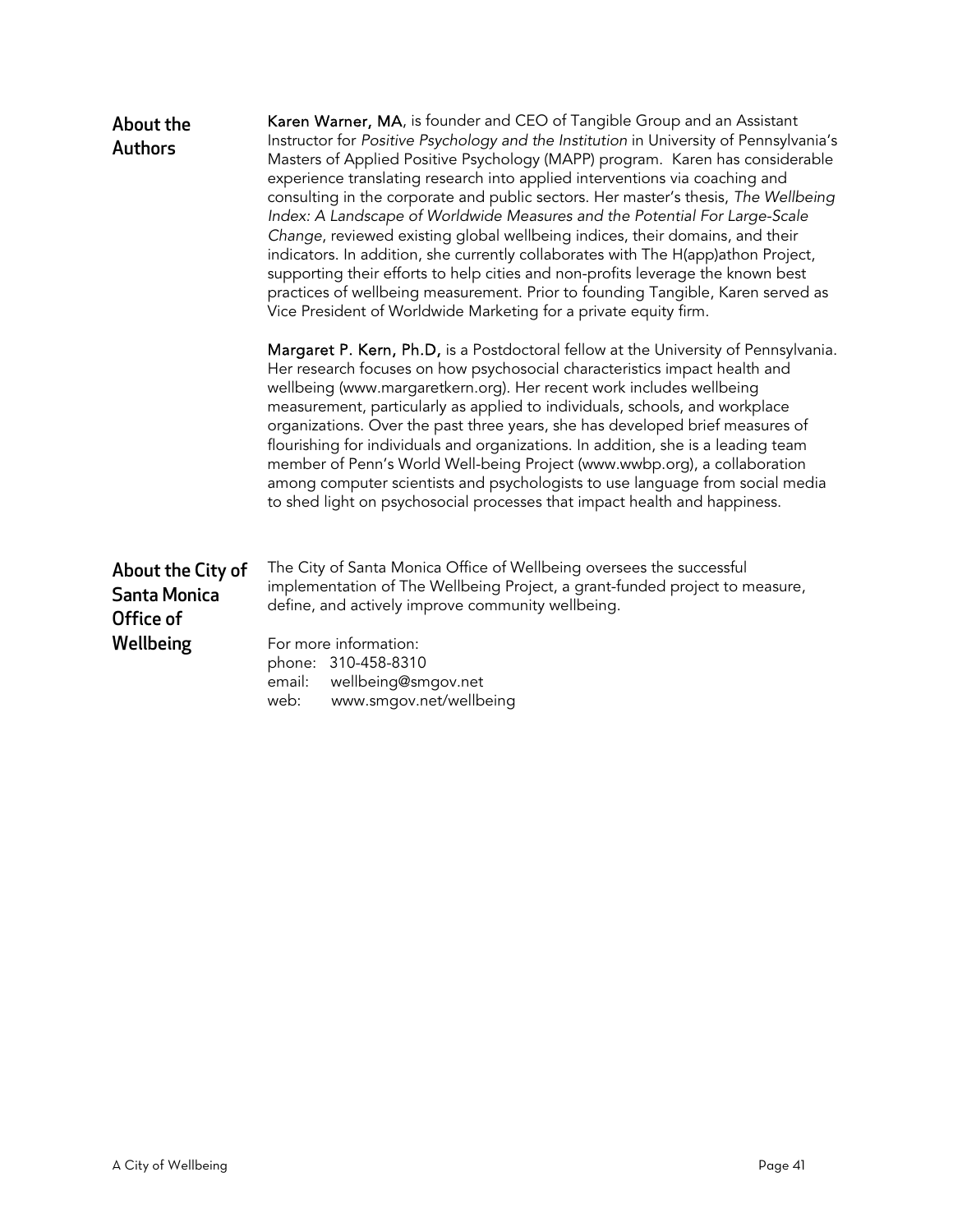## Endnotes

 $\overline{a}$ 

 $^{\rm l}$  Jefferson, T. (1814). Letter from Thomas Jefferson to M. Correa de Serra. In Lipscomb and Bergh (Eds). *The Writings of* Thomas Jefferson, Memorial Edition, 1903-04. Washington, D.C., 14, p. 222.

 $2$  Bacon, N., Brophy, M., Mguni, N., Mulgan, G., & Shandro, A. (2010). The state of happiness: Can public policy shape people's wellbeing and resilience. London: The Young Foundation, p. 7.

 $^3$  IBID, p. 11

4 Ura, Alkire, Zangmo, & Wangdi, 2012

 $^5$  Cummins, R. (2010). What makes us happy: Ten years of the Australian Unity Wellbeing Index. Retrieved from http://www.australianwellbeing.com.au/news/Pages/Whatmakesushappy.aspx

<sup>6</sup> Helliwell, J. F., & Barrington-Leigh, C. P. (2010). Viewpoint: Measuring and understanding subjective well-being. *Canadian* Journal of Economics/Revue canadienne d'économique. 43(3) 729 - 753. doi: 10.1111/j.1540-5982.2010.01592.x

 $^7$  Anderson, J. (2013, March 13). City of Santa Monica named as one of five winners in Bloomberg Philanthropies' Mayors Challenge. Retrieved from

http://www.smgov.net/Main/News\_Tab/City\_of\_Santa\_Monica\_Named\_as\_One\_of\_Five\_Winners\_in\_Bloomberg\_Philanthropies' \_Mayors\_Challenge.aspx

 $^8$  Marks, N. (Creator) (2013, March 20). Huffington Post (Poster). Happiness is a serious business. Retrieved from http://www.huffingtonpost.co.U.K./nic-marks/happiness-is-a-serious-business\_b\_2914174.html

 $^9$  Cummins, R. (2010). What makes us happy: Ten years of the Australian Unity Wellbeing Index. Retrieved from http://www.australianwellbeing.com.au/news/Pages/Whatmakesushappy.aspx

<sup>10</sup> Deci, E. L., & Ryan, R. M. (2008). Hedonia, eudaimonia, and well-being: An introduction. *Journal of Happiness Studies*, <sup>9</sup>(1), 1-11.Diener, E. (2009). Assessing well-being: The collected works of Ed Diener, Social Indicators Research Series 39. doi: 10.1007/978-90-48-2354-4\_1.

<sup>11</sup> Aristotle. (1985). *Nichomachean ethics.* (T. Irwin, Trans.). Indianapolis, IN: Hackett. (Original work written fourth century B.C.E.).

<sup>12</sup> Waterman, A. S. (1993). Two conceptions of happiness: Contrasts of personal expressiveness (eudaimonia) and hedonic enjoyment. Journal of personality and social psychology, 64(4), 678.

<sup>13</sup> Prilleltensky, I. (2005). Promoting well-being: Time for a paradigm shift in health and human services. *Scandinavian* Journal of Public Health, 33(Suppl 66): 53 – 60.

<sup>14</sup> IBID, p. 54.

 $15$  IBID, p. 54.

<sup>16</sup> Bronfenbrenner, U. (1986). Ecology of the family as a context for human development: Research perspectives. Developmental Psychology, 22(6), 723.

<sup>17</sup> Butler, J., & Kern, M. L. (2013). *The PERMA-Profiler: A brief multidimensional measure of flourishing.* Manuscript in preparation.

<sup>18</sup> Stiglitz, J. E. (Creator). FORAtv (Poster). (2008, February 5). In conversation with Vishakha Desai, Asia Society, New York, NY. [Video]. Retrieved from http://www.youtube.com/watch?v=QUaJMNtW6GA&feature=fvw

<sup>19</sup> Bronfenbrenner, U. (1986). Ecology of the family as a context for human development: Research perspectives. Developmental Psychology, 22(6), 723.

 $^{20}$  Bronfenbrenner, U., & Morris, P. A. (2006). The bioecological model of human development. In Lerner, R. M. and Damon, W. (Eds) Handbook of child psychology (6th ed., pp. 793-828). Hoboken, NJ: John Wiley & Sons.

<sup>21</sup> Prilleltensky, I. (2005). Promoting well-being: Time for a paradigm shift in health and human services. *Scandinavian* Journal of Public Health, 33(Suppl 66): 53 – 60.

<sup>22</sup> Bristol Workplace Wellbeing Charter Event Presentation. (2013). Retrieved from http://www.bristol.gov.uk/page/business-bristol/workplace-wellbeing-charter

<sup>23</sup> Greater New Haven Community Index. (2013). Retrieved from http://www.ctdatahaven.org/communityindex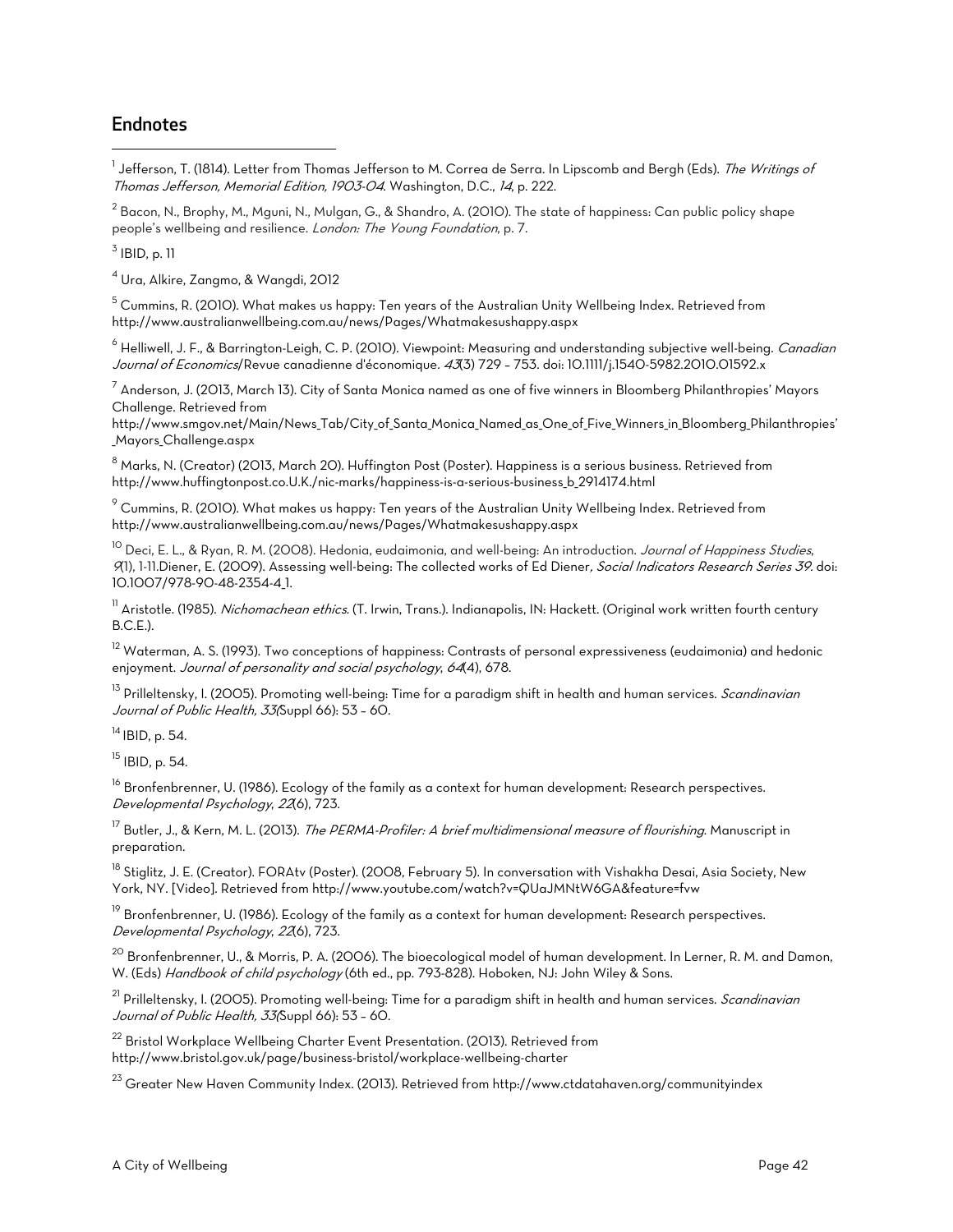<sup>24</sup> Dolan, P., Layard, R., & Metcalfe, R. (2011). Measuring subjective well-being for public policy. Special Paper No. 23, March.

 $^{25}$  Eckersley, R. (2009). Population measures of subjective wellbeing: How useful are they? Social Indicators Research, 94(1), 1-12.

<sup>26</sup> Ura, K., Alkire, S., Zangmo, T., & Wangdi, K. (2012). *An extensive analysis of GNH Index, May 2012*. Thimphu, Bhatan: Centre for Bhutan Studies. ISBN 978-99936-14-67-8, p.7.

 $^{27}$  Somerville, MA, *A Report on Wellbeing*. Retrieved from http://www.somervillema.gov/departments/somerstat/report-onwell-being

 $^{28}$  Annear, Steve. (2013, June 5). Somerville will measure residents' happiness with a mobile app. Retrieved from http://www.bostonmagazine.com/news/blog/2013/06/05/somerville-well-being-survey-happathon-app/

<sup>29</sup> Retrieved from www.wwbp.org

 $\overline{a}$ 

30 Kern, M. L., Eichstaedt, J. C., Schwartz, H. A., Park, G., Ungar, L. H., Stillwell, D. J., Kosinski, M., Dziurzynski, L., & Seligman, M. E. P. (2013, November 25). From "Sooo Excited!!!" to "So Proud": Using Language to Study Development. Developmental Psychology. Advance online publication. doi: 10.1037/a0035048

<sup>31</sup> Layard, R. (2011). *Happiness: Lessons from a new science*. Penguin.

<sup>32</sup> Legatum Institute. (2012b). Unique global inquiry into wealth and wellbeing: The 2012 Legatum Prosperity Index Brochure. Retrieved from www.prosperity.com

 $^{33}$  McMahon, D. M. (2012). The pursuit of happiness in history. In S. David, I. Boniwell, & A. Conley Ayers (Eds), *Oxford* Handbook of Happiness, 3(19). Oxford: Oxford University Press.

<sup>34</sup> Stearns, P. N. (2012, January-February). The history of happiness. Harvard Business Review, 90(1/2), 104-108.

<sup>35</sup> Ura, K., Alkire, S., Zangmo, T., & Wangdi, K. (2012). *An extensive analysis of GNH Index, May 2012*. Thimphu, Bhatan: Centre for Bhutan Studies. ISBN 978-99936-14-67-8, p. 6.

<sup>36</sup> Wills, G. (1978). *Inventing America: Jefferson's Declaration of Independence*. New York: Houghton Mifflin Harcourt.

 $^{37}$  Meacham, J. (2013, June 27). Free to be happy, *Time Magazine, 182*(2), 38-40.

<sup>38</sup> Bentham, J. (1781). *Introduction to the principles of utility*. Oxford: Clarendon Press.

39 Stiglitz, J. E., Sen, A. & Fitoussi, J. P. (2009). Social progress report: Report of the commission on the measurement of economic performance and social progress. Paper presented at the first plenary meeting for the Commission on the Measurement of Economic Performance and Social Progress, Paris.

<sup>40</sup> Berridge, K. C., & Kringelbach, M. L. (2011). Building a neuroscience of pleasure and well-being. *Psychology of Well-Being:* Theory, Research and Practice, 1(3). doi:10.1186/2211-1522-1-3

41 Kern, M. L., Eichstaedt, J. C., Schwartz, H. A., Park, G., Ungar, L. H., Stillwell, D. J., Kosinski, M., Dziurzynski, L., & Seligman, M. E. P. (2013, November 25). From "Sooo Excited!!!" to "So Proud": Using Language to Study Development. Developmental Psychology. Advance online publication. doi: 10.1037/a0035048

<sup>42</sup> Kahneman, D., Diener, E., & Schwarz, N. (2003). *Well-Being: The foundations of hedonic psychology.* New York: Russell Sage Foundation.

<sup>43</sup> Gilbert, D. (2012, January-February). The science behind the smile. Harvard Business Review, 90(1/2), 85-90.

<sup>44</sup> Ura, K., Alkire, S., Zangmo, T., & Wangdi, K. (2012). *An extensive analysis of GNH Index, May 2012*. Thimphu, Bhatan: Centre for Bhutan Studies. ISBN 978-99936-14-67-8, p. 4.

<sup>45</sup> Stiglitz, J. E., Sen, A. & Fitoussi, J. P. (2009). *Social progress report: Report of the commission on the measurement of* economic performance and social progress. Paper presented at the first plenary meeting for the Commission on the Measurement of Economic Performance and Social Progress, Paris.

46Office of National Statistics Well-Being Index (ONS Well-Being Index). (2013). Retrieved from http://www.ons.gov.UK/ons/guide-method/user-guidance/well-being/index.html, United Kingdom.

<sup>47</sup> Seligman, M. E. P. (2011). *Flourish: A new understanding of happiness and well-being and how to achieve them.* London: Nicholas Brealey.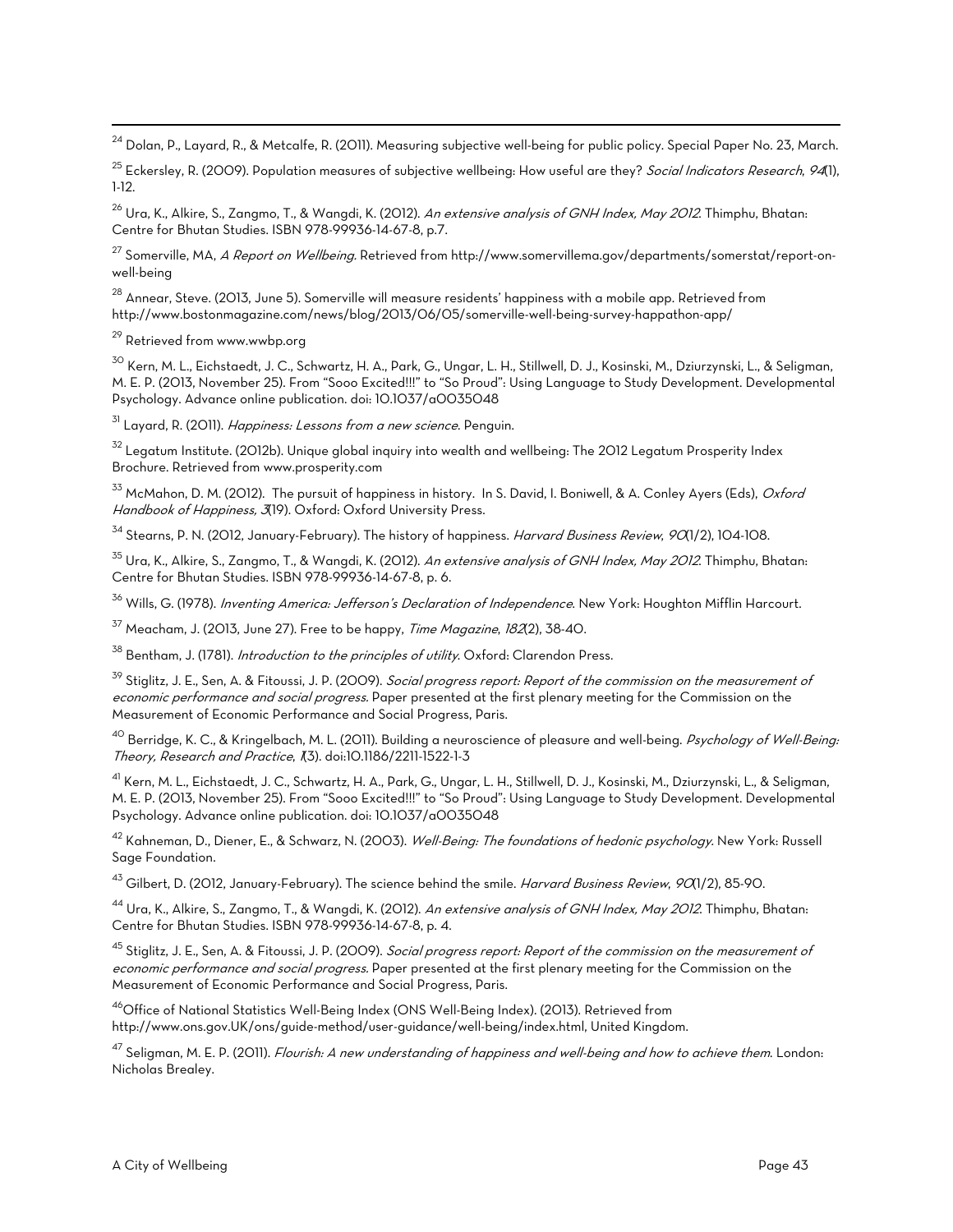48 Helliwell, J. F., & Barrington-Leigh, C. P. (2010). Viewpoint: Measuring and understanding subjective well-being. Canadian Journal of Economics/Revue canadienne d'économique. 433) 729 - 753. doi: 10.1111/j.1540-5982.2010.01592.x

 $^{49}$  Dolan, P., & Metcalfe, R. (2012). Measuring subjective wellbeing: recommendations on measures for use by national governments. Journal of Social Policy, 41(2), 409-427, p. 1.

<sup>50</sup> Huppert, F. A. (2009b). Psychological well-being: Evidence regarding its causes and consequences. *Applied Psychology:* Health and Well-being, 1, 137 – 164.

51 Steuer, N., & Marks, N. (2008). Local Wellbeing: Can We Measure It? Centre for Wellbeing at the new economics foundation (nef), with Young Foundation.

<sup>52</sup> Diener, E. (2000). Subjective well-being: The science of happiness and a proposal for a national index. *American* psychologist, 55(1), 34.

53 Warner, B. (Creator). TEDx Jacksonville, Connecting Currents (Poster). (2013, October 26). Retrieved from http://www.jcci.org/jcciblog/blogger/benwarner/statistic/tag/measuring-progress#!Community-Engagement-Matters/zoom/mainPage/image3a1

54 Kennedy, R. F. (1968, March 18). Address, University of Kansas, Lawrence, Kansas. Retrieved from http://rfkcenter.org, para. 1.

 $^{55}$  The US used Gross National Product (GNP) as its basic economic metric until 1991, when it switched to GDP.

<sup>56</sup> The OECD has 34 member countries spanning the globe in North America, South America, Europe, and Asia-Pacific. The OECD is predominantly comprised of the world's most advanced countries, but also includes some developing countries (e.g., Mexico, Chile, Turkey).

<sup>57</sup> Gertner, J. (2010, May 13). The rise and fall of the G. D. P. *New York Times*. Retrieved from http://www.nytimes.com/2010/05/16/magazine/16GDP-t.html?pagewanted=all

58 Stiglitz, J. E. (Creator). FORAtv (Poster). (2008, February 5). In conversation with Vishakha Desai, Asia Society, New York, NY. [Video]. Retrieved from http://www.youtube.com/watch?v=QUaJMNtW6GA&feature=fvw

59 Kuznets, S. (1934). "National Income, 1929-1932". 73rd U.S. Congress, 2d session, Senate document no. 124, page 7. Retrieved from http://library.bea.gov/u?/SOD,888

 $^{60}$  Gertner, J. (2010, May 13). The rise and fall of the G. D. P. New York Times. Retrieved from http://www.nytimes.com/2010/05/16/magazine/16GDP-t.html?pagewanted=all

<sup>61</sup> Stevenson, B., & Wolfers, J. (2008, August 25). *Economic growth and subjective well-being: reassessing the Easterlin* paradox. Paper presented at the 3rd annual conference on Empirical Legal Studies Papers, Cornell University Law School.

<sup>62</sup> Easterlin, R. A. (1974). Does economic growth improve the human lot? Some empirical evidence. In P. A. David and M. W. Reder (Eds), Nations and Households in Economic Growth: Essays in Honor of Moses Abramovitz (pp. 89-125). New York: Academic Press.

<sup>63</sup>Kahneman, D., & Deaton, A. (2010). High income improves evaluation of life but not emotional well-being. *Proceedings of* the National Academy of Sciences, 107(38), 16489-16493.

 $^{64}$  From a poll undertaken for the BBC by GfK NO P during October 2005. Results available at http://news.bbc.co.uk/nol/shared/bsp/hi/pdfs/29\_03\_06\_happiness\_gfkpoll.pdf

<sup>65</sup> Diener, E., & Chan, M. Y. (2011). Happy people live longer: subjective well-being contributes to health and longevity. Applied Psychology: Health and Well-Being, 3(1), 1-43.

<sup>66</sup> Howell, R. T., Kern, M. L., & Lyubomirsky, S. (2007). Health benefits: Meta-analytically determining the impact of wellbeing on objective health outcomes. Health Psychology Review, (1), 83-136.

<sup>67</sup> Lyubomirsky, S., King, L., & Diener, E. (2005). The benefits of frequent positive affect: Does happiness lead to success?. Psychological Bulletin, 131(6), 803-855.

<sup>68</sup> Pressman, S. D., & Cohen, S. (2005). Does positive affect influence health?. *Psychological Bulletin, 131*(6), 925.

<sup>69</sup> Martens, U., & Stephenson, A. (2013). Encounter: The pursuit of happiness. *The Focus, XIII*(I). Retrieved July 7, 2013 from www.egonzehnder.com/files/50-53\_kahneman\_1.pdf

 $\overline{a}$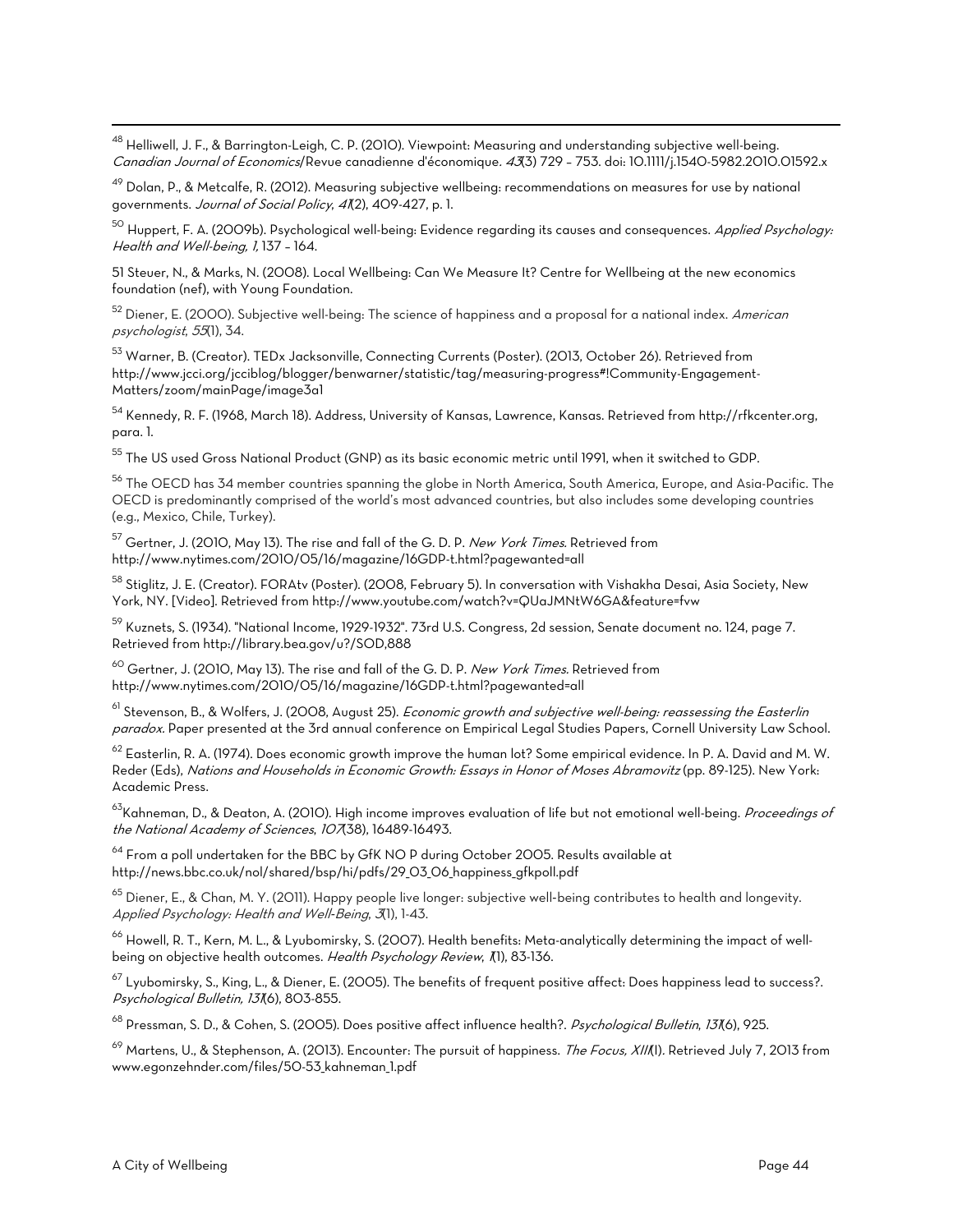<sup>70</sup> Stratton, A. (2010, November 14). David Cameron aims to make happiness the new GDP. *The Guardian.* Retrieved from http://www.guardian.co.UK/politics/2010/nov/14/david-cameron-wellbeing-inquiry

 $^{71}$  Eckersley, R. (2009). Population measures of subjective wellbeing: How useful are they? Social Indicators Research, 94(1), 1-12.

72 Helliwell, J. F., & Barrington-Leigh, C. P. (2010). Viewpoint: Measuring and understanding subjective well-being. Canadian Journal of Economics/Revue canadienne d'économique. 433) 729 - 753. doi: 10.1111/j.1540-5982.2010.01592.x

73 Mguni, N., & Caistor-Arendar, L. (2013, March 31). European framework for measuring progress: Report on conceptual framework to measure social progress at the local level and case studies. European Union under the 7th Research Framework Programme (Theme SSH-2011-3) Grant Agreement number 290520, Deliverable 9.1. Retrieved from www.eframeproject.eu?id-29 - 29k, section 2.3, para. 4, p. 9.

74 IBID, section 2.3, para. 5, p. 9.

 $\overline{a}$ 

<sup>75</sup> Eckersley, R. (2009). Population measures of subjective wellbeing: How useful are they? Social Indicators Research, 94(1), 1-12.

76 Mguni, N., & Caistor-Arendar, L. (2013, March 31). European framework for measuring progress: Report on conceptual framework to measure social progress at the local level and case studies. European Union under the 7th Research Framework Programme (Theme SSH-2011-3) Grant Agreement number 290520, Deliverable 9.1. Retrieved from www.eframeproject.eu?id-29 - 29k, section 2.2, paras. 1-4, p. 8

 $^{77}$  The Lyons Inquiry into the Future of Local Government final report. (2007, March). Retrieved from http://www.webarchive.org.uk/pan/15454/20070428/www.

78 Warner, B. (2013, September 9). JCCI: EngageJAX! Retrieved from jcci.org/jcciblog/entry/jcci-and-making-the-world-ahappier-place.

 $^{79}$  Meadows, D. H. (1998). Indicators and information systems for sustainable development, Sustainability Institute, Hartland Four Corners VT.

<sup>80</sup> Phillips, R. (2005). *Community Indicators Measuring Systems*. Chapter 5. Burlington, VT: Ashgate Publishing Company.

81 Steuer, N., & Marks, N. (2008). Local Wellbeing: Can We Measure It? Centre for Wellbeing at the new economics foundation (nef), with Young Foundation, p. 24.

<sup>82</sup> Stiglitz, J. E., Sen, A. & Fitoussi, J. P. (2009). Social progress report: Report of the commission on the measurement of economic performance and social progress. Paper presented at the first plenary meeting for the Commission on the Measurement of Economic Performance and Social Progress, Paris.

83 J. Havens, personal communication, December 6, 2013.

<sup>84</sup> Abdallah, S., & Shah, S. (2012). Well-being patterns uncovered. *London: nef.* 

85 Abdallah, S., Mahony, S., Marks, N., Michaelson, J., Seaford, C., Stoll, L., & Thompson, S. (2011). Measuring our progress: The power of well-being. The New Economics Foundation (nef).

<sup>86</sup> Ura, K., Alkire, S., Zangmo, T., & Wangdi, K. (2012). *An extensive analysis of GNH Index, May 2012*. Thimphu, Bhatan: Centre for Bhutan Studies. ISBN 978-99936-14-67-8, p.

87 Steuer, N., & Marks, N. (2008). Local Wellbeing: Can We Measure It? Centre for Wellbeing at the new economics foundation (nef), with Young Foundation, p. 14.

88 A. Chandra, personal communication, October 1, 2013

<sup>89</sup> Warner, B. (2013, September 9). JCCI: EngageJAX! Retrieved from jcci.org/jcciblog/entry/jcci-and-making-the-world-ahappier-place.

 $90$  Whitehall Wellbeing Working Group. (2006, October). Strong and prosperous communities. Retrieved from http://www.communities.gov.uk/ publications/localgovernment/strongprosperous

91 Gross National Happiness USA. Retrieved from http://www.gnhusa.org

 $^{92}$  Center for Bhutan Studies (CBS). (2011). *GNH indicators and thresholds of the 2010 GNH Index*. Retrieved from http://www.grossnationalhappiness.com/articles/